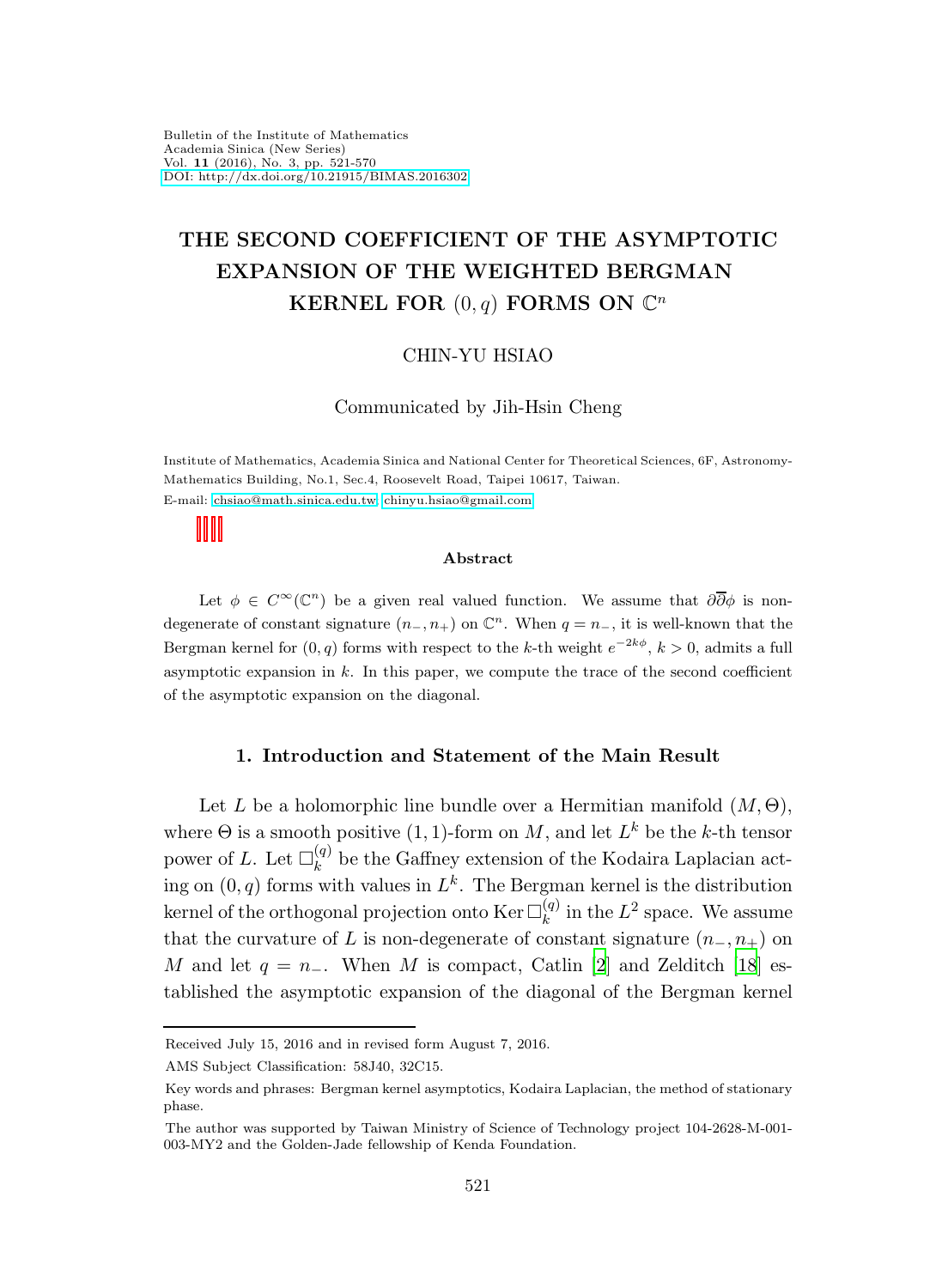522 CHIN-YU HSIAO [September

for  $q = n_ - = 0$  and Berman-Sjöstrand [\[1](#page-48-1)], Ma-Marinescu [\[13](#page-49-1)] established the asymptotic expansion of the Bergman kernel for  $q = n_-\geq 0$ . When M is complete and L is uniformly positive on M with  $\sqrt{-1}R^{K_M^*}$  and  $\partial\Theta$ bounded below, where  $R^{K_M^*}$  is the curvature of the bundle of  $(n,0)$  forms, Ma-Marinescu [\[15](#page-49-2)] obtained the asymptotic expansion of the Bergman kernel for  $q = n_+ = 0$ . More generally, if M is any complex manifold and  $\square_k^{(q)}$  $k^{(4)}$  has  $O(k^{-n_0})$  small spectral gap on an open set  $D \in M$  (see Definition 1.5 in [\[9\]](#page-49-3), for the precise meaning of  $O(k^{-n_0})$  small spectral gap), then it is known by a recent result (see Theorem 1.6 in [\[9](#page-49-3)]) that the Bergman kernel admits a full asymptotic expansion in  $k$  on  $D$ . The coefficients of these expansions turned out to be deeply related to various problem in complex geometry (see e.g. [\[3](#page-48-2)], [\[4\]](#page-48-3), [\[5\]](#page-49-4)).

The first four coefficients of the expansion of the Bergman kernel for  $q = n_+ = 0$  on the diagonal were computed by Lu [\[12](#page-49-5)]. The method of Lu is to construct appropriate peak sections as in  $[17]$ , using Hörmander's  $L^2$ -method. Ma-Marinescu [\[16\]](#page-49-7) calculated the first three coefficients of the expansion of the kernel of Berezin-Toeplitz quantization on the diagonal by using kernel calculations on  $\mathbb{C}^n$ . The author [\[8\]](#page-49-8) gave a new method to calculated the first three coefficients of the expansion of the kernel of Berezin-Toeplitz quantization on the diagonal by using microlocal analysis. All these results are concern  $q = n_+ = 0$ .

In this paper, we give for the first time a formula of the second coefficient of the expansion of the Bergman kernel for  $q = n_{-} > 0$  on  $\mathbb{C}^{n}$ . We calculate the trace of the second coefficient of the expansion of the Bergman kernel for  $q = n_{-} > 0$  when  $M = \mathbb{C}^{n}$  and L is the trivial line bundle  $\mathbb{C}$  endowed with the metric  $|1|^2 = e^{-2\phi}$ , where  $\phi \in C^{\infty}(\mathbb{C}^n)$  is a given real valued function with  $\partial \overline{\partial} \phi$  is non-degenerate of constant signature  $(n_-, n_+)$  on  $\mathbb{C}^n$ . There are two ingredients of our approach: the phase function version of the asymptotic expansion of the Bergman kernel and the method of stationary phase. Even through the calculation is quite complicate, the arguments in this paper are simple.

After the paper was completed Wen Lu [\[11](#page-49-9)] informed the author that he also obtained the formula for the coefficient  $b_1$  by using the method of Ma-Marinescu [\[14\]](#page-49-10). Moreover, Wen Lu [\[11\]](#page-49-9) obtained the formula for  $b_1$  on general compact complex manifolds.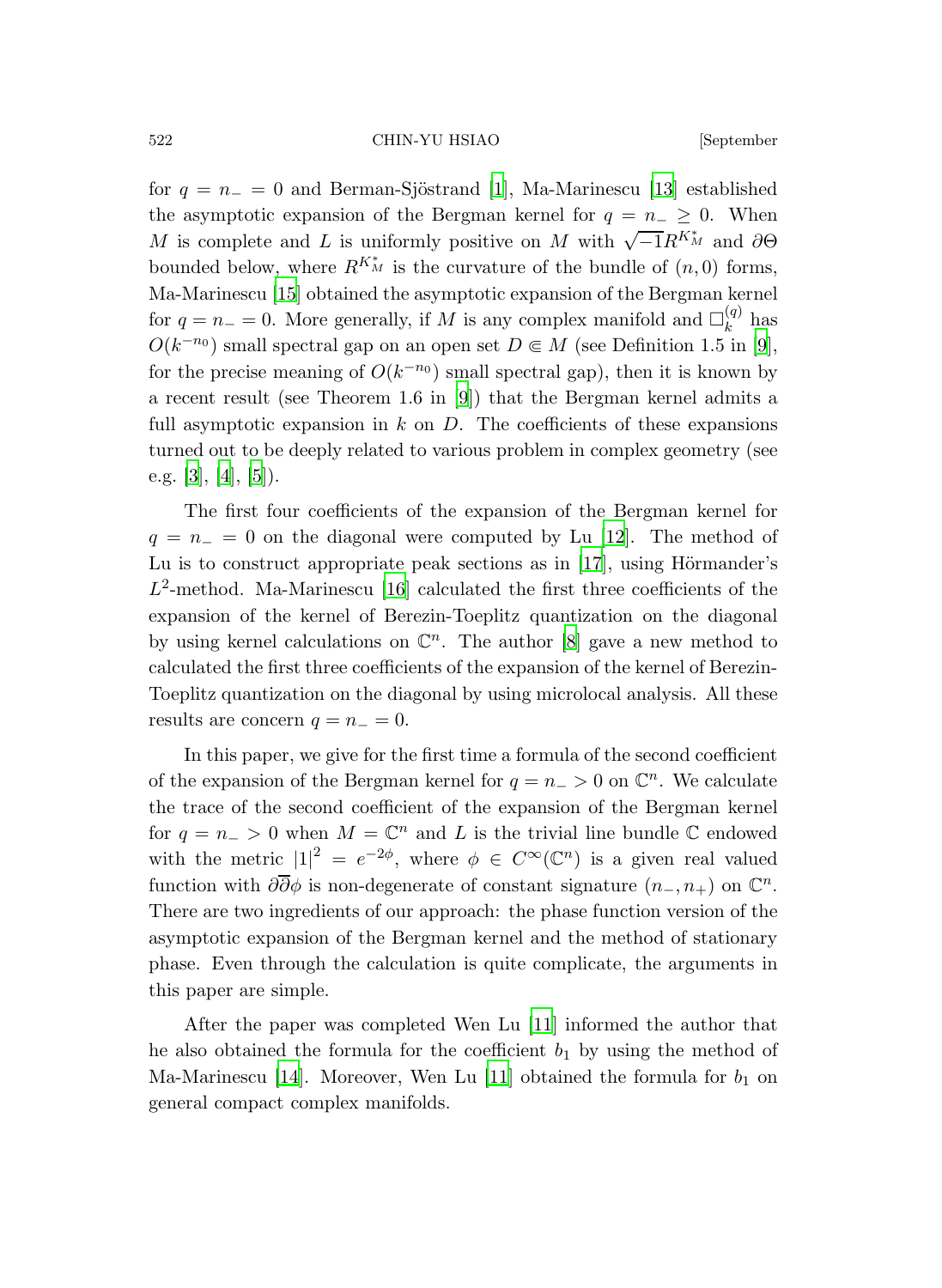### 1.1. Notations

Let  $\Omega$  be a  $C^{\infty}$  paracompact manifold equipped with a smooth density of integration. We let  $T(\Omega)$  and  $T^*(\Omega)$  denote the tangent bundle of  $\Omega$  and the cotangent bundle of  $\Omega$  respectively. The complexified tangent bundle of  $Ω$  and the complexified cotangent bundle of  $Ω$  will be denoted by  $\mathbb{C}T(\Omega)$ and  $\mathbb{C}T^*(\Omega)$  respectively. We write  $\langle , \rangle$  to denote the pointwise duality between  $T(\Omega)$  and  $T^*(\Omega)$ . We extend  $\langle , \rangle$  bilinearly to  $\mathbb{C}T(\Omega) \times \mathbb{C}T^*(\Omega)$ . Let E be a  $C^{\infty}$  vector bundle over  $\Omega$ . The fiber of E at  $x \in \Omega$  will be denoted by  $E_x$ . Let  $Y \subset\subset \Omega$  be an open set. From now on, the spaces of smooth sections of  $E$  over  $Y$  and distribution sections of  $E$  over  $Y$  will be denoted by  $C^{\infty}(Y; E)$  and  $\mathscr{D}'(Y; E)$  respectively. Let  $\mathscr{E}'(Y; E)$  be the subspace of  $\mathscr{D}'(Y; E)$  whose elements have compact support in Y. Put  $C_0^{\infty}(Y; E) = C^{\infty}(Y; E) \bigcap \mathscr{E}'(Y; E)$ . We let  $L^2(Y; E)$  denote the  $L^2$  space of sections of  $E$  over  $Y$ .

We shall denote the real coordinates by  $x_j$ ,  $j = 1, \ldots, 2n$ , and the complex coordinates by  $z = (z_1, \ldots, z_n), z_j = x_{2j-1} + ix_{2j}, j = 1, \ldots, n$ . Let  $\Lambda^{1,0}T(\mathbb{C}^n)$  and  $\Lambda^{0,1}T(\mathbb{C}^n)$  denote the holomorphic tangent bundle and the anti-holomorphic tangent bundle of  $\mathbb{C}^n$  respectively. We take the Hermitian metric ( | ) on  $\mathbb{C}T(\mathbb{C}^n)$  such that  $\left(\frac{\partial}{\partial z_j} + \frac{\partial}{\partial z_j}\right)$  $\frac{\partial}{\partial z_k}$ ) =  $\left(\frac{\partial}{\partial \overline{z}_j} + \frac{\partial}{\partial \overline{z}_k}\right)$  $\frac{\partial}{\partial \overline{z}_k}$ ) =  $\delta_{j,k}, j,k = 1, \ldots, n, \ \Lambda^{1,0} T(\mathbb{C}^n) \perp \Lambda^{0,1} T(\mathbb{C}^n)$ , where  $\frac{\partial}{\partial z_j} = \frac{1}{2}$  $\frac{1}{2}(\frac{\partial}{\partial x_{2j}}$  $\frac{\partial}{\partial x_{2j-1}} - i \frac{\partial}{\partial x_j}$  $\frac{\sigma}{\partial x_{2j}}),$ ∂  $\frac{\partial}{\partial \overline{z}_j} \;=\; \frac{1}{2}$  $\frac{1}{2}(\frac{\partial}{\partial x_{2j}}$  $\frac{\partial}{\partial x_{2j-1}}+i\frac{\partial}{\partial x_j}$  $\frac{\partial}{\partial x_{2j}}$ ,  $j = 1, ..., n$ , and  $\delta_{j,k} = 1$  if  $j = k$ ,  $\delta_{j,k} = 0$ if  $j \neq k$ . For  $p, q \geq 0$ ,  $p, q \in \mathbb{Z}$ , let  $\Lambda^{p,q}T^*(\mathbb{C}^n)$  be the bundle of  $(p, q)$ forms of  $\mathbb{C}^n$ . We say that a multiindex  $J = (j_1, \ldots, j_q) \in \{1, \ldots, n-1\}^q$ has length q and write  $|J| = q$ . We say that J is strictly increasing if  $1 \leq j_1 < j_2 < \cdots < j_q \leq n-1$ . For multiindices  $J = (j_1, \ldots, j_q)$ ,  $K = (k_1, \ldots, k_p)$ , we define  $dz_K \wedge d\overline{z}_J := dz_{k_1} \wedge \cdots \wedge dz_{k_p} \wedge d\overline{z}_{j_1} \wedge \cdots \wedge d\overline{z}_{j_q}$ . We take the Hermitian metric ( | ) on  $\Lambda^{p,q}T^*(\mathbb{C}^n)$  so that  $\{dz_K \wedge d\overline{z}_J$ :  $|K| = p$ ,  $|J| = q$ , K, J are strictly increasing is an orthonormal frame for  $\Lambda^{p,q}T^*(\mathbb{C}^n)$ . Let  $T \in \mathscr{L}(\Lambda^{p,q}T^*(\mathbb{C}^n),\Lambda^{p,q}T^*(\mathbb{C}^n))$ . Then the trace of T is given by

<span id="page-2-0"></span>
$$
\operatorname{Tr} T = \sum_{|K|=p,|J|=q} \langle T(dz_K \wedge d\overline{z}_J) \mid dz_K \wedge d\overline{z}_J \rangle, \tag{1.1}
$$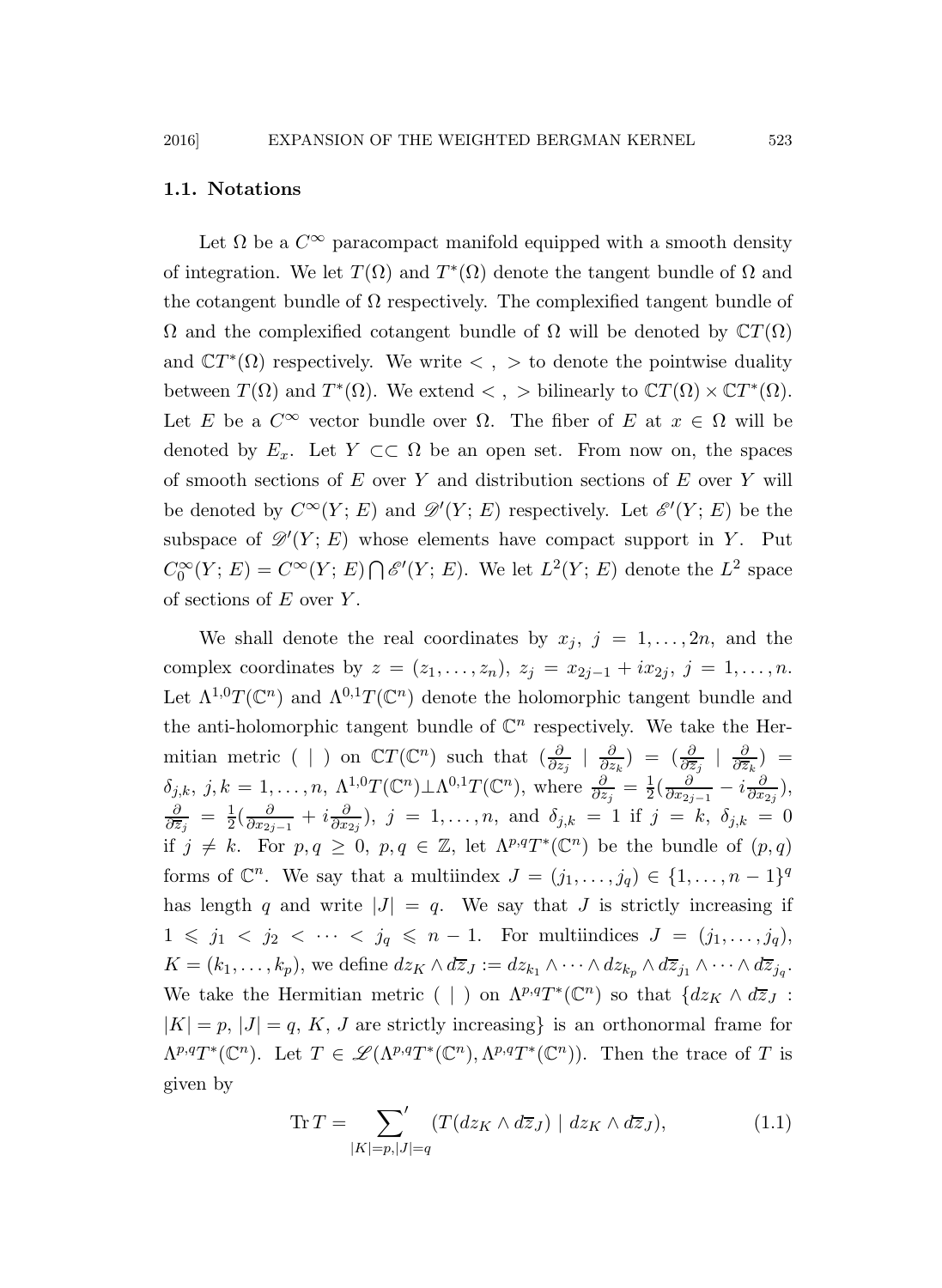where  $\sum'$  means that the summation is performed only over strictly increasing multiindices. Thus  $Tr T = 0$  if

$$
(T(dz_K \wedge d\overline{z}_J) \mid dz_K \wedge d\overline{z}_J) = 0 \tag{1.2}
$$

for all strictly increasing multiinindices K, J,  $|K| = p$ ,  $|J| = q$ .

If  $w \in \Lambda^{0,1}T_z^*(\mathbb{C}^n)$ , let  $w^{\wedge,*}: \Lambda^{0,q+1}T_z^*(\mathbb{C}^n) \to \Lambda^{0,q}T_z^*(\mathbb{C}^n)$  be the adjoint of left exterior multiplication  $w^{\wedge} : \Lambda^{0,q}T_z^*(\mathbb{C}^n) \to \Lambda^{0,q+1}T_z^*(\mathbb{C}^n)$ . That is,

$$
(w^{\wedge}u \mid v) = (u \mid w^{\wedge,*}v), \tag{1.3}
$$

for all  $u \in \Lambda^{0,q}T^*_z(\mathbb{C}^n)$ ,  $v \in \Lambda^{0,q+1}T^*_z(\mathbb{C}^n)$ . Notice that  $w^{\wedge,*}$  depends antilinearly on w.

Let E, F be  $C^{\infty}$  vector bundles over a smooth manifold M. We say that a k-dependent function  $f(x, y, k) \in C^{\infty}(M \times M; \mathcal{L}(E_y, F_x))$  is negligible if for every compact set  $K \subset M \times M$  and for all  $N > 0$  and multiindice  $\alpha$ ,  $\beta$ , there is a constant  $c_{N,\alpha,\beta,K} > 0$  independent of k such that for k sufficiently large,  $\left|\partial_x^{\alpha} \partial_y^{\beta} f(x, y, k)\right| \leq c_{\alpha, \beta, K} k^{-N}, (x, y) \in K$ . Let  $b(x, y, k) \in$  $C^{\infty}(M \times M; \mathscr{L}(E_y, F_x))$  be a k-dependent smooth function. We write

$$
b \sim \sum_{0}^{\infty} b_j(x, y) k^{-N_0 - j}
$$

in  $C^{\infty}(M \times M; \mathscr{L}(E_y, F_x)), b_i(x, y) \in C^{\infty}(M \times M; \mathscr{L}(E_y, F_x)), j = 0, 1, \ldots,$ if for all  $M_0 \in \mathbb{N}$ , every compact set  $K \subset M \times M$  and for all multiindice  $\alpha$ ,  $\beta$ , there is a constant  $c_{M_0,\alpha,\beta,K} > 0$  independent of k such that for k sufficiently large,

$$
\left|\partial_x^{\alpha}\partial_y^{\beta}(b-\sum_0^{M_0}b_j(x,y)k^{-N_0-j})\right|\leq c_{M_0,\alpha,\beta,K}k^{-N_0-M_0-1},
$$

 $(x, y) \in K$ .

### 1.2. The asymptotic expansion of the Bergman kernel

Let  $\phi(z) \in C^{\infty}(\mathbb{C}^n;\mathbb{R})$ . In this work we assume that  $\left(\frac{\partial^2 \phi}{\partial \overline{z_j}\partial z}\right)$  $\partial \overline{z}_j \partial z_k$  $\setminus^n$  $_{j,k=1}$ is non-degenerate of constant signatute  $(n_-, n_+)$ . That is, the number of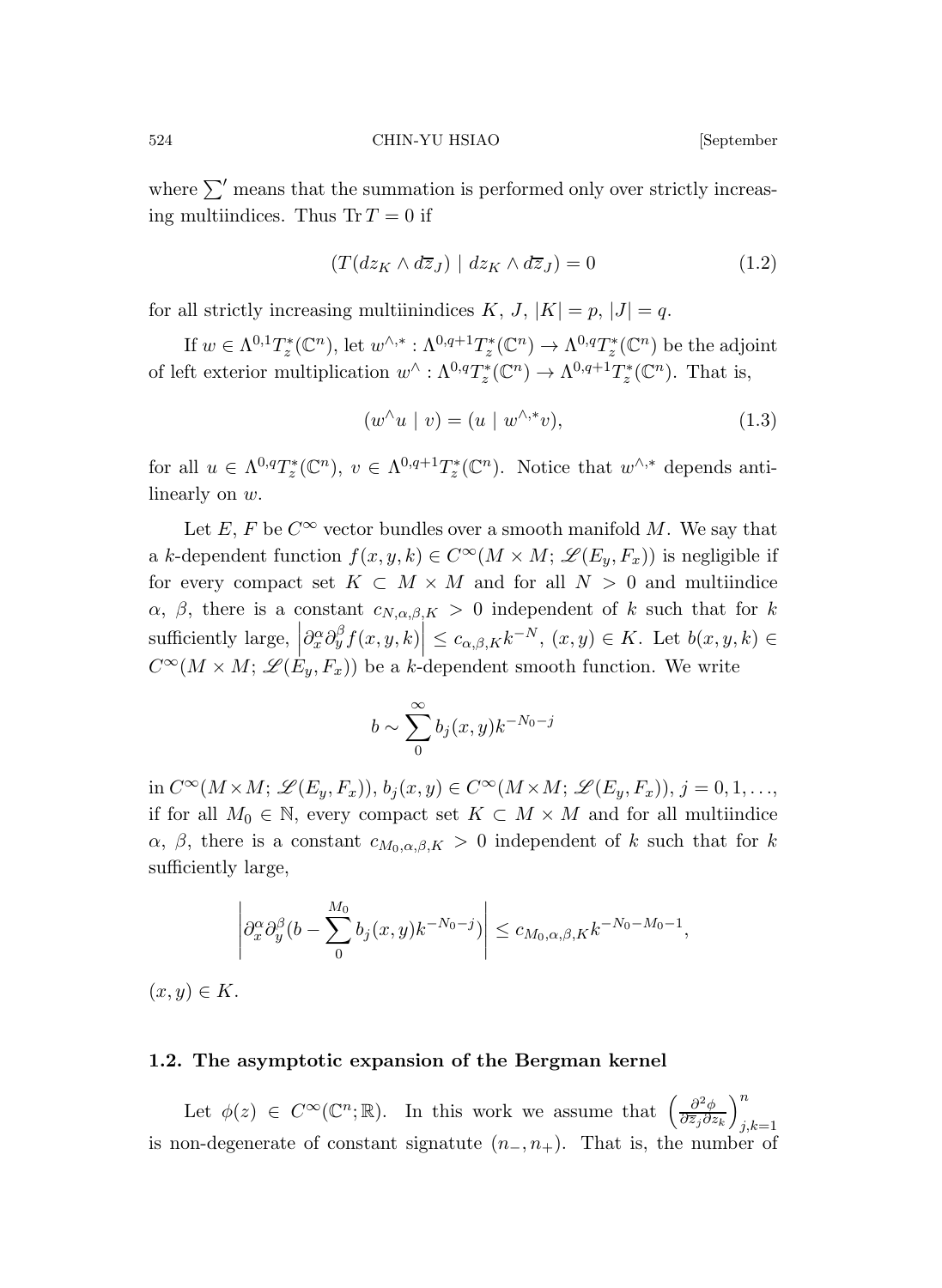negative eigenvalues of  $\left(\frac{\partial^2 \phi}{\partial \overline{z}_i \partial z_i}\right)$  $\partial \overline{z}_j \partial z_k$  $\setminus^n$  $j,k=1$  is  $n-$  and  $n-$  +  $n+$  =  $n$ .

We take  $dm = 2^n dx_1 dx_2 \cdots dx_{2n}$  as the volume form on  $\mathbb{C}^n$ . Let ( | ) be the inner product on  $C_0^{\infty}(\mathbb{C}^n; \Lambda^{0,q}T^*(\mathbb{C}^n))$  defined by

<span id="page-4-0"></span>
$$
(f \mid g) = \int_{\mathbb{C}^n} (f(z) \mid g(z))(dm), \quad f, g \in C_0^{\infty}(\mathbb{C}^n; \Lambda^{0,q}T^*(\mathbb{C}^n)).
$$
 (1.4)

For  $k > 0$ , let  $( \ | )_k$  be the inner product on  $C_0^{\infty}(\mathbb{C}^n; \Lambda^{0,q}T^*(\mathbb{C}^n))$  defined by

$$
(f \mid g)_k = \int_{\mathbb{C}^n} (f(z) \mid g(z))e^{-2k\phi(z)}(dm), \ f, g \in C_0^{\infty}(\mathbb{C}^n; \Lambda^{0,q}T^*(\mathbb{C}^n)). \tag{1.5}
$$

Let  $L_q^2(\mathbb{C}^n)$  and  $L_{q,k}^2(\mathbb{C}^n)$  be the completions of  $C_0^{\infty}(\mathbb{C}^n; \Lambda^{0,q}T^*(\mathbb{C}^n))$  with respect to  $( \ | )$  and  $( \ | )_k$  respectively. We extend the  $L^2$  inner products  $( \ | )$ and  $(\ | )_k$  to  $L_q^2(\mathbb{C}^n)$  and  $L_{q,k}^2(\mathbb{C}^n)$  respectively.

Let  $\overline{\partial}: C^{\infty}(\mathbb{C}^n; \Lambda^{0,q}T^*(\mathbb{C}^n)) \to C^{\infty}(\mathbb{C}^n; \Lambda^{0,q+1}T^*(\mathbb{C}^n))$  be the part of the exterior differential operator which maps forms of type  $(0, q)$  to forms of type  $(0, q+1)$ . We extend  $\overline{\partial}$  to  $L^2_{q,k}(\mathbb{C}^n)$  by

$$
\overline{\partial}_k : \text{Dom}\,\overline{\partial}_k \subset L^2_{q,k}(\mathbb{C}^n) \to L^2_{q+1,k}(\mathbb{C}^n) \,,\tag{1.6}
$$

where  $\text{Dom }\overline{\partial}_k := \{u \in L^2_{q,k}(\mathbb{C}^n); \overline{\partial}u \in L^2_{q+1,k}(\mathbb{C}^n)\},\$  where  $\overline{\partial}u$  is defined in the sense of distributions. We write

$$
\overline{\partial}_k^* : \text{Dom } \overline{\partial}_k^* \subset L^2_{q+1,k}(\mathbb{C}^n) \to L^2_{q,k}(\mathbb{C}^n) \tag{1.7}
$$

to denote the Hilbert space adjoint of  $\overline{\partial}_k$  in the  $L^2$  space with respect to  $( \ | \ )_k$ . Let  $\square_k^{(q)}$  $\kappa^{(q)}$  denote the Gaffney extension of the Kodaira Laplacian given by

$$
\Box_k^{(q)} = \overline{\partial}_k \overline{\partial}_k^* + \overline{\partial}_k^* \overline{\partial}_k : \text{Dom } \Box_k^{(q)} \subset L^2_{q,k}(\mathbb{C}^n) \to L^2_{q,k}(\mathbb{C}^n), \tag{1.8}
$$

where

$$
\text{Dom } \Box_k^{(q)} = \left\{ s \in L^2_{q,k}(\mathbb{C}^n) ; s \in \text{Dom } \overline{\partial}_k \cap \text{Dom } \overline{\partial}_k^*, \overline{\partial}_k u \in \text{Dom } \overline{\partial}_k^*, \right\}.
$$
  

$$
\overline{\partial}_k^* u \in \text{Dom } \overline{\partial}_k \right\}.
$$

By a result of Gaffney [\[14](#page-49-10), Prop. 3.1.2],  $\square_k^{(q)}$  $\binom{q}{k}$  is a positive self-adjoint operator.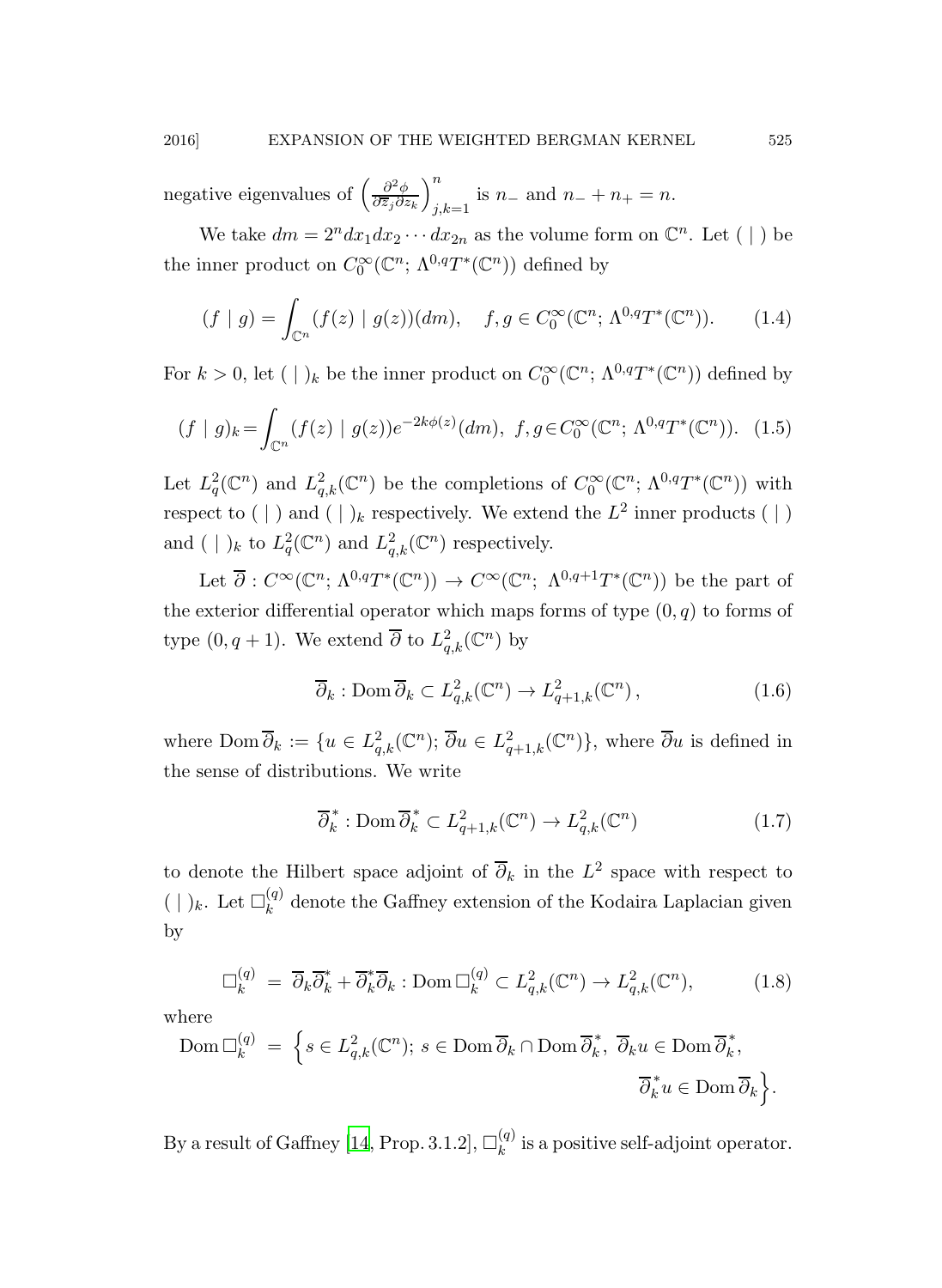526 CHIN-YU HSIAO [September

<span id="page-5-0"></span>Let

$$
\Pi_k^{(q)}: L^2_{q,k}(\mathbb{C}^n) \to \text{Ker}\,\mathbb{Z}_k^{(q)}\tag{1.9}
$$

be the Bergman projection, i.e. the orthogonal projection onto  $\text{Ker } \Box_k^{(q)}$ with respect to  $( \ | )_k$  and let  $\Pi_k^{(q)}(z,w)$  be the distribution kernel of  $\Pi_k^{(q)}$ with respect to the volume form dm. Since  $\square_k^{(q)}$  $\kappa^{(q)}$  is elliptic, it is not difficult to see that

$$
\Pi_k^{(q)}(z,w) \in C^{\infty}(\mathbb{C}^n \times \mathbb{C}^n; \mathscr{L}(\Lambda^{0,q}T^*(\mathbb{C}^n),\Lambda^{0,q}T^*(\mathbb{C}^n)).
$$

We write

$$
\Pi_k^{(q)}u(z) = \int_{\mathbb{C}^n} \Pi_k^{(q)}(z,w)u(w)dm(w),
$$

 $u \in C_0^{\infty}(\mathbb{C}^n; \Lambda^{0,q}T^*(\mathbb{C}^n)).$ 

It is well-known that  $\square_k^{(q)}$  $\binom{q}{k}$  has  $O(k^{-n_0})$  small spectral gap on every open set  $D \in M$  (see Definition 1.5 in [\[9](#page-49-3)], for the precise meaning of  $O(k^{-n_0})$ small spectral gap). From this observation and Theorem 4.12, Theorem 4.14 in [\[9](#page-49-3)], we deduce the following

<span id="page-5-1"></span>**Theorem 1.1.** Let  $D \in \mathbb{C}^n$  be an open set and let  $0 \le q \le n$ . If  $q \ne n$ , then  $e^{-k\phi(z)}\Pi_k^{(q)}$  $\binom{(q)}{k}(z,w)e^{k\phi(w)}$  is negligible on  $D \times D$ . If  $q = n_-,$  then

$$
\Pi_k^{(q)} u(z) = \int_{\mathbb{C}^n} e^{ik\psi(z,w)} e^{k(\phi(z) - \phi(w))} b(z, w, k) u(w) dm(w) + Ru,
$$
 (1.10)

for  $z \in D$ ,  $u \in C_0^{\infty}(D, \Lambda^{0,q}T^*(\mathbb{C}^n))$ , where

$$
b \sim \sum_{0}^{\infty} b_j(z, w) k^{n-j}
$$

in  $C^{\infty}(D \times D; \mathscr{L}(\Lambda^{0,q}T_w^*(\mathbb{C}^n), \Lambda^{0,q}T_z^*(\mathbb{C}^n))),$ 

$$
b_j \in C^{\infty}(D \times D; \mathscr{L}(\Lambda^{0,q}T_w^*(\mathbb{C}^n), \Lambda^{0,q}T_z^*(\mathbb{C}^n))),
$$

 $j = 0, 1, \ldots,$ 

$$
Ru = \int_{\mathbb{C}^n} e^{k(\phi(z) - \phi(w))} r(z, w, k) u(w) dm(w),
$$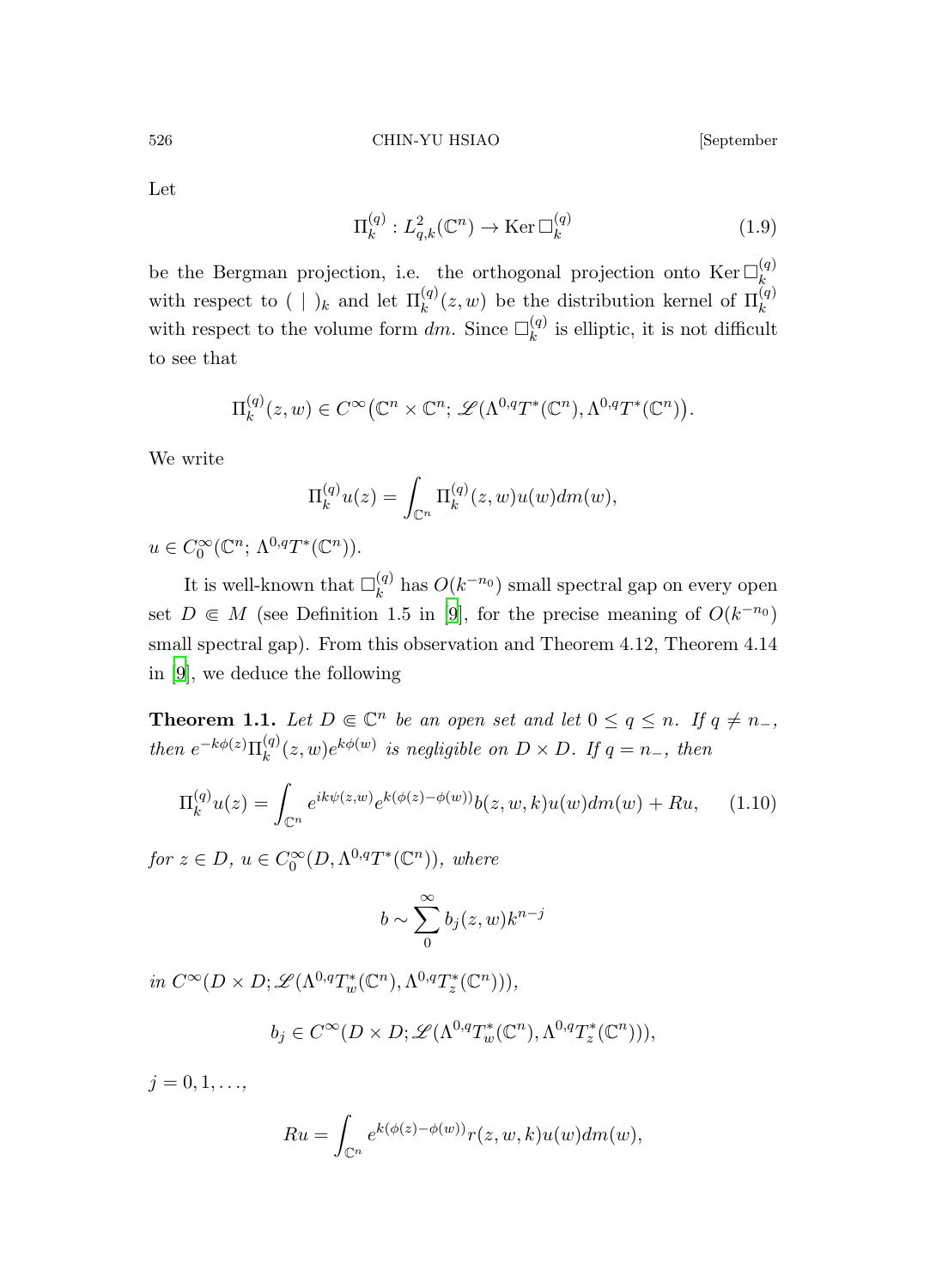$r(z, w, k)$  is negligible and

$$
\psi \in C^{\infty}(\mathbb{C}^n \times \mathbb{C}^n), \quad \psi(z, z) = 0, \quad \psi(z, w) = -\overline{\psi}(w, z),
$$
  
\nIm  $\psi(z, w) \ge c |z - w|^2, c > 0.$  (1.11)

For  $z = w$ , we have

<span id="page-6-2"></span>
$$
\frac{\partial \psi}{\partial \overline{z}} = i \frac{\partial \phi}{\partial \overline{z}}, \quad \frac{\partial \psi}{\partial z} = -i \frac{\partial \phi}{\partial z}, \quad \frac{\partial \psi}{\partial \overline{w}} = -i \frac{\partial \phi}{\partial \overline{z}}, \quad \frac{\partial \psi}{\partial w} = i \frac{\partial \phi}{\partial z}.
$$
 (1.12)

Moreover,

<span id="page-6-1"></span>
$$
\sum_{j=1}^{n} \left( i \frac{\partial \psi(z, w)}{\partial \overline{z}_j} + \frac{\partial \phi(z)}{\partial \overline{z}_j} \right) \left( -i \frac{\partial \psi(z, w)}{\partial z_j} + \frac{\partial \phi(z)}{\partial z_j} \right) \tag{1.13}
$$

vanishes to infinity order on  $z = w$ . Furthermore, the Taylor expansion of the phase  $\psi(z, w)$  is uniquely determined at each point of  $z = w$ .

In particular,

<span id="page-6-0"></span>
$$
\Pi_k^{(q)}(z,z) \sim k^n b_0(z,z) + k^{n-1} b_1(z,z) + k^{n-2} b_2(z,z) + \cdots
$$
  
locally uniformly on  $\mathbb{C}^n$ . (1.14)

<span id="page-6-3"></span>The leading term  $b_0(z, z)$  is essentially well-known (see formula (1.24) in Ma-Marinescu [\[13\]](#page-49-1)).

**Theorem 1.2.** Let  $q = n_-\text{ or } p \in \mathbb{C}^n$ , we assume that  $\lambda_j(p)$ ,  $j = 1, \ldots, n$ , are the eigenvalues of  $\left(\frac{\partial^2 \phi}{\partial \overline{z} \cdot \partial z}\right)$  $\frac{\partial^2 \phi}{\partial \overline{z}_j \partial z_k}(p)\bigg)^n_i$  $j,k=1$  with respect to  $(\,|\,)$  and that  $\lambda_j(p) < 0$ if  $1 \leq j \leq n_-\underline{\ }$  Let  $U_1(p), \ldots, U_n(p)$  be an orthonormal basis of  $\Lambda^{1,0}T_p(\mathbb C^n)$ such that  $\langle \partial \overline{\partial} \phi(p), U_s(p) \wedge \overline{U}_t(p) \rangle = \delta_{s,t} \lambda_s(p), \ s, t = 1, \ldots, n.$  Let  $\overline{U}_j^*$  $j(p),$  $j = 1, \ldots, n$ , denote the orthonormal basis of  $\Lambda^{0,1}T^*_p(\mathbb{C}^n)$ , which is dual to  $\overline{U}_i(p), j = 1, \ldots, n$ . Then,

$$
b_0(p,p) = |\lambda_1(p)| |\lambda_2(p)| \cdots |\lambda_n(p)| \pi^{-n} \prod_{j=1}^{j=n-} \overline{U}_j^*(p)^\wedge \overline{U}_j^*(p)^\wedge^*.
$$
 (1.15)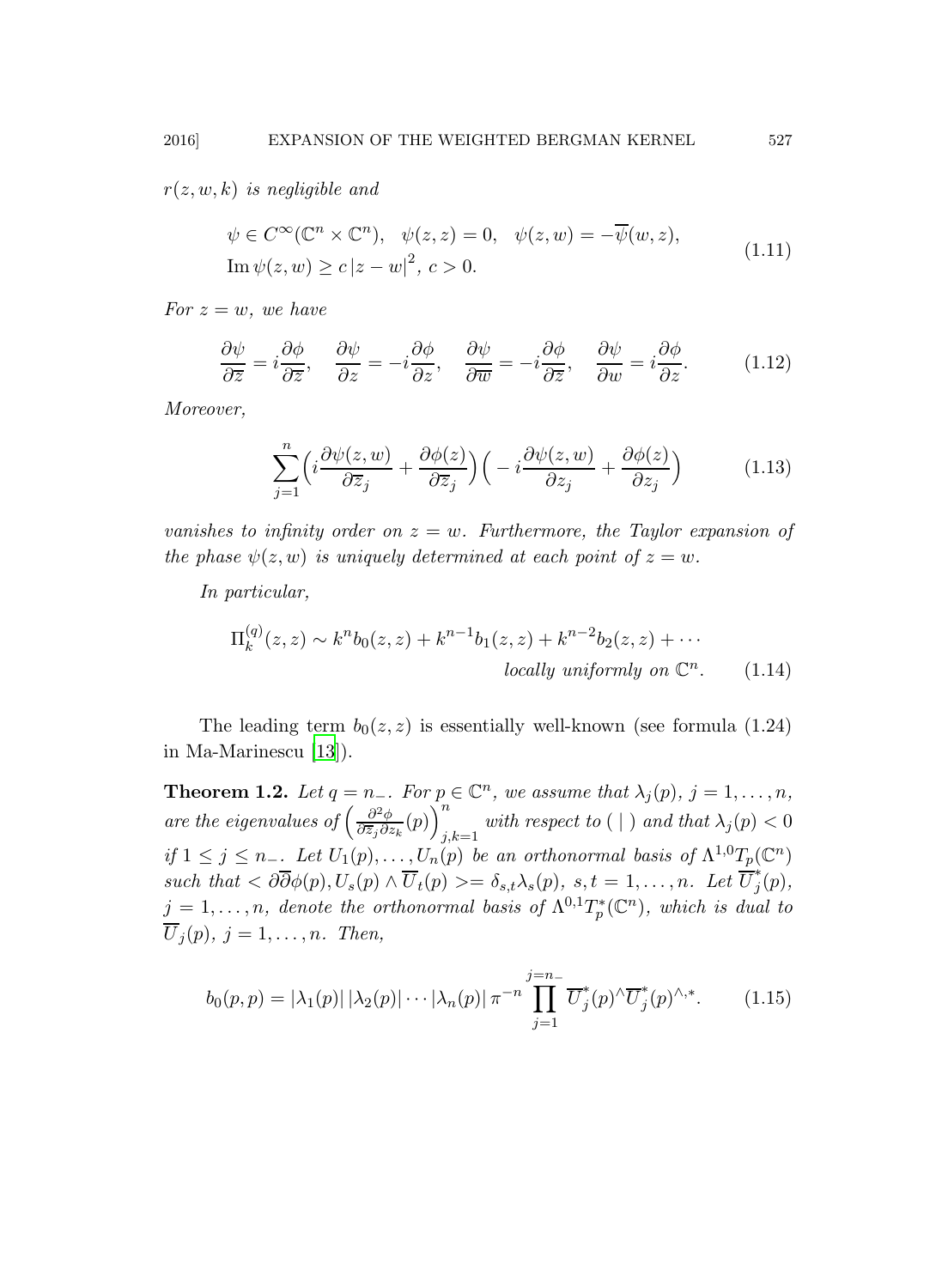### 1.3. The main result

In order to state our result precisely, we have to introduce some notations and definitions. Let

$$
F: \Lambda^{1,0}T(\mathbb{C}^n) \to \Lambda^{1,0}T(\mathbb{C}^n) \otimes \Lambda^{p,q}T^*(\mathbb{C}^n)
$$

be a linear operaor, where  $p, q \in \mathbb{Z}$ ,  $p, q \geq 0$ . We write  $F = (F_{j,k})_{j,k=1}^n$ ,  $F_{j,k} \in \Lambda^{p,q}T^*(\mathbb{C}^n), 1 \leq j,k \leq n,$ 

<span id="page-7-1"></span>
$$
F\frac{\partial}{\partial z_k} = \sum_{j=1}^n \frac{\partial}{\partial z_j} \otimes F_{j,k},\tag{1.16}
$$

 $k = 1, \ldots, n$ . We have

<span id="page-7-0"></span>
$$
(FU | V) = \sum_{j,k=1}^{n} u_k \overline{v}_j F_{j,k} \in \Lambda^{p,q} T^*(\mathbb{C}^n), \qquad (1.17)
$$

where  $U = \sum_{k=1}^{n} u_k \frac{\partial}{\partial z}$  $\frac{\partial}{\partial z_k}, V = \sum_{j=1}^n v_j \frac{\partial}{\partial z_j}$  $\frac{\partial}{\partial z_j} \in \Lambda^{1,0}T(\mathbb C^n).$ 

Let  $T: \Lambda^{1,0}T(\mathbb{C}^n) \to \Lambda^{1,0}T(\mathbb{C}^n) \otimes \Lambda^{r,t}T^*(\mathbb{C}^n)$  be another linear operator, where  $r, t \in \mathbb{Z}, r, s \geq 0$ . We write  $T = (T_{j,k})_{j,k=1}^n, T_{j,k} \in \Lambda^{r,t}T^*(\mathbb{C}^n)$ ,  $j, k = 1, \ldots, n$ , as in [\(1.17\)](#page-7-0). Then

$$
TF: \Lambda^{1,0}T(\mathbb{C}^n) \to \Lambda^{1,0}T(\mathbb{C}^n) \otimes \Lambda^{p+r,q+t}T^*(\mathbb{C}^n)
$$

is the linear operator defined by  $TF\frac{\partial}{\partial z_k} = \sum_{s,j=1}^n \frac{\partial}{\partial z_k}$  $\frac{\partial}{\partial z_s}\otimes (T_{s,j}\wedge F_{j,k}),\ k=$  $1, \ldots, n$ .

We assume that  $F$  is smooth. That is,

$$
F: C^{\infty}(\mathbb{C}^n; \Lambda^{1,0}T(\mathbb{C}^n)) \to C^{\infty}(\mathbb{C}^n; \Lambda^{1,0}T(\mathbb{C}^n) \otimes \Lambda^{p,q}T^*(\mathbb{C}^n)).
$$

Let

$$
\overline{\partial}F:C^{\infty}(\mathbb{C}^n;\,\Lambda^{1,0}T(\mathbb{C}^n))\to C^{\infty}(\mathbb{C}^n;\,\Lambda^{1,0}T(\mathbb{C}^n)\otimes\Lambda^{p,q+1}T^*(\mathbb{C}^n))\tag{1.18}
$$

be the smooth linear operator defined by  $\overline{\partial} F \frac{\partial}{\partial z_k} = \sum_{j=1}^n \frac{\partial}{\partial z_j}$  $\frac{\partial}{\partial z_j}\otimes (\partial F_{j,k}),\,k=$  $1, \ldots, n$ . Similarly,

$$
\partial F: C^{\infty}(\mathbb{C}^n; \Lambda^{1,0}T(\mathbb{C}^n)) \to C^{\infty}(\mathbb{C}^n; \Lambda^{1,0}T(\mathbb{C}^n) \otimes \Lambda^{p+1,q}T^*(\mathbb{C}^n)) \quad (1.19)
$$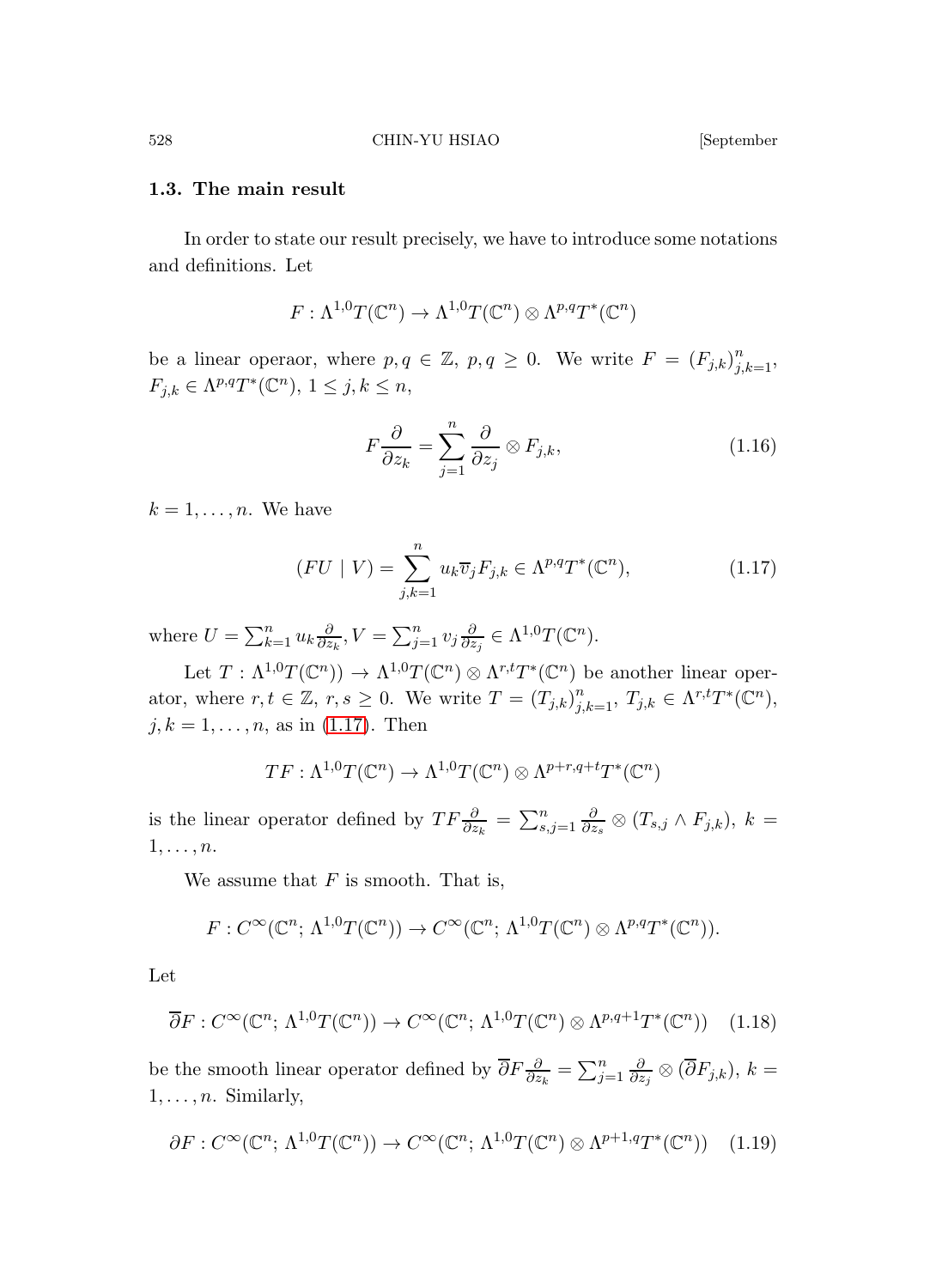is the smooth linear operator defined by  $\partial F \frac{\partial}{\partial z_k} = \sum_{j=1}^n \frac{\partial}{\partial z_j}$  $\frac{\partial}{\partial z_j}\otimes (\partial F_{j,k}),\,k=$  $1, \ldots, n$ .

<span id="page-8-1"></span>Let

$$
M_{\phi}: C^{\infty}(\mathbb{C}^n; \Lambda^{1,0}T(\mathbb{C}^n)) \to C^{\infty}(\mathbb{C}^n; \Lambda^{1,0}T(\mathbb{C}^n))
$$
 (1.20)

be the smooth linear map defined by

<span id="page-8-0"></span>
$$
(M_{\phi}U \mid V) = \langle \partial \overline{\partial} \phi, U \wedge \overline{V} \rangle, \tag{1.21}
$$

 $U, V \in C^{\infty}(\mathbb{C}^n; \Lambda^{1,0}T(\mathbb{C}^n)).$  Note that  $M_{\phi} = \left(\frac{\partial^2 \phi}{\partial \overline{z_j}\partial z}\right)$  $\partial \overline{z}_j \partial z_k$  $\setminus^n$ in the sense  $j,k=1$ of [\(1.16\)](#page-7-1). We write  $M_{\phi}^{-1}: C^{\infty}(\mathbb{C}^n; \Lambda^{1,0}T(\mathbb{C}^n)) \to C^{\infty}(\mathbb{C}^n; \Lambda^{1,0}T(\mathbb{C}^n))$  to denote the inverse of  $M_{\phi}$ .

We recall that we work with the assumption that  $M_{\phi}$  is non-degenerate of constant signature  $(n_-, n_+)$ . For  $z \in \mathbb{C}^n$ , we can diagonalize  $M_\phi(z)$ , i.e. we can find an orthonormal basis  $\{U_j\}_{j=1}^n$  of  $\Lambda^{1,0}T(\mathbb{C}^n)$  such that  $M_{\phi}(z)U_j(z) = \lambda_j(z)U_j(z), \ j = 1, \ldots, n, \ \lambda_j(z) \in \mathbb{R}, \ j = 1, \ldots, n.$  From now on, we assume that

$$
M_{\phi}(z)U_j(z) = \lambda_j(z)U_j(z), \quad U_j(z) \in \Lambda^{1,0}T_z(\mathbb{C}^n), \quad (U_j \mid U_j) = 1, \quad j = 1, \dots, n, \n\lambda_j(z) < 0, \quad j = 1, \dots, n-, \quad \lambda_j(z) > 0, \quad j = n - + 1, \dots, n. \tag{1.22}
$$

Let  $W_+$  be the subbundle of  $\Lambda^{1,0}T(\mathbb{C}^n)$  spanned by  $\{U_{n_-+1},\ldots,U_n\}$  and let  $W_-\,$  be the subbundle of  $\Lambda^{1,0}T(\mathbb{C}^n)$  spanned by  $\{U_1,\ldots,U_{n_-\}\}\.$  We take the Hermitian metric ( | )<sub>| $\phi$ </sub> on  $\Lambda^{1,0}T(\mathbb{C}^n)$  such that  $W_+\perp W_-,$   $(U \mid V)_{|\phi|} =$  $(M_{\phi}U \mid V)$  if  $U, V \in W_+$ ,  $(U \mid V)_{|\phi|} = -(M_{\phi}U \mid V)$  if  $U, V \in W_-$ . The Hermitian metric ( | )<sub>| $\phi$ |</sub> on  $\mathbb{C}T(\mathbb{C}^n)$  induces a Hermitian metric on  $\Lambda^{p,q}T^*(\mathbb{C}^n)$ also denoted by ( | )<sub>| $\phi$ |</sub>. We take the Hermitian metric ( | )<sub>| $\phi$ |</sub> on  $\Lambda^{1,0}T(\mathbb C^n)$  $\mathbb{C}T(\mathbb{C}^n)$ .

The two form  $\partial \overline{\partial} \phi$  induces a connection  $D_{\phi}$  on the bundle  $\Lambda^{1,0}T(\mathbb{C}^n)$ :

$$
D_{\phi} = d + \theta : C^{\infty}(\mathbb{C}^n; \Lambda^{1,0}(\mathbb{C}^n)) \to C^{\infty}(\mathbb{C}^n; \mathbb{C}T^*(\mathbb{C}^n) \otimes \Lambda^{1,0}T(\mathbb{C}^n)),
$$
  
\n
$$
D_{\phi}(\xi) = \sum_{j=1}^n (d\xi_j) \otimes \frac{\partial}{\partial z_j} + \sum_{1 \le j,k \le n} \theta_{j,k} \xi_k \otimes \frac{\partial}{\partial z_j},
$$
\n(1.23)

where  $\xi = \sum_{j=1}^n \xi_j \frac{\partial}{\partial z}$  $\frac{\partial}{\partial z_j}$  and  $\theta = h^{-1}\partial h = (\theta_{j,k})_{j,k=1}^n$ ,  $h = \left(\frac{\partial^2 \phi}{\partial \overline{z_j}\partial z_j}\right)$  $\partial \overline{z}_j \partial z_k$  $\setminus^n$  $_{j,k=1}$ . We call  $\theta$  the connection matrix for  $\partial \overline{\partial} \phi$ . The curvature of the connection  $D_{\phi}$  is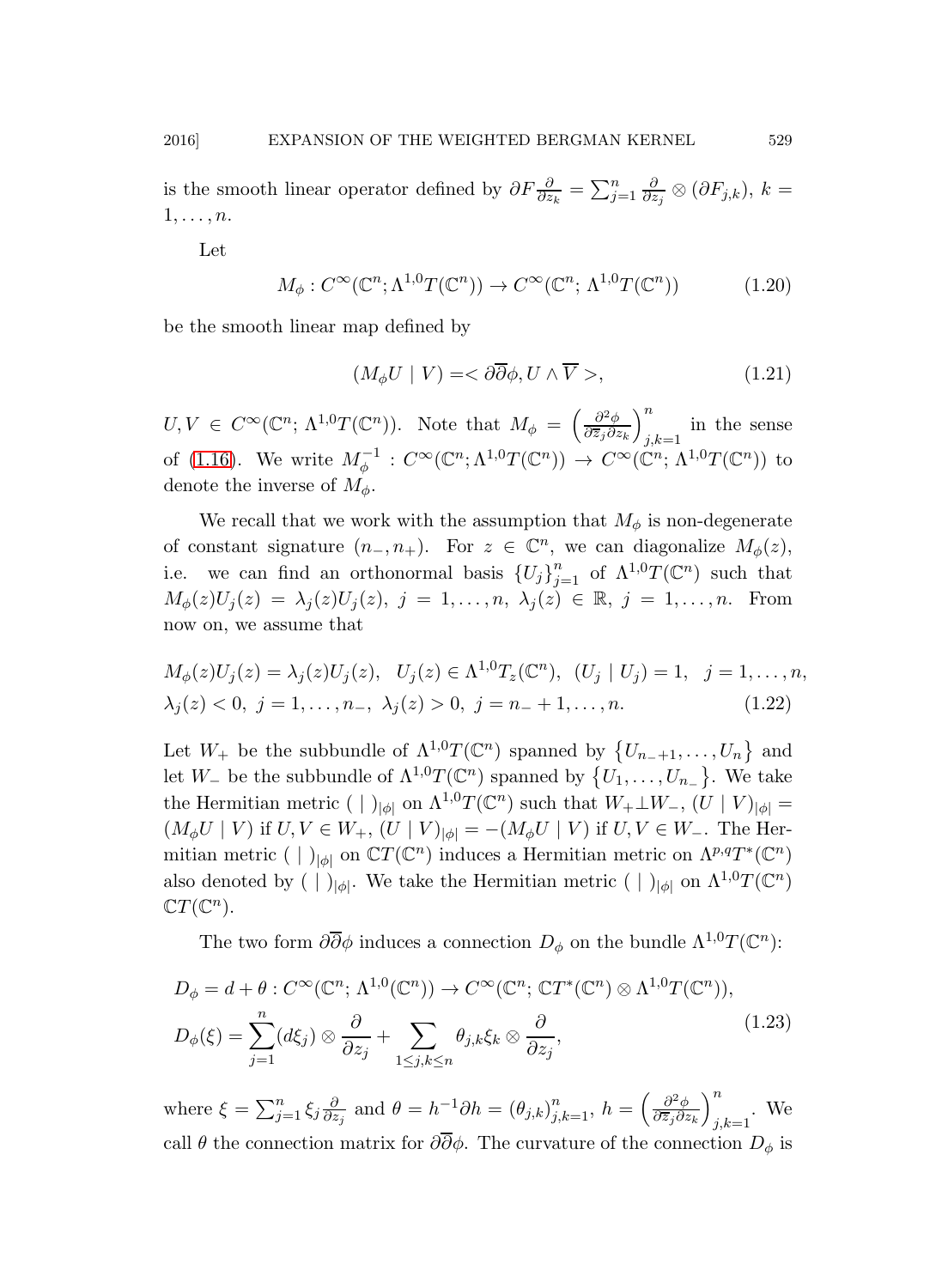<span id="page-9-2"></span>

given by

<span id="page-9-3"></span>
$$
\Theta_{\phi} = \overline{\partial} \theta = (\overline{\partial} \theta_{j,k})_{j,k=1}^n = (\Theta_{j,k})_{j,k=1}^n,
$$
  
\n
$$
\Theta_{\phi} : C^{\infty}(\mathbb{C}^n; \Lambda^{1,0}T(\mathbb{C}^n)) \to C^{\infty}(\mathbb{C}^n; \Lambda^{1,1}T^*(\mathbb{C}^n) \otimes \Lambda^{1,0}T(\mathbb{C}^n)),
$$
  
\n
$$
\xi = \sum_{j=1}^n \xi_j \frac{\partial}{\partial z_j} \to \sum_{j,k=1}^n \Theta_{j,k} \xi_k \otimes \frac{\partial}{\partial z_j}.
$$
\n(1.24)

For  $j = 1, \ldots, n$ , define

$$
\delta_j(k) = 0 \quad \text{if } \{j,k\} \subset \{1,\ldots,q\} \text{ or } \{j,k\} \subset \{q+1,\ldots,n\}
$$
\n
$$
\delta_j(k) = 1 \quad \text{otherwise.} \tag{1.25}
$$

<span id="page-9-0"></span>Define

$$
Q: \Lambda^{1,0}T(\mathbb{C}^n) \to \Lambda^{1,0}T^*(\mathbb{C}^n) \otimes \Lambda^{1,0}T(\mathbb{C}^n),
$$
  

$$
\langle QU_j | U_k \rangle, U_s \rangle = \left(\frac{|\lambda_j| \delta_k(j) + |\lambda_s| \delta_k(s)}{|\lambda_k| + |\lambda_j| \delta_k(j) + |\lambda_s| \delta_k(s)} - \delta_k(j)\delta_k(s) \times \frac{|\lambda_j|^2 |\lambda_s|^2}{(|\lambda_j| + |\lambda_k| + |\lambda_s|)^2} \left(\frac{1}{|\lambda_j| + |\lambda_k|} + \frac{1}{|\lambda_k| + |\lambda_s|}\right)^2\right) \langle \partial M_{\phi} U_j | U_k \rangle, U_s \rangle.
$$
  
(1.26)

It is not difficult to see that the definition [\(1.26\)](#page-9-0) is independent of the choices of eigenvectors  $U_1, \ldots, U_n$ .

Define

$$
R = \Theta_{\phi} - (\overline{\partial}M_{\phi}^{-1})Q : \Lambda^{1,0}T(\mathbb{C}^n) \to \Lambda^{1,1}T^*(\mathbb{C}^n) \otimes \Lambda^{1,0}T(\mathbb{C}^n). \tag{1.27}
$$

<span id="page-9-4"></span>Put  $e_j = \frac{1}{\sqrt{1}}$  $\frac{1}{|\lambda_j|}U_j, j = 1, \ldots, n$ , where  $U_j, j = 1, \ldots, n$ , are as in [\(1.22\)](#page-8-0). The main result of this work is the following

**Theorem 1.3.** Under the assumptions and notations above, let  $q = n_-\$ . For  $p \in \mathbb{C}^n$  and for  $b_1$  in [\(1.14\)](#page-6-0), we have

<span id="page-9-1"></span>Tr 
$$
b_1(p, p) = 2^n |\lambda_1(p)| |\lambda_2(p)| \cdots |\lambda_n(p)| \pi^{-n}
$$
  
 
$$
\times \Biggl( \sum_{1 \le k \le q, q+1 \le j \le n, 1 \le s \le n} a_{j,k,s}(p) < (\partial M_{\phi} U_j \mid U_k), U_s >^2 (p)
$$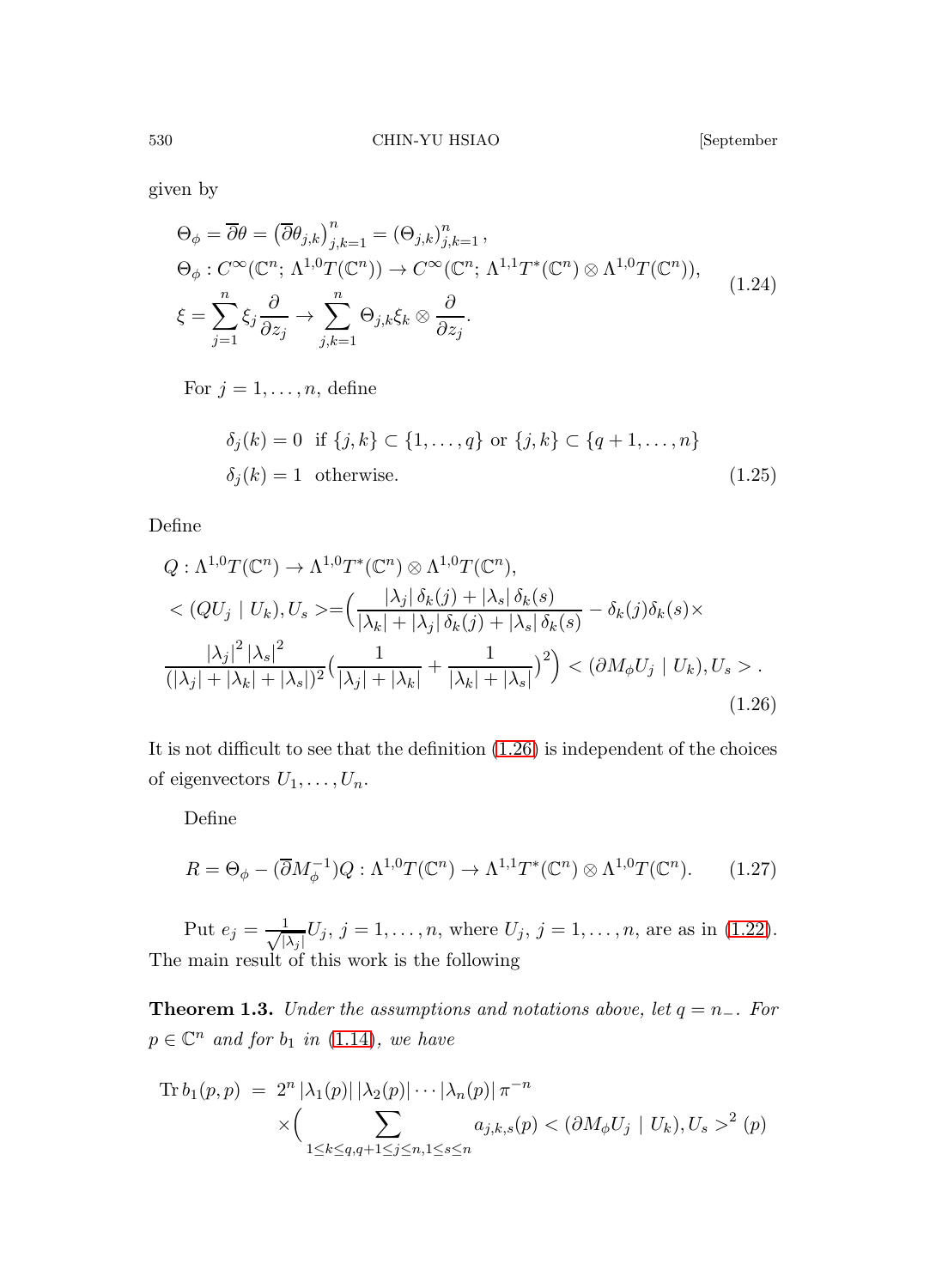$$
+\frac{1}{4}\sum_{j,k=1}^{n}(1+\delta_j(k)\frac{|\lambda_j|-|\lambda_k|}{|\lambda_j|+|\lambda_k|}) < (Re_j \mid e_k)_{|\phi|}, \overline{e}_j \wedge e_k > (p)
$$
\n
$$
-\sum_{j,k=1}^{n}\delta_j(k)\frac{|\lambda_j|}{|\lambda_j|+|\lambda_k|}\text{Re}\left((Qe_j \mid e_j) \mid (\partial M_{\phi}e_k \mid e_k)\right)_{|\phi|}(p)
$$
\n
$$
+\frac{1}{2}\Big|\sum_{j=1}^{n}(Qe_j \mid e_j)\Big|_{|\phi|}^2(p)\Big),\tag{1.28}
$$

where for  $j, k, s = 1, \ldots, n$ ,

$$
a_{j,k,s}(p) = \frac{\delta_k(j)\delta_k(s) |\lambda_s(p)|}{2(|\lambda_j(p)| + |\lambda_k(p)|)^2(|\lambda_j(p)| + |\lambda_k(p)| + |\lambda_s(p)|)^2},
$$
(1.29)

Remark 1.4. It is straight forward to see that the right side of [\(1.28\)](#page-9-1) is real (see [\(5.20\)](#page-46-0)) and is independent of the choices of eigenvectors  $U_1, \ldots, U_n$ .

### 2. The Taylor Expansion of  $\psi(z, w)$  at  $z = w$

From now on, we assume that  $q = n_-\$ . The goal of this work is to compute Tr  $b_1(p, p)$ , for  $p \in \mathbb{C}^n$ . We may assume that  $p = 0$  and by taking unitary transformation, we can assume that near 0,

$$
\phi(z) = a_0 + \sum_{j=1}^n (a_j z_j + \overline{a_j} \overline{z}_j) + \sum_{j=1}^n \lambda_j |z_j|^2 + O(|z|^3),
$$

where  $\lambda_1, \ldots, \lambda_n$  are eigenvalues of  $M_\phi$ ,  $a_0 \in \mathbb{R}$ ,  $a_j \in \mathbb{C}$ ,  $j = 1, \ldots, n$ . Put  $\widetilde{\phi} = \phi - a_0 - \sum_{j=1}^n (a_j z_j + \overline{a}_j \overline{z}_j)$  and let  $\widetilde{\Pi}_{k}^{(q)}$  be the Bergman projection with respect to  $e^{-2k\phi}$  as in [\(1.9\)](#page-5-0). It is easy to see that

$$
\Pi_k^{(q)} = e^{ka_0+k\sum_{j=1}^n a_jz_j} \circ \widetilde{\Pi}_k^{(q)} \circ e^{-ka_0-k\sum_{j=1}^n a_jz_j}.
$$

Thus, the coefficients of the asymptotic expansion of the kernel of  $\Pi_k^{(q)}$  on the diagonal are the same as the coefficients of the asymptotic expansion of the kernel of  $\widetilde{\Pi}_{k}^{(q)}$ .

From the discussion above, we may assume that

<span id="page-10-0"></span>
$$
\phi(z) = \lambda_1 |z_1|^2 + \lambda_2 |z_2|^2 + \dots + \lambda_n |z_n|^2 + O(|z|^3)
$$
 (2.1)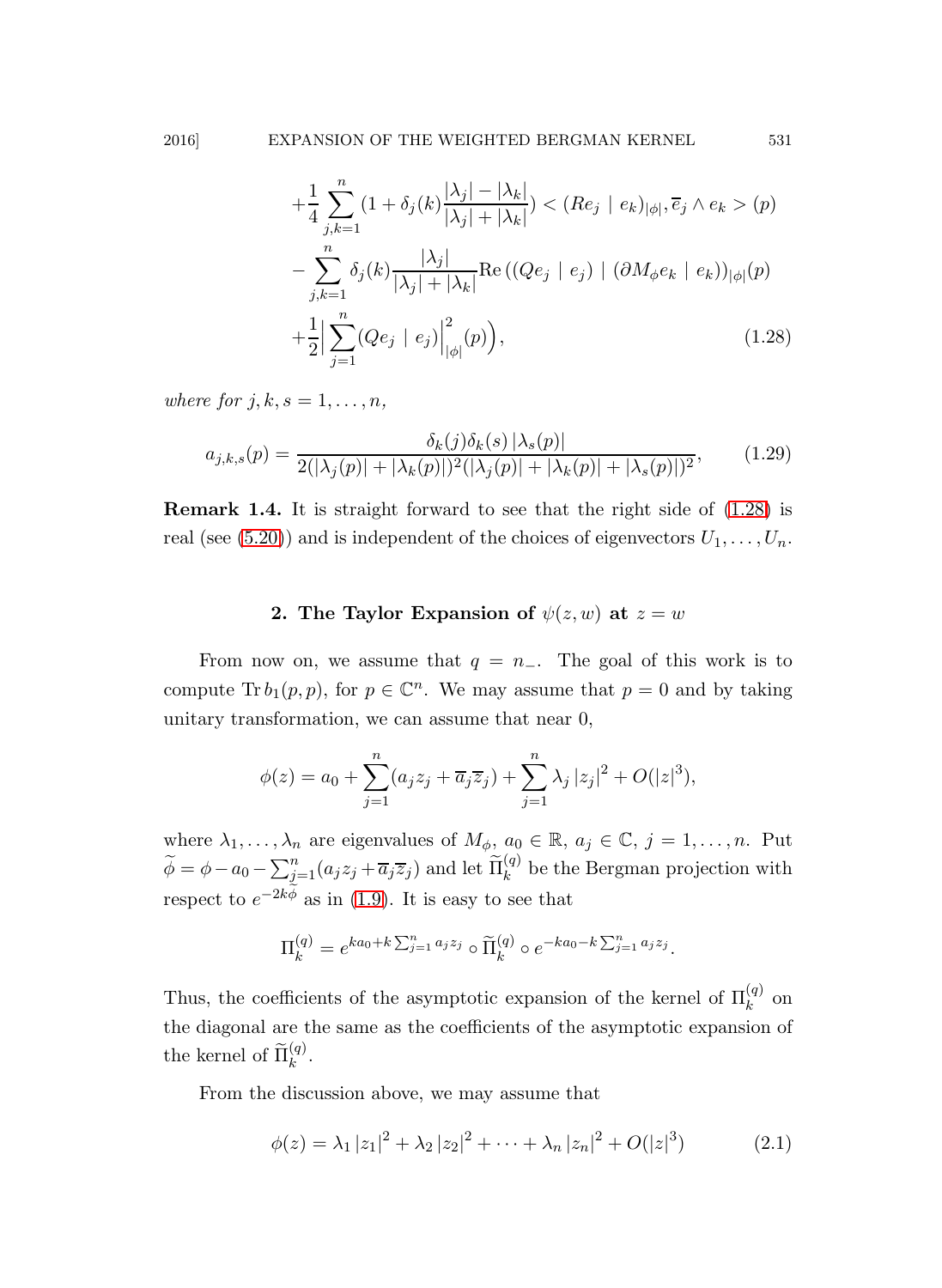532 CHIN-YU HSIAO [September

near  $z = 0$ . Suppose that  $\lambda_j < 0$ ,  $j = 1, \ldots, q$ , and  $\lambda_j > 0$ ,  $j = q + 1, \ldots, n$ . In this section, we are going to compute the Taylor expansion of  $\psi(z, w)$ at  $z = w = 0$ . We introduce some notations. For  $\alpha = (\alpha_1, \dots, \alpha_n)$ ,  $\alpha_j \in$  $\mathbb{N}\bigcup 0, j = 1,\ldots,n$ , we put  $\alpha' = (\alpha_1,\ldots,\alpha_q), \alpha'' = (\alpha_{q+1},\ldots,\alpha_n)$ . We write  $\langle \lambda', \alpha' \rangle := \sum_{j=1}^q \lambda_j \alpha_j, \langle \lambda'', \alpha'' \rangle := \sum_{j=q+1}^n \lambda_j \alpha_j, \langle \lambda', \alpha' \rangle :=$  $\sum_{j=1}^q |\lambda_j| \alpha_j$  and  $\langle |\lambda''|, \alpha'' \rangle := \sum_{j=q+1}^n |\lambda_j| \alpha_j$ . The main goal of this section is to prove the following

<span id="page-11-0"></span>Theorem 2.1. Under the assumptions and notations before, we have

<span id="page-11-1"></span>
$$
\psi(z,0) = i \sum_{j=1}^{n} |\lambda_j| |z_j|^2
$$
  
+
$$
i \sum_{|\alpha|+|\beta|=3, (\alpha'',\beta')\neq 0} \frac{\langle \lambda'', \alpha'' \rangle + \langle \lambda', \beta' \rangle}{\langle |\lambda''|, \alpha'' \rangle + \langle |\lambda'|, \beta' \rangle} \frac{\partial^3 \phi}{\partial \overline{z}^{\alpha} \partial z^{\beta}}(0) \frac{\overline{z}^{\alpha} z^{\beta}}{\alpha! \beta!}
$$
  
+
$$
\frac{i}{2} \sum_{q+1 \leq j,k \leq n, 1 \leq s \leq q} \frac{1}{|\lambda_j| + |\lambda_k| + |\lambda_s|} \left( -|\lambda_j| - |\lambda_k| - |\lambda_s| \right)
$$
  
+
$$
\frac{2|\lambda_j| |\lambda_k|}{|\lambda_j| + |\lambda_s|} + \frac{2|\lambda_j| |\lambda_k|}{|\lambda_k| + |\lambda_s|} \right) \frac{\partial^3 \phi}{\partial z_j \partial z_k \partial \overline{z}_s}(0) z_j z_k \overline{z}_s
$$
  
+
$$
\frac{i}{2} \sum_{q+1 \leq j \leq n, 1 \leq t, s \leq q} \frac{1}{|\lambda_j| + |\lambda_t| + |\lambda_s|} \left( |\lambda_j| + |\lambda_t| + |\lambda_s| \right)
$$
  
-
$$
\frac{2|\lambda_t| |\lambda_s|}{|\lambda_j| + |\lambda_t|} - \frac{2|\lambda_t| |\lambda_s|}{|\lambda_j| + |\lambda_s|} \right) \frac{\partial^3 \phi}{\partial z_j \partial \overline{z}_t \partial \overline{z}_s}(0) z_j \overline{z}_t \overline{z}_s
$$
  
-
$$
\frac{i}{3} \sum_{q+1 \leq j,k,s \leq q} \frac{\partial^3 \phi}{\partial z_j \partial z_k \partial z_s}(0) z_j z_k z_s
$$
  
+
$$
\frac{i}{3} \sum_{1 \leq j,k,s \leq q} \frac{\partial^3 \phi}{\partial \overline{z}_j \partial \overline{z}_k \partial \overline{z}_s}(0) \overline{z}_j \overline{z}_k \overline{z}_s + O(|z|^4), \qquad (2.2)
$$

in some neighborhood of 0. Moreover, we have

$$
\frac{\partial^4 \psi}{\partial \overline{z}_j \partial z_j \partial \overline{z}_k \partial z_k} (0,0)
$$
\n
$$
= \sum_{t=1}^q \left( \frac{2i |\lambda_j|}{(|\lambda_j| + |\lambda_k|) (|\lambda_t| + |\lambda_j|)} \left| \frac{\partial^3 \phi}{\partial \overline{z}_t \partial z_j \partial z_k} (0) \right|^2 + \frac{2i |\lambda_t| |\lambda_k| |\lambda_j|}{(|\lambda_j| + |\lambda_k|) (|\lambda_t| + |\lambda_k| + |\lambda_j|)^2} ( \frac{1}{|\lambda_j| + |\lambda_t|} + \frac{1}{|\lambda_j| + |\lambda_k|}) \left| \frac{\partial^3 \phi}{\partial \overline{z}_t \partial z_j \partial \overline{z}_k} (0) \right|^2
$$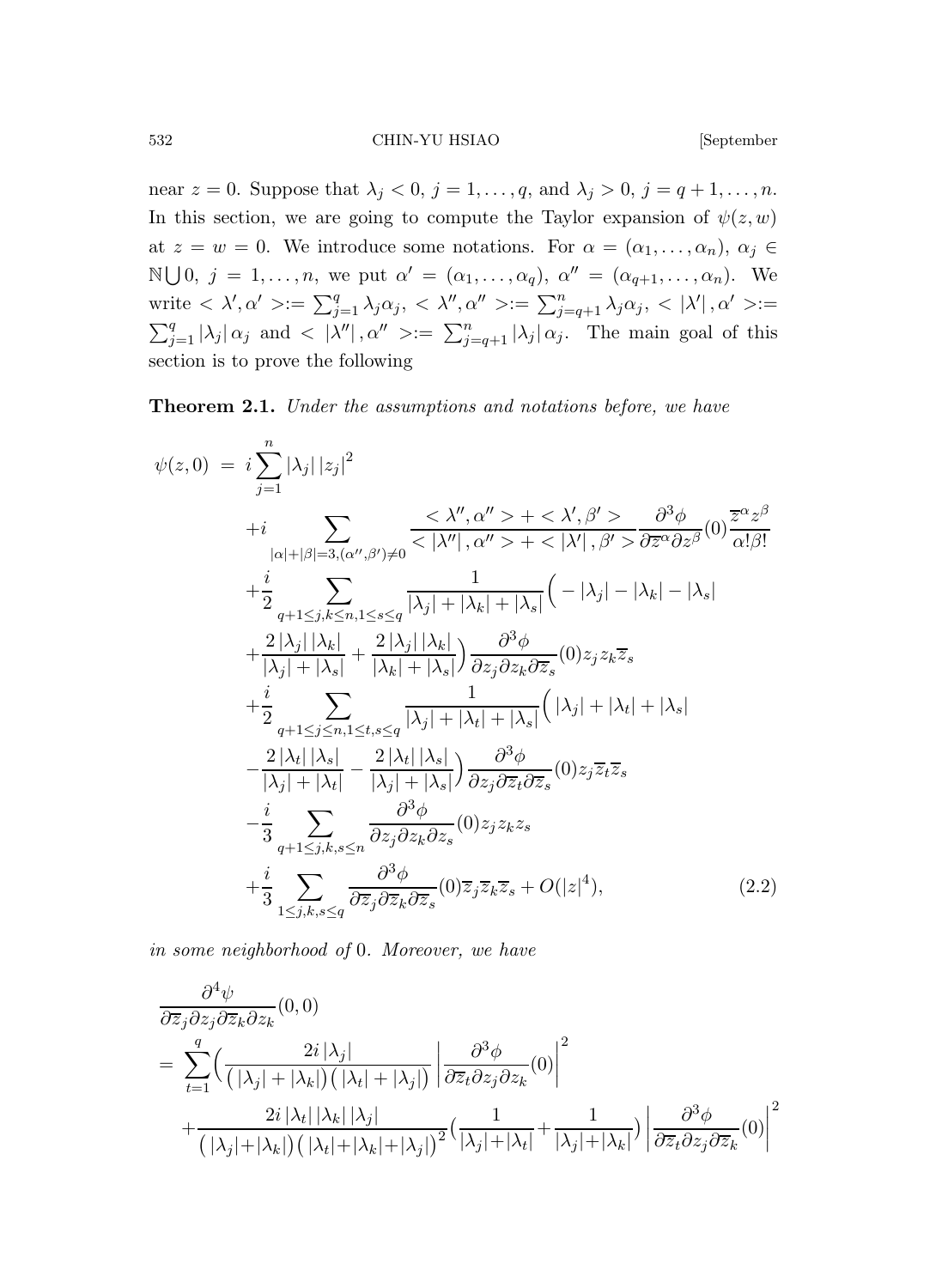$$
+\frac{2i|\lambda_j|}{(|\lambda_j|+|\lambda_t|)(|\lambda_j|+|\lambda_k|)}\frac{\partial^3 \phi}{\partial z_t \partial \overline{z}_j \partial z_j}(0)\frac{\partial^3 \phi}{\partial \overline{z}_t \partial \overline{z}_k \partial z_k}(0)\right) + \sum_{t=q+1}^n \left(\frac{2i|\lambda_k|}{(|\lambda_j|+|\lambda_k|)(|\lambda_t|+|\lambda_k|)} \left|\frac{\partial^3 \phi}{\partial \overline{z}_t \partial z_j \partial z_k}(0)\right|^2 + \frac{2i|\lambda_t| |\lambda_k| |\lambda_j|}{(|\lambda_j|+|\lambda_k|)(|\lambda_t|+|\lambda_k|+|\lambda_j|)^2} \left(\frac{1}{|\lambda_j|+|\lambda_k|}+\frac{1}{|\lambda_t|+|\lambda_k|}\right) \left|\frac{\partial^3 \phi}{\partial \overline{z}_t \partial \overline{z}_j \partial z_k}(0)\right|^2 + \frac{2i|\lambda_k|}{(|\lambda_k|+|\lambda_t|)(|\lambda_j|+|\lambda_k|)}\frac{\partial^3 \phi}{\partial z_t \partial \overline{z}_j \partial z_j}(0)\frac{\partial^3 \phi}{\partial \overline{z}_t \partial \overline{z}_k \partial z_k}(0)\right) + i\frac{\lambda_j + \lambda_k}{|\lambda_j|+|\lambda_k|}\frac{\partial^4 \phi}{\partial \overline{z}_j \partial z_j \partial \overline{z}_k \partial z_k}(0), \qquad (2.3)
$$

where  $q + 1 \leq j \leq n, 1 \leq k \leq q$ ,

$$
\frac{\partial^4 \psi}{\partial \overline{z}_j \partial z_j \partial \overline{z}_k \partial z_k}(0,0) = \sum_{t=1}^q \Biggl( \frac{2i}{\left( |\lambda_t| + |\lambda_j| + |\lambda_k| \right)^2} \Bigl( |\lambda_t| + |\lambda_j| + |\lambda_k| \Biggr) \n- \frac{|\lambda_j| |\lambda_k|}{|\lambda_j| + |\lambda_t|} - \frac{|\lambda_j| |\lambda_k|}{|\lambda_k| + |\lambda_t|} \Bigl) \left| \frac{\partial^3 \phi}{\partial z_i \partial \overline{z}_j \partial \overline{z}_k}(0) \right|^2 \Biggr) \n+ i \frac{\partial^4 \phi}{\partial \overline{z}_j \partial z_j \partial \overline{z}_k \partial z_k}(0),
$$
\n(2.4)

where  $q + 1 \leq j, k \leq n$ , and

$$
\frac{\partial^4 \psi}{\partial \overline{z}_j \partial z_j \partial \overline{z}_k \partial z_k}(0,0) = \sum_{t=q+1}^n \left( \frac{2i}{\left(\left|\lambda_t\right| + \left|\lambda_j\right| + \left|\lambda_k\right|\right)^2} \left(\left|\lambda_t\right| + \left|\lambda_j\right| + \left|\lambda_k\right|\right) \right. \\ \left. - \frac{\left|\lambda_j\right| \left|\lambda_k\right|}{\left|\lambda_k\right| + \left|\lambda_t\right|} - \frac{\left|\lambda_j\right| \left|\lambda_k\right|}{\left|\lambda_j\right| + \left|\lambda_t\right|} \right) \left| \frac{\partial^3 \phi}{\partial \overline{z}_t \partial z_j \partial z_k}(0) \right|^2 \right) \\ \left. - i \frac{\partial^4 \phi}{\partial \overline{z}_j \partial z_j \partial \overline{z}_k \partial z_k}(0),\n\tag{2.5}
$$

where  $1 \leq j, k \leq q$ .

<span id="page-12-0"></span>To prove Theorem [2.1,](#page-11-0) we first need the following (see [\[7](#page-49-11)], for a proof).

Proposition 2.2. Under the assumptions above, we have

$$
\psi(z, w) = i \sum_{j=1}^{n} |\lambda_j| |z_j - w_j|^2 + i \sum_{j=1}^{n} \lambda_j (\overline{z}_j w_j - \overline{w}_j z_j) + O(|(z, w)|^3)
$$
 (2.6)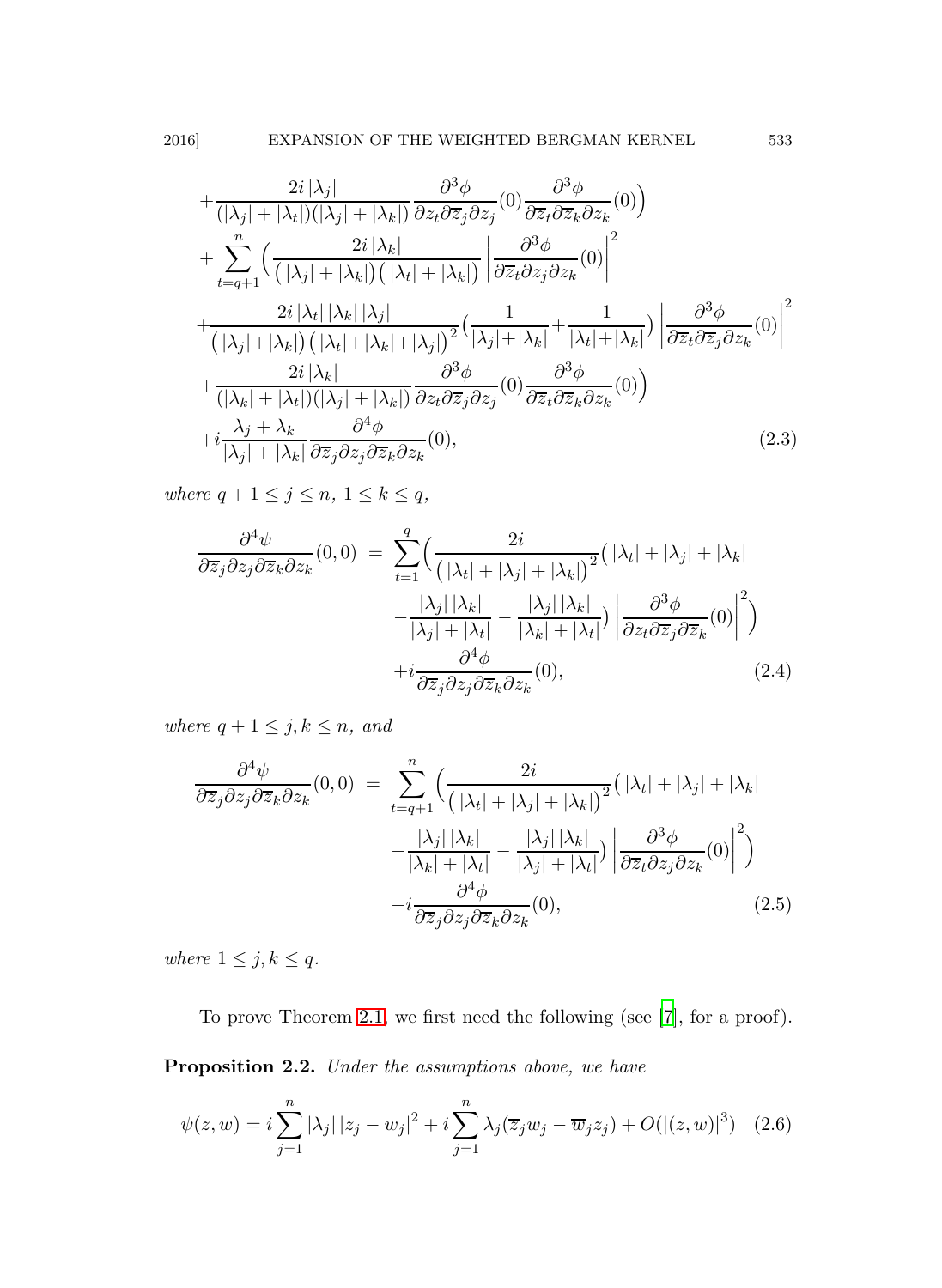near  $z = w = 0$ .

From  $(2.1)$  and  $(2.6)$ , we may write

<span id="page-13-0"></span>
$$
\psi(z, w) = i \sum_{j=1}^{n} |\lambda_j| |z_j - w_j|^2 + i \sum_{j=1}^{n} \lambda_j (\overline{z}_j w_j - \overline{w}_j z_j) + \psi_3(z, w) + \psi_4(z, w) + \cdots,
$$
\n(2.7)

where  $\psi_j(z, w)$  is a homogeneous polynomial of degree j in  $(z, w)$ , j =  $3, 4, \ldots,$  and

<span id="page-13-1"></span>
$$
\phi(z) = \sum_{j=1}^{n} \lambda_j |z_j|^2 + \phi_3(z) + \phi_4(z) + \cdots, \qquad (2.8)
$$

where  $\phi_j(z)$  is a homogeneous polynomial of degree j in  $z, j = 3, 4, \ldots$ . Now, using  $(2.7)$  and  $(2.8)$  in  $(1.13)$ , we get

<span id="page-13-2"></span>
$$
\sum_{j=1}^{q} \left( \left( 2\lambda_j (z_j - w_j) + i \frac{\partial \psi_3}{\partial \overline{z}_j} + \frac{\partial \phi_3}{\partial \overline{z}_j} + i \frac{\partial \psi_4}{\partial \overline{z}_j} + \frac{\partial \phi_4}{\partial \overline{z}_j} \right) \times \left( -i \frac{\partial \psi_3}{\partial z_j} + \frac{\partial \phi_3}{\partial z_j} - i \frac{\partial \psi_4}{\partial z_j} + \frac{\partial \phi_4}{\partial z_j} \right) \right) + \sum_{j=q+1}^{n} \left( \left( i \frac{\partial \psi_3}{\partial \overline{z}_j} + \frac{\partial \phi_3}{\partial \overline{z}_j} + i \frac{\partial \psi_4}{\partial \overline{z}_j} + \frac{\partial \phi_4}{\partial \overline{z}_j} \right) \times \left( 2\lambda_j (\overline{z}_j - \overline{w}_j) - i \frac{\partial \psi_3}{\partial z_j} + \frac{\partial \phi_3}{\partial z_j} - i \frac{\partial \psi_4}{\partial z_j} + \frac{\partial \phi_4}{\partial z_j} \right) = O(|(z, w)|^5). \quad (2.9)
$$

We regroup the terms in [\(2.9\)](#page-13-2) according to the order. Then, the order three and order four terms are the following

<span id="page-13-3"></span>
$$
T\psi_3(z, w) - \sum_{j=1}^q 2i |\lambda_j| w_j \frac{\partial \psi_3(z, w)}{\partial z_j} - \sum_{j=q+1}^n 2i |\lambda_j| \overline{w}_j \frac{\partial \psi_3(z, w)}{\partial \overline{z}_j}
$$
  

$$
= -\sum_{j=1}^q 2\lambda_j (z_j - w_j) \frac{\partial \phi_3(z)}{\partial z_j} - \sum_{j=q+1}^n 2\lambda_j (\overline{z}_j - \overline{w}_j) \frac{\partial \phi_3(z)}{\partial \overline{z}_j}, \qquad (2.10)
$$
  

$$
T\psi_4(z, w) - \sum_{j=1}^q 2i |\lambda_j| w_j \frac{\partial \psi_4(z, w)}{\partial z_j} - \sum_{j=q+1}^n 2i |\lambda_j| \overline{w}_j \frac{\partial \psi_4(z, w)}{\partial \overline{z}_j}
$$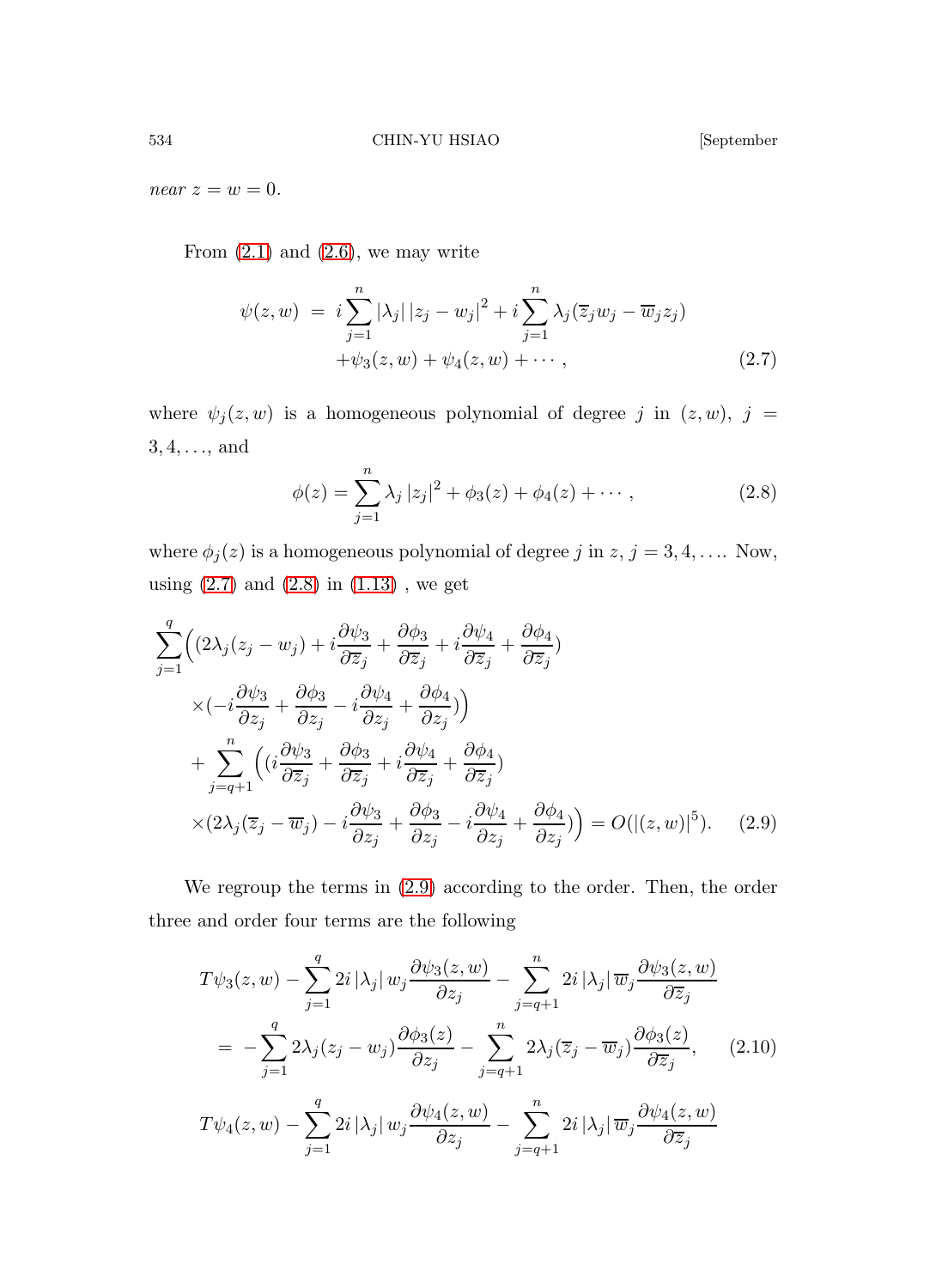$$
= -\sum_{j=1}^{q} 2\lambda_j (z_j - w_j) \frac{\partial \phi_4(z)}{\partial z_j} - \sum_{j=q+1}^{n} 2\lambda_j (\overline{z}_j - \overline{w}_j) \frac{\partial \phi_4(z)}{\partial \overline{z}_j} - \sum_{j=1}^{n} \left( i \frac{\partial \psi_3(z, w)}{\partial \overline{z}_j} + \frac{\partial \phi_3(z)}{\partial \overline{z}_j} \right) \left( -i \frac{\partial \psi_3(z, w)}{\partial z_j} + \frac{\partial \phi_3(z)}{\partial z_j} \right), \quad (2.11)
$$

where

$$
T = \sum_{j=1}^{q} 2i |\lambda_j| z_j \frac{\partial}{\partial z_j} + \sum_{j=q+1}^{n} 2i |\lambda_j| \overline{z}_j \frac{\partial}{\partial \overline{z}_j}.
$$
 (2.12)

Let

<span id="page-14-3"></span><span id="page-14-2"></span><span id="page-14-1"></span>
$$
\psi_3 = \psi_3^0 + \psi_3^1 + \psi_3^2 + \psi_3^3,\tag{2.13}
$$

where  $\psi_3^j$  $j<sub>3</sub>$  is a homogeneous polynomial of degree j in  $w, j = 0, 1, 2, 3$ . Now, we write  $(2.10)$  according to the degree of homogenity in  $w$ , we get

$$
T\psi_3^0 = -\sum_{j=1}^q 2\lambda_j z_j \frac{\partial \phi_3}{\partial z_j} - \sum_{j=q+1}^n 2\lambda_j \overline{z}_j \frac{\partial \phi_3}{\partial \overline{z}_j},\tag{2.14}
$$

$$
T\psi_3^1 = \sum_{j=1}^q 2\lambda_j w_j \left(-i\frac{\partial \psi_3^0}{\partial z_j} + \frac{\partial \phi_3}{\partial z_j}\right) + \sum_{j=q+1}^n 2\lambda_j \overline{w}_j \left(i\frac{\partial \psi_3^0}{\partial \overline{z}_j} + \frac{\partial \phi_3}{\partial \overline{z}_j}\right),\tag{2.15}
$$

$$
T\psi_3^2 = \sum_{j=1}^q 2i |\lambda_j| w_j \frac{\partial \psi_3^1}{\partial z_j} + \sum_{j=q+1}^n 2i |\lambda_j| \overline{w}_j \frac{\partial \psi_3^1}{\partial \overline{z}_j}.
$$
 (2.16)

<span id="page-14-0"></span>We need

### Lemma 2.3. We use the same notations as before. Let

$$
g=\sum_{\alpha,\beta,\gamma,\delta}g_{\alpha,\beta,\gamma,\delta}\overline{z}^{\alpha}z^{\beta}\overline{w}^{\gamma}w^{\delta}, h=\sum_{\alpha,\beta,\gamma,\delta}h_{\alpha,\beta,\gamma,\delta}\overline{z}^{\alpha}z^{\beta}\overline{w}^{\gamma}w^{\delta},
$$

where  $\alpha = (\alpha_1, \ldots, \alpha_n)$ ,  $\alpha_j \in \mathbb{N} \cup \{0, j = 1, \ldots, n$ , and similar for  $\beta$ ,  $\gamma$ ,  $\delta$ . If  $Tg = h$ , then

$$
h_{\alpha,\beta,\gamma,\delta} = 0 \quad \text{if} \quad (\alpha'',\beta') = 0,\tag{2.17}
$$

$$
g_{\alpha,\beta,\gamma,\delta} = \frac{1}{2i} \frac{1}{\langle |\lambda''|, \alpha'' \rangle + \langle |\lambda'|, \beta' \rangle} h_{\alpha,\beta,\gamma,\delta} \quad \text{if} \quad (\alpha'',\beta') \neq 0. \tag{2.18}
$$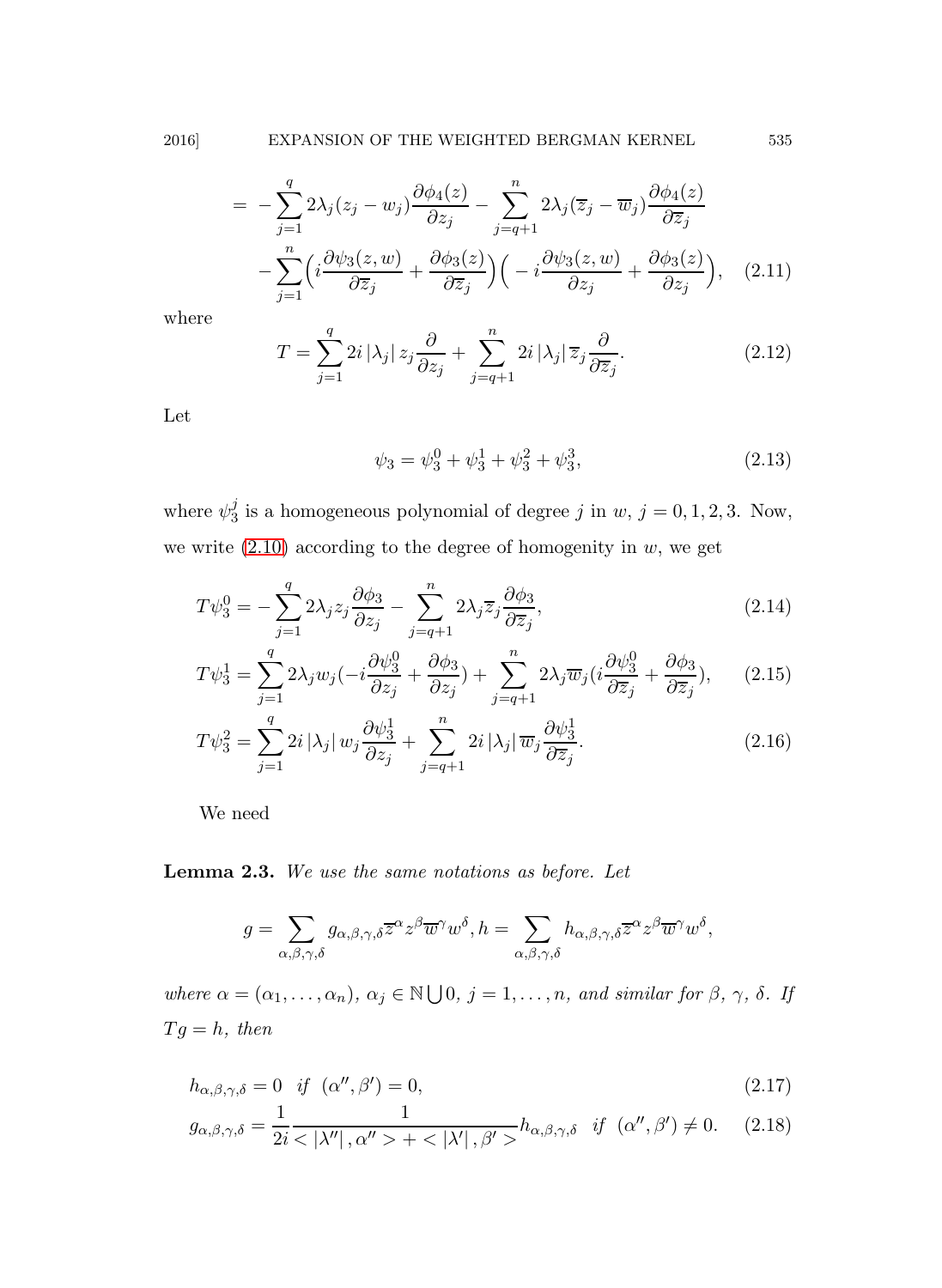**Proof.** From the definition of T (see  $(2.12)$ ), we can compute

$$
T(g_{\alpha,\beta,\gamma,\delta}\overline{z}^{\alpha}z^{\beta}\overline{w}^{\gamma}w^{\delta})=0
$$

if  $(\alpha'', \beta') = 0$ , and

$$
T(g_{\alpha,\beta,\gamma,\delta}\overline{z}^{\alpha}z^{\beta}\overline{w}^{\gamma}w^{\delta}) = 2i(<|\lambda''|, \alpha''> + <|\lambda'|, \beta'>)\overline{z}^{\alpha}z^{\beta}\overline{w}^{\gamma}w^{\delta}g_{\alpha,\beta,\gamma,\delta}
$$

if  $(\alpha'', \beta') \neq 0$ . From this, the lemma follows.

From Lemma [2.3,](#page-14-0) [\(2.14\)](#page-14-1), [\(2.15\)](#page-14-2), [\(2.16\)](#page-14-3) and very complicated computation, we can determine  $\psi_3^0$ ,  $\psi_3^1$  and  $\psi_3^2$  modulo terms  $r(z, w) = O(|(z, w)|^3)$ with  $\frac{\partial^{|\alpha|+|\beta|}r}{\partial \overline{z}^{\alpha}\partial z^{\beta}}$  $\frac{\partial |\alpha|+|\beta|_r}{\partial \overline{z}^{\alpha}\partial z^{\beta}}=0$  if  $(\alpha'',\beta')\neq 0$ . Moreover, we have the following (see Section 2 in [\[10\]](#page-49-12) for the details)

Proposition 2.4. Under the assumptions and notations before, we have

<span id="page-15-0"></span>
$$
\psi(z, w) = i \sum_{j=1}^{n} |\lambda_j| |z_j - w_j|^2 + i \sum_{j=1}^{n} \lambda_j(\overline{z}_j w_j - \overline{w}_j z_j)
$$
  
+
$$
+ i \sum_{|\alpha|+|\beta|=3, (\alpha'', \beta') \neq 0} \frac{\langle \lambda'', \alpha'' > + \langle \lambda', \beta' > -\partial^3 \phi \rangle}{\langle |\lambda''|, \alpha'' > + \langle |\lambda'|, \beta' > \partial \overline{z}^{\alpha} \partial z^{\beta}} (0) \frac{\overline{z}^{\alpha} z^{\beta}}{\alpha! \beta!}
$$
  
+
$$
+ i \sum_{|\alpha|+|\beta|=3, (\alpha'', \beta') \neq 0} \frac{\langle \overline{z}^{\alpha} z^{\beta} w_j - \partial^3 \phi \rangle}{\langle |\lambda'|, \alpha'' > + \langle |\lambda'|, \beta' > \partial z^{\alpha} \partial z^{\beta} \partial z_j} (0)
$$
  
+
$$
\frac{2|\lambda_j| < |\lambda''|, \alpha'' >}{\langle |\lambda''|, \alpha'' > + \langle |\lambda'|, \beta' >)(\langle |\lambda''|, \alpha'' > + \langle |\lambda'|, \beta' > + |\lambda_j|) \rangle}
$$
  
-
$$
- i \sum_{j=q+1}^{n} \sum_{|\alpha|+|\beta|=2, \beta' \neq 0} \left( \frac{\overline{z}^{\alpha} z^{\beta} \overline{w}_j - \partial^3 \phi}{\alpha! \beta! \partial \overline{z}^{\alpha} \partial z^{\beta} \partial \overline{z}_j} (0)
$$
  
+
$$
\frac{2|\lambda_j| < |\lambda'|, \beta' >}{\langle |\lambda''|, \alpha'' > + \langle |\lambda'|, \beta' >)(\langle |\lambda''|, \alpha'' > + \langle |\lambda'|, \beta' > + |\lambda_j|) \rangle}
$$
  
+
$$
+ i \sum_{q+1 \leq k \leq n, 1 \leq j, s \leq q} \left( \overline{z}_k w_j w_s \frac{\partial^3 \phi}{\partial \overline{z}_k \partial z_j \partial z_s} (0) \frac{|\lambda_j| |\lambda_s|}{|\lambda_k| + |\lambda_j| + |\lambda_s|}
$$
  
+
$$
(\frac{1}{|\lambda_j| + |\lambda_k|} + \frac{1}{|\lambda_k| + |\lambda_s|})
$$
)  
-
$$
- i \sum_{1
$$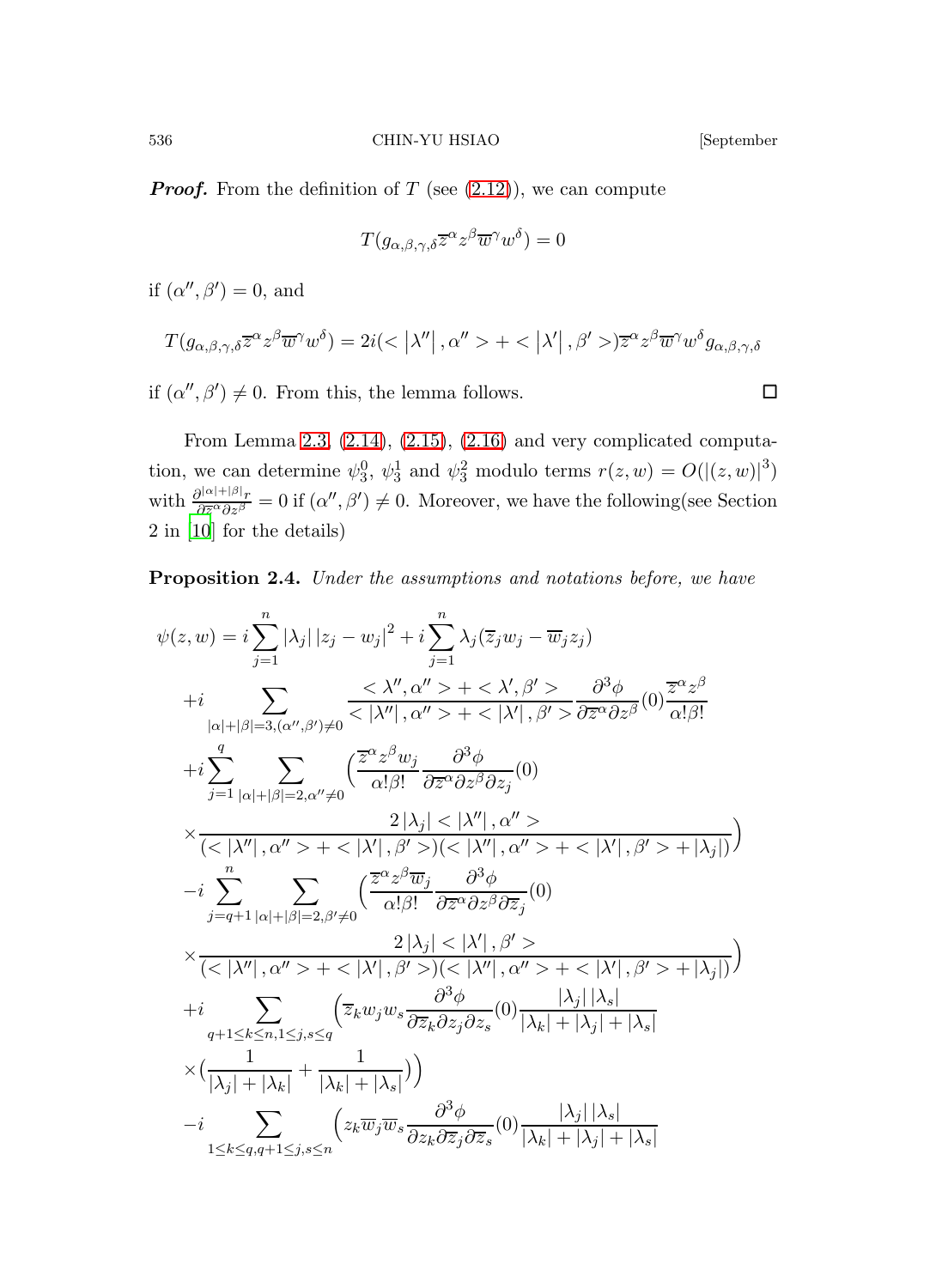$$
\times \left( \frac{1}{|\lambda_j| + |\lambda_k|} + \frac{1}{|\lambda_k| + |\lambda_s|} \right) \right)
$$
  
+*i* 
$$
\sum_{q+1 \le s,k \le n, 1 \le j \le q} \overline{z}_s \overline{w}_k w_j \frac{2|\lambda_j| |\lambda_k|}{(|\lambda_s| + |\lambda_j|)(|\lambda_s| + |\lambda_j| + |\lambda_k|)} \frac{\partial^3 \phi}{\partial \overline{z}_s \partial z_j \partial \overline{z}_k}(0)
$$
  
-*i* 
$$
\sum_{q+1 \le k \le n, 1 \le j, s \le q} z_s \overline{w}_k w_j \frac{2|\lambda_j| |\lambda_k|}{(|\lambda_s| + |\lambda_k|)(|\lambda_s| + |\lambda_j| + |\lambda_k|)} \frac{\partial^3 \phi}{\partial z_s \partial z_j \partial \overline{z}_k}(0)
$$
  
+*R(z, w) + O(|(z, w)|^4),* (2.19)

where  $R(z, w) = O(|(z, w)|^3)$  and  $\frac{\partial^{|\alpha|+|\beta|}R}{\partial \overline{z}^{\alpha} \partial z^{\beta}}$  $\frac{\partial^{|\alpha|+|\beta|}R}{\partial \overline{z}^{\alpha}\partial z^{\beta}}=0 \text{ if } (\alpha'',\beta')\neq 0.$ 

Now, we are ready to compute  $\frac{\partial^3 \psi}{\partial \overline{z}^{\alpha} \partial z}$  $\frac{\partial^2 \psi}{\partial \overline{z}^{\alpha} \partial z^{\beta}}(0,0)$ , where  $|\alpha| + |\beta| = 3$  and  $(\alpha'', \beta') = 0$ . We compute  $\frac{\partial^3 \psi}{\partial \overline{z}_{\alpha} \partial \overline{z}_{\dot{\alpha}}}$  $\frac{\partial^2 \psi}{\partial \overline{z}_{s_0} \partial z_{j_0} \partial z_{k_0}}(0,0), 1 \leq s_0 \leq q, q+1 \leq j_0, k_0 \leq n.$ From  $\psi(z, w) = -\overline{\psi}(w, z)$ , we have

<span id="page-16-4"></span>
$$
\frac{\partial^3 \psi(z, w)}{\partial \overline{z}_{s_0} \partial z_{j_0} \partial z_{k_0}} = -\overline{\frac{\partial^3 \psi(z, w)}{\partial w_{s_0} \partial \overline{w}_{j_0} \partial \overline{w}_{k_0}}}.
$$
\n(2.20)

To compute  $\frac{\partial^3 \psi}{\partial \overline{z}_{\alpha} \cdot \partial z_{\beta}}$  $\frac{\partial^3 \psi}{\partial \overline{z}_{s_0} \partial z_{j_0} \partial z_{k_0}}(0,0)$ , it is equivalent to compute  $\frac{\partial^3 \psi}{\partial w_{s_0} \partial \overline{w}_{j_0}}$  $\frac{\partial^{\omega} \psi}{\partial w_{s_0} \partial \overline{w}_{j_0} \partial \overline{w}_{k_0}}(0,0).$ From [\(1.12\)](#page-6-2), we know that

<span id="page-16-1"></span><span id="page-16-0"></span>
$$
\frac{\partial \psi(z, z)}{\partial \overline{w}_{j_0}} = -i \frac{\partial \phi(z)}{\partial \overline{z}_{j_0}}.
$$
\n(2.21)

Differentiate [\(2.21\)](#page-16-0) with respect to  $\overline{z}_{k_0}$ , we get

$$
\frac{\partial^2 \psi(z, z)}{\partial \overline{w}_{j_0} \partial \overline{z}_{k_0}} + \frac{\partial^2 \psi(z, z)}{\partial \overline{w}_{j_0} \partial \overline{w}_{k_0}} = -i \frac{\partial^2 \phi(z)}{\partial \overline{z}_{k_0} \partial \overline{z}_{j_0}}.
$$
(2.22)

Again, differentiate  $(2.22)$  with respect to  $z_{s_0}$ , we get

<span id="page-16-2"></span>
$$
\frac{\partial^3 \psi}{\partial \overline{w}_{j_0} \partial \overline{z}_{k_0} z_{s_0}}(0,0) + \frac{\partial^3 \psi}{\partial \overline{w}_{j_0} \partial \overline{z}_{k_0} \partial w_{s_0}}(0,0)
$$
\n
$$
+ \frac{\partial^3 \psi}{\partial \overline{w}_{j_0} \partial \overline{w}_{k_0} \partial z_{s_0}}(0,0) + \frac{\partial^3 \psi}{\partial \overline{w}_{j_0} \partial \overline{w}_{k_0} \partial w_{s_0}}(0,0) = -i \frac{\partial^3 \phi}{\partial \overline{z}_{k_0} \partial \overline{z}_{j_0} \partial z_{s_0}}(0). \quad (2.23)
$$

From [\(2.23\)](#page-16-2), we have

<span id="page-16-3"></span>
$$
\frac{\partial^3 \psi}{\partial \overline{w}_{j_0} \partial \overline{w}_{k_0} \partial w_{s_0}}(0,0) = -i \frac{\partial^3 \phi}{\partial \overline{z}_{k_0} \partial \overline{z}_{j_0} \partial z_{s_0}}(0) - \frac{\partial^3 \psi}{\partial \overline{w}_{j_0} \partial \overline{z}_{k_0} z_{s_0}}(0,0)
$$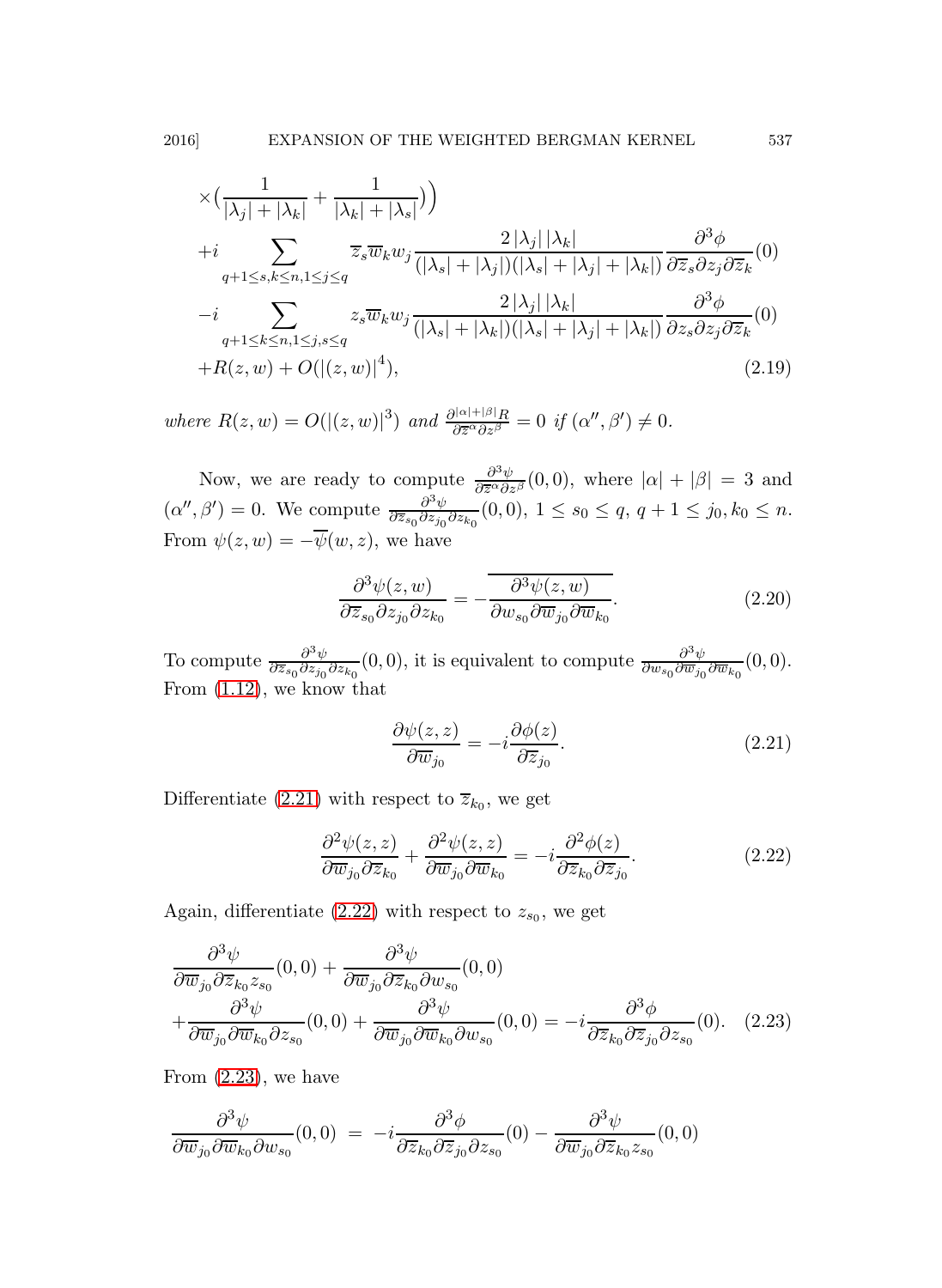$$
-\frac{\partial^3 \psi}{\partial \overline{w}_{j_0} \partial \overline{z}_{k_0} \partial w_{s_0}}(0,0) - \frac{\partial^3 \psi}{\partial \overline{w}_{j_0} \partial \overline{w}_{k_0} \partial z_{s_0}}(0,0). (2.24)
$$

In view of [\(2.19\)](#page-15-0), we see that

$$
\frac{\partial^3 \psi}{\partial \overline{w}_{j_0} \partial \overline{z}_{k_0} z_{s_0}}(0,0) = \frac{-2i |\lambda_{j_0}| |\lambda_{s_0}|}{\left(|\lambda_{j_0}| + |\lambda_{k_0}| + |\lambda_{s_0}|\right) \left(|\lambda_{k_0}| + |\lambda_{s_0}|\right)} \frac{\partial^3 \phi}{\partial \overline{z}_{k_0} \partial \overline{z}_{j_0} \partial z_{s_0}}(0)
$$
\n
$$
\frac{\partial^3 \psi}{\partial \overline{w}_{j_0} \partial \overline{z}_{k_0} \partial w_{s_0}}(0,0) = \frac{2i |\lambda_{j_0}| |\lambda_{s_0}|}{\left(|\lambda_{j_0}| + |\lambda_{k_0}| + |\lambda_{s_0}|\right) \left(|\lambda_{k_0}| + |\lambda_{s_0}|\right)} \frac{\partial^3 \phi}{\partial \overline{z}_{k_0} \partial \overline{z}_{j_0} \partial z_{s_0}}(0)
$$
\n
$$
\frac{\partial^3 \psi}{\partial \overline{w}_{j_0} \partial \overline{w}_{k_0} \partial z_{s_0}}(0,0) = \frac{-2i |\lambda_{j_0}| |\lambda_{k_0}|}{|\lambda_{k_0}| + |\lambda_{s_0}| + |\lambda_{j_0}|} \times \left(\frac{1}{|\lambda_{j_0}| + |\lambda_{s_0}| + |\lambda_{s_0}| + |\lambda_{s_0}|}\right) \frac{\partial^3 \phi}{\partial \overline{z}_{k_0} \partial \overline{z}_{j_0} \partial z_{s_0}}(0).
$$

Combining this with [\(2.24\)](#page-16-3), we have

$$
\frac{\partial^3 \psi}{\partial \overline{w}_{j_0} \partial \overline{w}_{k_0} \partial w_{s_0}}(0,0)
$$
\n
$$
= \left(-i - \frac{-2i|\lambda_{j_0}||\lambda_{s_0}|}{(|\lambda_{j_0}| + |\lambda_{k_0}| + |\lambda_{s_0}|)(|\lambda_{k_0}| + |\lambda_{s_0}|)}\right)
$$
\n
$$
-\frac{2i|\lambda_{j_0}||\lambda_{s_0}|}{(|\lambda_{j_0}| + |\lambda_{k_0}| + |\lambda_{s_0}|)(|\lambda_{k_0}| + |\lambda_{s_0}|)}
$$
\n
$$
-\frac{-2i|\lambda_{j_0}||\lambda_{k_0}|}{|\lambda_{k_0}| + |\lambda_{s_0}| + |\lambda_{j_0}|} \left(\frac{1}{|\lambda_{j_0}| + |\lambda_{s_0}|} + \frac{1}{|\lambda_{k_0}| + |\lambda_{s_0}|}\right) \frac{\partial^3 \phi}{\partial \overline{z}_{k_0} \partial \overline{z}_{j_0} \partial z_{s_0}}(0)
$$
\n
$$
= \frac{i}{|\lambda_{j_0}| + |\lambda_{k_0}| + |\lambda_{s_0}|} \left(-|\lambda_{j_0}| - |\lambda_{k_0}| - |\lambda_{s_0}| + \frac{2|\lambda_{j_0}||\lambda_{k_0}|}{|\lambda_{j_0}| + |\lambda_{s_0}|} + \frac{2|\lambda_{j_0}||\lambda_{k_0}|}{|\lambda_{k_0}| + |\lambda_{s_0}|}\right) \frac{\partial^3 \phi}{\partial \overline{z}_{k_0} \partial \overline{z}_{j_0} \partial z_{s_0}}(0).
$$
\n(2.25)

From [\(2.20\)](#page-16-4), we obtain

$$
\frac{\partial^3 \psi_3}{\partial z_{j_0} \partial z_{k_0} \partial \overline{z}_{s_0}} = \frac{i}{|\lambda_{j_0}| + |\lambda_{k_0}| + |\lambda_{s_0}|} \left( -|\lambda_{j_0}| - |\lambda_{k_0}| - |\lambda_{s_0}| \right. \\
\left. + \frac{2|\lambda_{j_0}| |\lambda_{k_0}|}{|\lambda_{j_0}| + |\lambda_{s_0}|} + \frac{2|\lambda_{j_0}| |\lambda_{k_0}|}{|\lambda_{k_0}| + |\lambda_{s_0}|} \right) \frac{\partial^3 \phi}{\partial z_{j_0} \partial z_{k_0} \partial \overline{z}_{s_0}}(0). \quad (2.26)
$$

We can repeat the method above several times to determine all the terms  $\partial^3\psi_3$  $\frac{\partial^3 \psi_3}{\partial \overline{z}^{\alpha} \partial z^{\beta}}, (\alpha'', \beta') = 0$ . The computation is straight forward. We omit the process. We state our result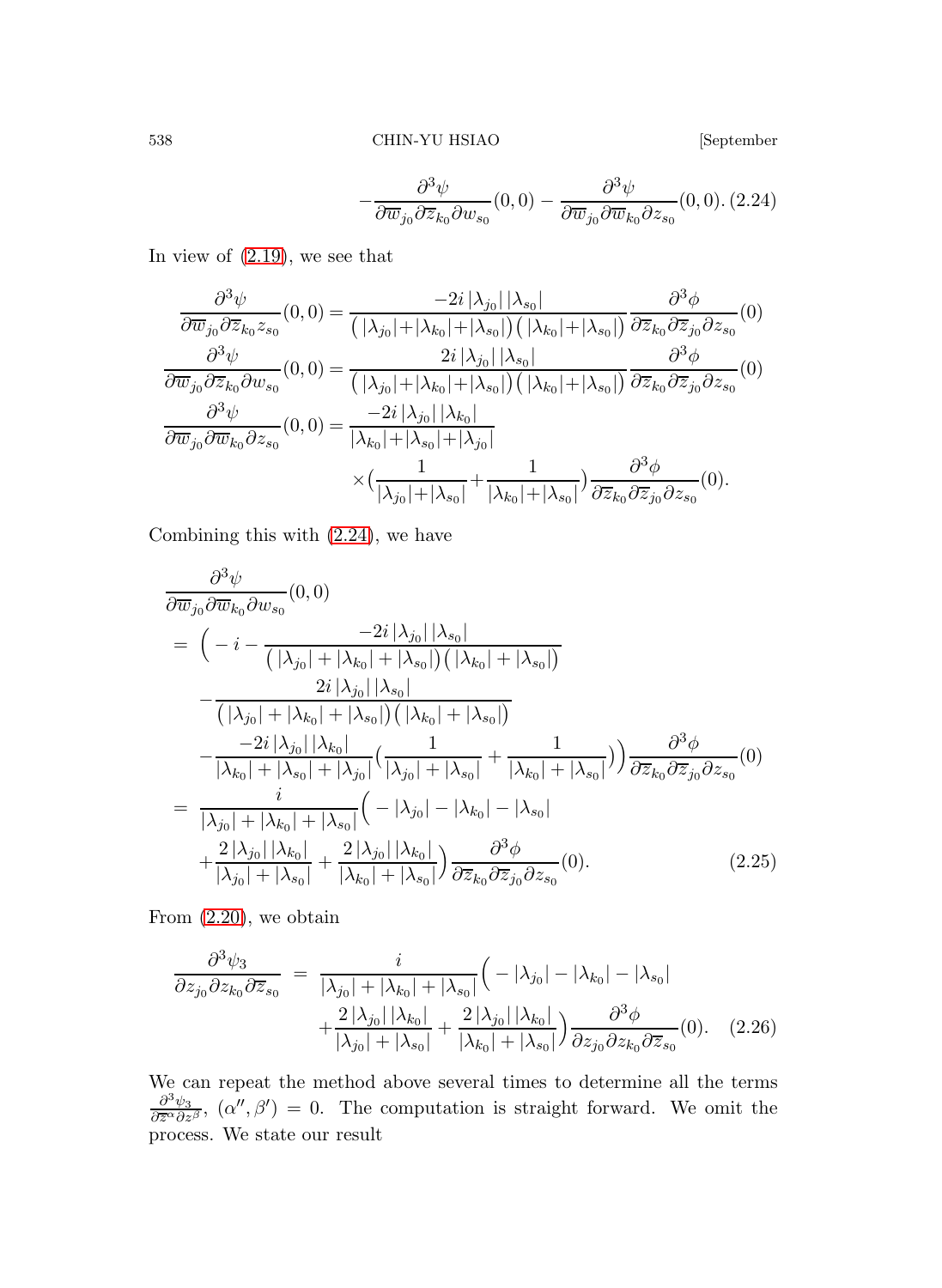**Proposition 2.5.** Under the assumptions and notations before, we have

$$
\psi(z,0) = i \sum_{j=1}^{n} |\lambda_j| |z_j|^2
$$
  
+
$$
i \sum_{|\alpha|+|\beta|=3, (\alpha'',\beta')\neq 0} \frac{\langle \lambda'', \alpha'' \rangle + \langle \lambda', \beta' \rangle}{\langle |\lambda''|, \alpha'' \rangle + \langle |\lambda'|, \beta' \rangle} \frac{\partial^3 \phi}{\partial \overline{z}^{\alpha} \partial z^{\beta}}(0) \frac{\overline{z}^{\alpha} z^{\beta}}{\alpha! \beta!}
$$
  
+
$$
i \sum_{|\alpha|+|\beta|=3, (\alpha'',\beta')\neq 0} \frac{\langle \lambda'', \alpha'' \rangle + \langle |\lambda'|, \beta' \rangle} {\langle |\lambda''|, \beta' \rangle} \frac{\partial^3 \phi}{\partial \overline{z}^{\alpha} \partial z^{\beta}}(0) \frac{\overline{z}^{\alpha} z^{\beta}}{\alpha! \beta!}
$$
  
+
$$
i \sum_{|\lambda_j|+|\lambda_k|} \frac{1}{|\lambda_j|+|\lambda_k|} \frac{2 |\lambda_j| |\lambda_k|}{|\lambda_k|+|\lambda_s|} \frac{\partial^3 \phi}{\partial z_j \partial z_k \partial \overline{z}_s}(0) z_j z_k \overline{z}_s
$$
  
+
$$
i \sum_{q+1 \leq j \leq n, 1 \leq k, s \leq q} \frac{1}{|\lambda_j| + |\lambda_k| + |\lambda_s|} (|\lambda_j| + |\lambda_k| + |\lambda_s| - \frac{2 |\lambda_k| |\lambda_s|}{|\lambda_j| + |\lambda_k|} \frac{\partial^3 \phi}{\partial z_j \partial \overline{z}_k \partial \overline{z}_s}(0) z_j \overline{z}_k \overline{z}_s
$$
  
-
$$
i \sum_{q+1 \leq j,k, s \leq n} \frac{\partial^3 \phi}{\partial z_j \partial z_k \partial z_s}(0) z_j z_k z_s
$$
  
+
$$
i \sum_{1 \leq j,k, s \leq q} \frac{\partial^3 \phi}{\partial \overline{z}_j \partial \overline{z}_k \partial \overline{z}_s}(0) \overline{z}_j \overline{z}_k \overline{z}_s + O(|z|^4), \qquad (2.27)
$$

in some neighborhood of 0.

Now, to complete the proof of Theorem [2.1,](#page-11-0) we only need to compute the terms  $\frac{\partial^4 \psi}{\partial \overline{z}_i \partial z_i \partial \overline{z}_j}$  $\frac{\partial^2 \psi}{\partial \overline{z}_j \partial z_j \partial \overline{z}_k \partial z_k}(0,0), 1 \leq j, k \leq n$ . Take  $w = 0$  in  $(2.11)$ , we obtain

<span id="page-18-0"></span>
$$
T\psi_4(z,0) = -\sum_{j=1}^n \left(i\frac{\partial\psi_3}{\partial\overline{z}_j}(z,0) + \frac{\partial\phi_3}{\partial\overline{z}_j}(z)\right)\left(-i\frac{\partial\psi_3}{\partial z_j}(z,0) + \frac{\partial\phi_3}{\partial z_j}(z)\right) - \sum_{j=1}^q 2\lambda_j z_j \frac{\partial\phi_4}{\partial z_j}(z) - \sum_{j=q+1}^n 2\lambda_j \overline{z}_j \frac{\partial\phi_4}{\partial\overline{z}_j}(z).
$$
 (2.28)

From [\(2.28\)](#page-18-0) and by some direct but very complicated computation, we can determine the terms  $\frac{\partial^4 \psi}{\partial \overline{z} \cdot \partial z \cdot \partial \overline{z}}$  $\frac{\partial^2 \psi}{\partial \overline{z}_j \partial z_j \partial \overline{z}_k \partial z_k}(0,0), 1 \leq j, k \leq n$  and hence finish the proof of Theorem [2.1.](#page-11-0) We refer the reader to Section 2 in [\[10](#page-49-12)] for the details.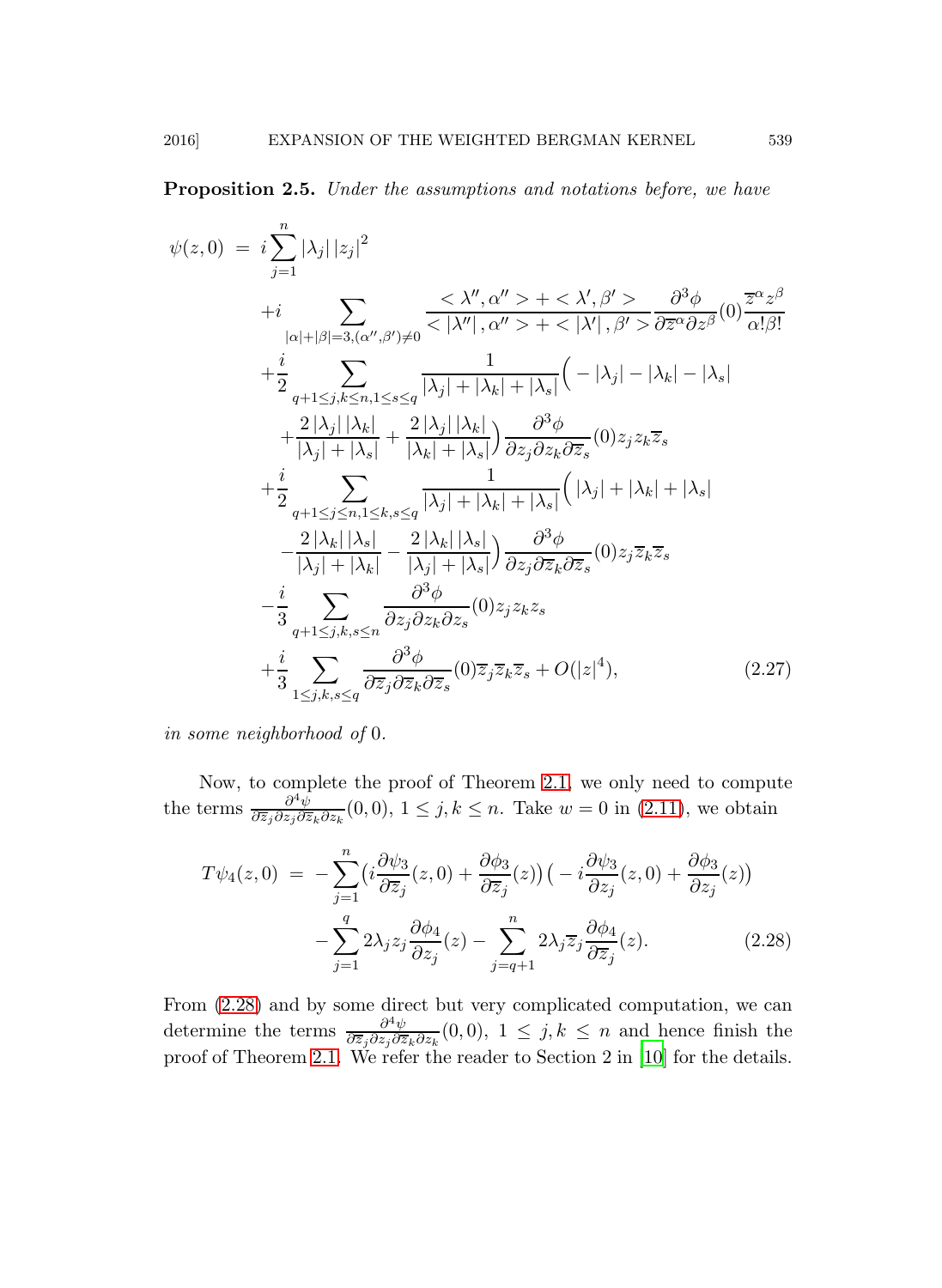### 540 CHIN-YU HSIAO [September

#### 3. The Transport Equations for  $\square_k^{(q)}$ k

### 3.1.The transport equations

In this section, we will write down the transport equations for  $\Box_k^{(q)}$  $k^{(4)}$  and we will solve the first transport equation at  $z = w$  in some sence. The main reference for this section is [\[1](#page-48-1)]. We first derive representations for  $\overline{\partial}$ ,  $\overline{\partial}_k^*$  $\vec{k}$  in spaces without exponential weights, by using the following unitary identifications:

<span id="page-19-1"></span><span id="page-19-0"></span>
$$
\begin{cases} L_q^2(\mathbb{C}^n) \leftrightarrow L_{q,k}^2(\mathbb{C}^n) \\ u \leftrightarrow \hat{u} = e^{k\phi}u. \end{cases} \tag{3.1}
$$

Using  $(3.1)$ , we get

<span id="page-19-4"></span>
$$
\overline{\partial}\hat{u} = e^{k\phi}\overline{\partial}_s u,\tag{3.2}
$$

<span id="page-19-3"></span>where

$$
\overline{\partial}_s = \sum_{j=1}^n \left( d\overline{z}_j^\wedge \circ \left( \frac{\partial}{\partial \overline{z}_j} + k \frac{\partial \phi}{\partial \overline{z}_j} \right) \right). \tag{3.3}
$$

Now the formal adjoint of  $\overline{\partial}_s$  for the inner product ( | ) given by [\(1.4\)](#page-4-0) is

$$
\overline{\partial}_{s}^{*} = \sum_{j=1}^{n} \left( d\overline{z}_{j}^{\wedge,*} \circ \left( -\frac{\partial}{\partial z_{j}} + k \frac{\partial \phi}{\partial z_{j}} \right) \right), \tag{3.4}
$$

where in view of the unitarity of the relation [\(3.1\)](#page-19-0),

<span id="page-19-2"></span>
$$
\overline{\partial}^* \hat{u} = e^{k\phi} \overline{\partial}_s^* u. \tag{3.5}
$$

We can identify the Kodaira Laplacian with

$$
\hat{\Box}_{k}^{(q)} = \overline{\partial}_{s} \overline{\partial}_{s}^{*} + \overline{\partial}_{s}^{*} \overline{\partial}_{s}.
$$
\n(3.6)

<span id="page-19-5"></span>Put

$$
\hat{\Pi}_k^{(q)}: L_q^2(\mathbb{C}^n) \to \text{Ker}\,\hat{\Box}_k^{(q)}\tag{3.7}
$$

be the orthogonal projection with respect to ( | ) and let  $\hat{\Pi}_{k}^{(q)}$  $\binom{q}{k}(z,w)$  be the distribution kernel of  $\hat{\Pi}_k^{(q)}$  $k^{(q)}$ . From [\(3.2\)](#page-19-1) and [\(3.5\)](#page-19-2), we have

$$
\hat{\Pi}_k^{(q)}(z,w) = e^{-k\phi(z)} \Pi_k^{(q)}(z,w) e^{k\phi(w)}.
$$
\n(3.8)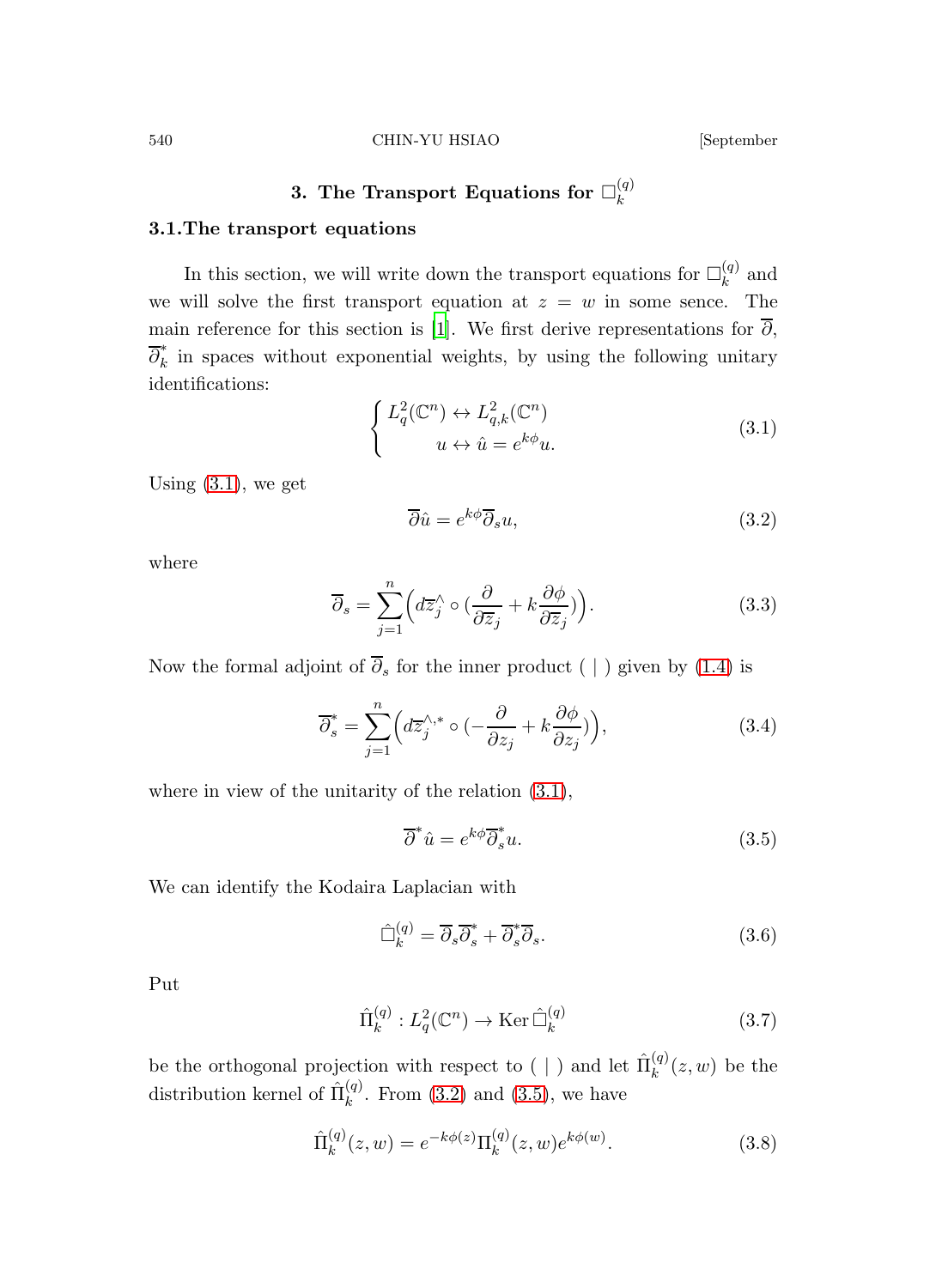In view of Theorem [1.1,](#page-5-1) we see that

<span id="page-20-0"></span>
$$
\hat{\Pi}_k^{(q)}(z,w) = e^{ik\psi(z,w)}b(z,w,k) + S(z,w,k),
$$
\n(3.9)

where  $b(z, w, k) \sim \sum_{o}^{\infty} b_j(z, w) k^{n-j}$  in  $C^{\infty}(\mathbb{C}^n \times \mathbb{C}^n; \mathscr{L}(\Lambda^{0,q}T_w^*(\mathbb{C}^n),\Lambda^{0,q}T_z^*(\mathbb{C}^n)))$  and  $S(z,w,k)$  is negligible.

From  $(3.3)$  and  $(3.9)$ , we have

$$
e^{-ik\psi}\overline{\partial}_s\hat{\Pi}_k^{(q)}(z,w) = \sum_{j=1}^n k(i\frac{\partial\psi}{\partial\overline{z}_j} + \frac{\partial\phi}{\partial\overline{z}_j})d\overline{z}_j^{\wedge}b + \sum_{j=1}^n d\overline{z}_j^{\wedge}\frac{\partial b}{\partial\overline{z}_j}.
$$
 (3.10)

From this and [\(3.4\)](#page-19-4), we can compute

<span id="page-20-1"></span>
$$
e^{-ik\psi}\overline{\partial}_{s}^{*}\overline{\partial}_{s}\hat{\Pi}_{k}^{(q)}(z,w) = k^{2} \sum_{j,t=1}^{n} (-i\frac{\partial\psi}{\partial z_{t}} + \frac{\partial\phi}{\partial z_{t}}) (i\frac{\partial\psi}{\partial \overline{z}_{j}} + \frac{\partial\phi}{\partial \overline{z}_{j}}) d\overline{z}_{t}^{\wedge,*} d\overline{z}_{j}^{\wedge} b
$$

$$
-k \sum_{j,t=1}^{n} \frac{\partial}{\partial z_{t}} (i\frac{\partial\psi}{\partial \overline{z}_{j}} + \frac{\partial\phi}{\partial \overline{z}_{j}}) d\overline{z}_{t}^{\wedge,*} d\overline{z}_{j}^{\wedge} b - k \sum_{j,t=1}^{n} (i\frac{\partial\psi}{\partial \overline{z}_{j}} + \frac{\partial\phi}{\partial \overline{z}_{j}}) d\overline{z}_{t}^{\wedge,*} d\overline{z}_{j}^{\wedge} \frac{\partial b}{\partial z_{t}}
$$

$$
+k \sum_{j,t=1}^{n} (-i\frac{\partial\psi}{\partial z_{t}} + \frac{\partial\phi}{\partial z_{t}}) d\overline{z}_{t}^{\wedge,*} d\overline{z}_{j}^{\wedge} \frac{\partial b}{\partial \overline{z}_{j}} - \sum_{j,t=1}^{n} d\overline{z}_{t}^{\wedge,*} d\overline{z}_{j}^{\wedge} \frac{\partial^{2}b}{\partial z_{t} \partial \overline{z}_{j}}.
$$
(3.11)

Similarly, we have

<span id="page-20-2"></span>
$$
e^{-ik\psi}\overline{\partial}_s\overline{\partial}_s^*\hat{\Pi}_k^{(q)}(z,w) = k^2 \sum_{j,t=1}^n (i\frac{\partial\psi}{\partial \overline{z}_j} + \frac{\partial\phi}{\partial \overline{z}_j})(-i\frac{\partial\psi}{\partial z_t} + \frac{\partial\phi}{\partial z_t})d\overline{z}_j^{\wedge}d\overline{z}_t^{\wedge,*}b
$$
  
+
$$
k \sum_{j,t=1}^n \frac{\partial}{\partial \overline{z}_j}(-i\frac{\partial\psi}{\partial z_t} + \frac{\partial\phi}{\partial z_t})d\overline{z}_j^{\wedge}d\overline{z}_t^{\wedge,*}b + k \sum_{j,t=1}^n (-i\frac{\partial\psi}{\partial z_t} + \frac{\partial\phi}{\partial z_t})d\overline{z}_j^{\wedge}d\overline{z}_t^{\wedge,*}\frac{\partial b}{\partial \overline{z}_j}
$$
  
-
$$
k \sum_{j,t=1}^n (i\frac{\partial\psi}{\partial \overline{z}_j} + \frac{\partial\phi}{\partial \overline{z}_j})d\overline{z}_j^{\wedge}d\overline{z}_t^{\wedge,*}\frac{\partial b}{\partial z_t} - \sum_{j,t=1}^n d\overline{z}_j^{\wedge}d\overline{z}_t^{\wedge,*}\frac{\partial^2 b}{\partial z_t\partial \overline{z}_j}.
$$
(3.12)

Combining [\(3.11\)](#page-20-1), [\(3.12\)](#page-20-2) with  $d\overline{z}_j^{\wedge} \circ d\overline{z}_k^{\wedge,*} + d\overline{z}_k^{\wedge,*}$  $\lambda_k^{\wedge,*} \circ d\overline{z}_j^{\wedge} = \delta_{j,k}$ , we get

<span id="page-20-3"></span>
$$
e^{-ik\psi}\hat{\Box}_{k}^{(q)}\hat{\Pi}_{k}^{(q)}(z,w) = k^{2} \sum_{j=1}^{n} (i \frac{\partial \psi}{\partial \overline{z}_{j}} + \frac{\partial \phi}{\partial \overline{z}_{j}})(-i \frac{\partial \psi}{\partial z_{j}} + \frac{\partial \phi}{\partial z_{j}})b
$$
  
+
$$
k \sum_{j,t=1}^{n} \frac{\partial}{\partial \overline{z}_{j}}(-i \frac{\partial \psi}{\partial z_{t}} + \frac{\partial \phi}{\partial z_{t}})d\overline{z}_{j}^{\wedge} d\overline{z}_{t}^{\wedge,*}b - k \sum_{j,t=1}^{n} \frac{\partial}{\partial z_{t}}(i \frac{\partial \psi}{\partial \overline{z}_{j}} + \frac{\partial \phi}{\partial \overline{z}_{j}})d\overline{z}_{t}^{\wedge,*} d\overline{z}_{j}^{\wedge}b
$$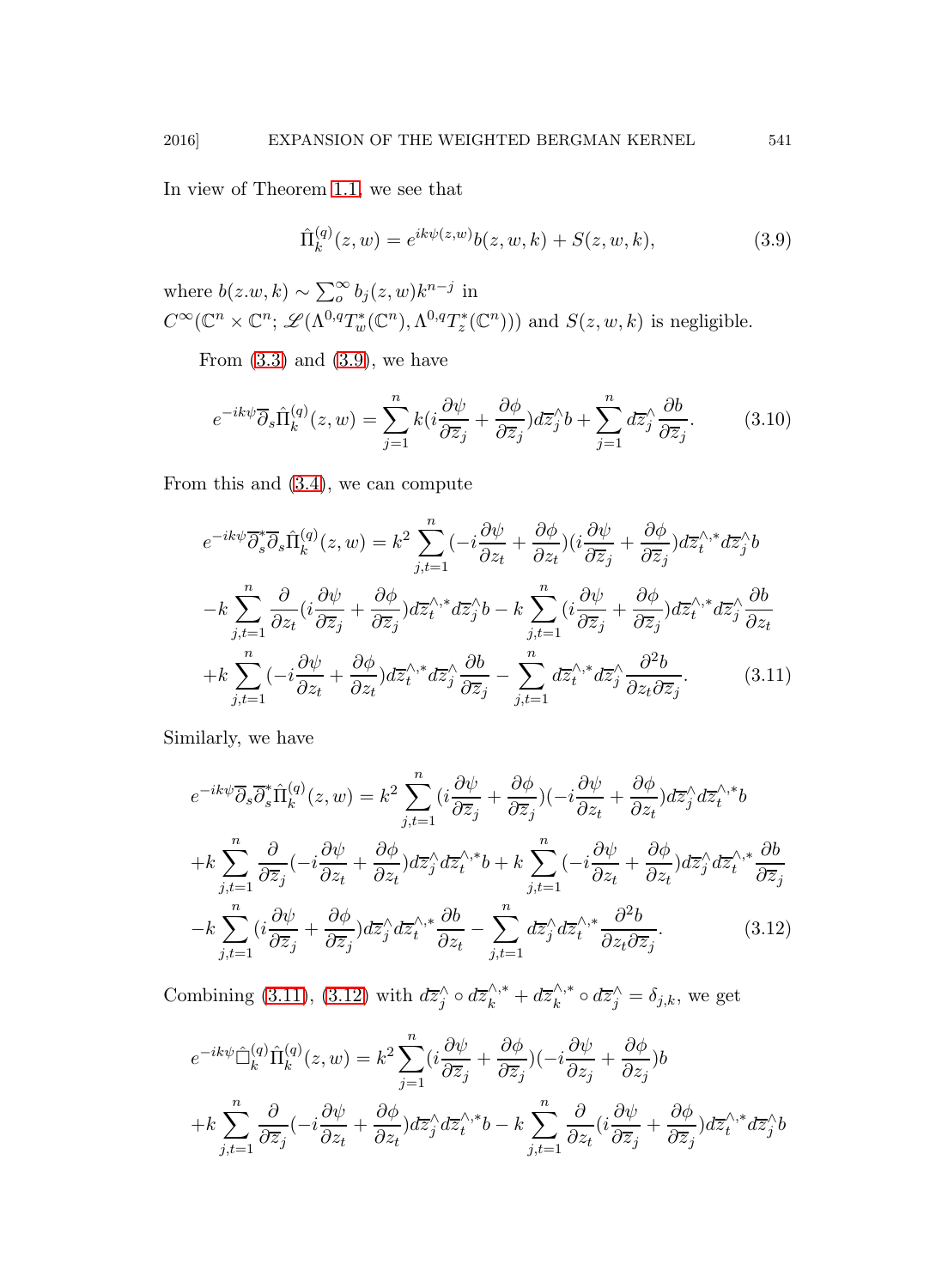542 CHIN-YU HSIAO [September

$$
+k\sum_{j=1}^{n}(-i\frac{\partial\psi}{\partial z_j}+\frac{\partial\phi}{\partial z_j})\frac{\partial b}{\partial\overline{z}_j}-k\sum_{j=1}^{n}(i\frac{\partial\psi}{\partial\overline{z}_j}+\frac{\partial\phi}{\partial\overline{z}_j})\frac{\partial b}{\partial z_j}-\sum_{j=1}^{n}\frac{\partial^2b}{\partial z_j\partial\overline{z}_j}.
$$
 (3.13)

We regroup  $(3.13)$  according to the degree of k and notice that the leading term in [\(3.13\)](#page-20-3) vanishes to infinite order on  $z = w$  and  $\hat{\Box}_{k}^{(q)} \hat{\Pi}_{k}^{(q)} = 0$ , we obtain the following

Proposition 3.1. We have

<span id="page-21-1"></span>
$$
\sum_{j,t=1}^{n} \frac{\partial}{\partial \overline{z}_j} (-i \frac{\partial \psi}{\partial z_t} + \frac{\partial \phi}{\partial z_t}) d\overline{z}_j^{\wedge} d\overline{z}_t^{\wedge,*} b_0 - \sum_{j,t=1}^{n} \frac{\partial}{\partial z_t} (i \frac{\partial \psi}{\partial \overline{z}_j} + \frac{\partial \phi}{\partial \overline{z}_j}) d\overline{z}_t^{\wedge,*} d\overline{z}_j^{\wedge} b_0
$$
  
+ 
$$
\sum_{j=1}^{n} (-i \frac{\partial \psi}{\partial z_j} + \frac{\partial \phi}{\partial z_j}) \frac{\partial b_0}{\partial \overline{z}_j} - \sum_{j=1}^{n} (i \frac{\partial \psi}{\partial \overline{z}_j} + \frac{\partial \phi}{\partial \overline{z}_j}) \frac{\partial b_0}{\partial z_j}
$$
(3.14)

vanishes to infinite order on  $z = w$  and

<span id="page-21-2"></span>
$$
\sum_{j,t=1}^{n} \frac{\partial}{\partial \overline{z}_j} (-i \frac{\partial \psi}{\partial z_t} + \frac{\partial \phi}{\partial z_t}) d\overline{z}_j^{\wedge} d\overline{z}_t^{\wedge,*} b_1 - \sum_{j,t=1}^{n} \frac{\partial}{\partial z_t} (i \frac{\partial \psi}{\partial \overline{z}_j} + \frac{\partial \phi}{\partial \overline{z}_j}) d\overline{z}_t^{\wedge,*} d\overline{z}_j^{\wedge} b_1 + \sum_{j=1}^{n} (-i \frac{\partial \psi}{\partial z_j} + \frac{\partial \phi}{\partial z_j}) \frac{\partial b_1}{\partial \overline{z}_j} - \sum_{j=1}^{n} (i \frac{\partial \psi}{\partial \overline{z}_j} + \frac{\partial \phi}{\partial \overline{z}_j}) \frac{\partial b_1}{\partial z_j} - \sum_{j=1}^{n} \frac{\partial^2 b_0}{\partial z_j \partial \overline{z}_j}
$$
(3.15)

vanishes to infinite order on  $z = w$ .

## **3.2.** The first order of the Taylor expansion of  $b_0(z, w)$  at  $z = w$

Now, as in section 2, we assume that  $\phi(z) = \sum_{j=1}^{n} \lambda_j |z_j|^2 + O(|z|^3)$  near 0 and that  $\lambda_j < 0$ ,  $j = 1, \ldots, q$  and  $\lambda_j > 0$ ,  $j = q + 1, \ldots, n$ . We work in some neighborhood of  $(0, 0)$ . Put

<span id="page-21-0"></span>
$$
b_0(z, w) = b_0^0(z, w) + b_0^1(z, w) + b_0^2(z, w) + \cdots, \qquad (3.16)
$$

where  $b_0^j$  $\delta_0^j$  is a homogeneous polynomial f degree j in  $(z, w)$ . We recall that

$$
b_0^0 = \pi^{-n} |\lambda_1| |\lambda_2| \cdots |\lambda_n| \prod_{j=1}^q d\overline{z}_j^{\wedge} d\overline{z}_j^{\wedge, *}.
$$

(See Theorem [1.2.](#page-6-3)) For  $1 \leq s \leq n$ , put  $\chi_1(s) = 1$  if  $1 \leq s \leq q$  and  $\chi_1(s) = 0$ if  $q + 1 \leq s \leq n$  and put  $\chi_2(s) = 1 - \chi_1(s)$ . We recall that for any operator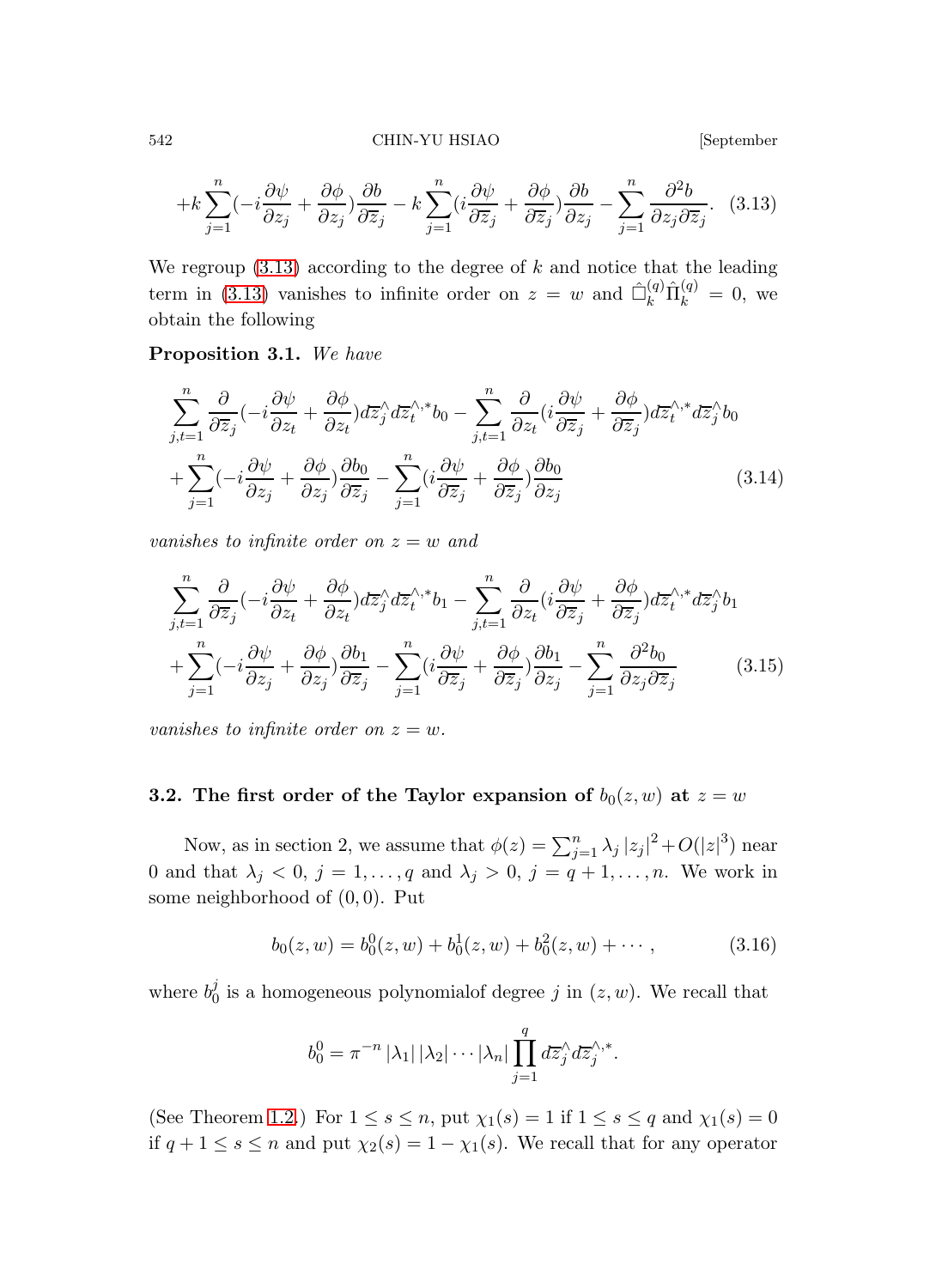<span id="page-22-2"></span> $T \in \mathscr{L}(\Lambda^{p,q}T^*(\mathbb{C}^n), \Lambda^{p,q}T^*(\mathbb{C}^n))$ , the trace of T is given by [\(1.1\)](#page-2-0). The first goal of this section is to prove the following

Theorem 3.2. Under the notations above, we have

$$
b_0^1(z,0) = \sum_{q+1 \le j \le n, 1 \le k \le q, 1 \le s \le n} \frac{1}{|\lambda_j| + |\lambda_k| + |\lambda_s| \chi_1(s)} \frac{\partial^3 \phi}{\partial \overline{z}_j \partial z_k \partial z_s}(0) z_s d\overline{z}_{k}^{\wedge,*} d\overline{z}_{j}^{\wedge} b_0^0
$$
  
+ 
$$
\sum_{q+1 \le j \le n, 1 \le k \le q, 1 \le s \le n} \frac{1}{|\lambda_j| + |\lambda_k| + |\lambda_s| \chi_2(s)} \frac{\partial^3 \phi}{\partial \overline{z}_j \partial z_k \partial \overline{z}_s}(0) \overline{z}_s d\overline{z}_{k}^{\wedge,*} d\overline{z}_{j}^{\wedge} b_0^0
$$
  
+ 
$$
\sum_{q+1 \le j \le n, 1 \le k \le q, q+1 \le s \le n} \frac{|\lambda_s|}{(|\lambda_j| + |\lambda_k|) (|\lambda_j| + |\lambda_k| + |\lambda_s|)} \frac{\partial^3 \phi}{\partial z_j \partial \overline{z}_k \partial z_s}(0) z_s b_0^0 d\overline{z}_{j}^{\wedge,*} d\overline{z}_{k}^{\wedge}
$$
  
+ 
$$
\sum_{q+1 \le j \le n, 1 \le k \le q, 1 \le s \le q} \frac{|\lambda_s|}{(|\lambda_j| + |\lambda_k|) (|\lambda_j| + |\lambda_k| + |\lambda_s|)} \frac{\partial^3 \phi}{\partial z_j \partial \overline{z}_k \partial \overline{z}_s}(0) \overline{z}_s b_0^0 d\overline{z}_{j}^{\wedge,*} d\overline{z}_{k}^{\wedge}
$$
  
- 
$$
\sum_{q+1 \le s \le n, 1 \le j \le q} \frac{1}{|\lambda_j| + |\lambda_s|} \frac{\partial^3 \phi}{\partial \overline{z}_j \partial z_j \partial \overline{z}_s}(0) \overline{z}_s b_0^0 - \sum_{1 \le s, j \le q} \frac{1}{|\lambda_j|} \frac{\partial^3 \phi}{\partial \overline{z}_j \partial \overline{z}_j \partial \overline{z}_s}(0) \overline{z}_s b_0^0
$$
  
+ 
$$
\sum_{1 \le s \le q, q+1 \le j \
$$

As in section 2, we write

<span id="page-22-0"></span>
$$
\psi(z, w) = i \sum_{j=1}^{n} |\lambda_j| |z_j - w_j|^2 + i \sum_{j=1}^{n} \lambda_j (\overline{z}_j w_j - \overline{w}_j z_j) + \psi_3(z, w) + \psi_4(z, w) + \cdots,
$$
\n(3.18)

<span id="page-22-1"></span>and

$$
\phi(z) = \sum_{j=1}^{n} \lambda_j |z_j|^2 + \phi_3(z) + \phi_4(z) + \cdots, \qquad (3.19)
$$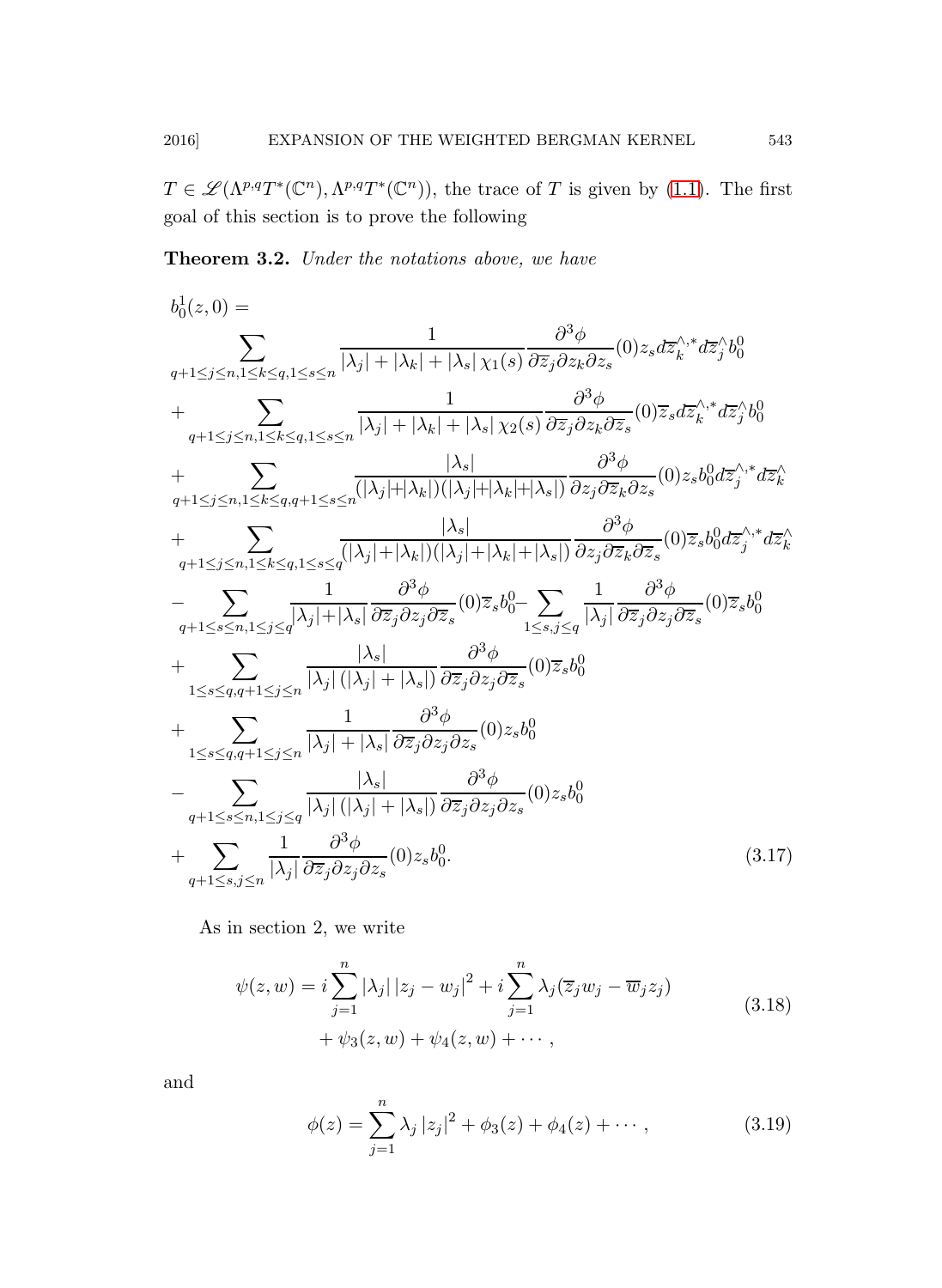544 CHIN-YU HSIAO [September

where  $\psi_j(z, w)$  is a homogeneous polynomial of degree j in  $(z, w)$ , j = 3, 4, ...,  $\phi_j(z)$  is a homogeneous polynomial of degree j in z,  $j = 3, 4, \ldots$ Now, using [\(3.16\)](#page-21-0), [\(3.18\)](#page-22-0) and [\(3.19\)](#page-22-1) in [\(3.14\)](#page-21-1), we get

<span id="page-23-0"></span>
$$
\left(\sum_{j=q+1}^{n} 2|\lambda_{j}| d\overline{z}_{j}^{\wedge} d\overline{z}_{j}^{\wedge,*} + \sum_{j,t=1}^{n} \frac{\partial}{\partial \overline{z}_{j}} (-i \frac{\partial \psi_{3}(z,w)}{\partial z_{t}} + \frac{\partial \phi_{3}(z)}{\partial z_{t}}) d\overline{z}_{j}^{\wedge} d\overline{z}_{t}^{\wedge,*}\n+ \sum_{j,t=1}^{n} \frac{\partial}{\partial \overline{z}_{j}} (-i \frac{\partial \psi_{4}(z,w)}{\partial z_{t}} + \frac{\partial \phi_{4}(z)}{\partial z_{t}}) d\overline{z}_{j}^{\wedge} d\overline{z}_{t}^{\wedge,*}\right) (b_{0}^{0} + b_{0}^{1}(z,w) + b_{0}^{2}(z,w))\n+ \left(\sum_{j=1}^{q} 2|\lambda_{j}| d\overline{z}_{j}^{\wedge,*} d\overline{z}_{j}^{\wedge} - \sum_{j,t=1}^{n} \frac{\partial}{\partial z_{t}} (i \frac{\partial \psi_{3}(z,w)}{\partial \overline{z}_{j}} + \frac{\partial \phi_{3}(z)}{\partial \overline{z}_{j}}) d\overline{z}_{t}^{\wedge,*} d\overline{z}_{j}^{\wedge}\n- \sum_{j,t=1}^{n} \frac{\partial}{\partial z_{t}} (i \frac{\partial \psi_{4}(z,w)}{\partial \overline{z}_{j}} + \frac{\partial \phi_{4}(z)}{\partial \overline{z}_{j}}) d\overline{z}_{t}^{\wedge,*} d\overline{z}_{j}^{\wedge}\right) (b_{0}^{0} + b_{0}^{1}(z,w) + b_{0}^{2}(z,w))\n+ \sum_{j=q+1}^{n} 2|\lambda_{j}| (\overline{z}_{j} - \overline{w}_{j}) (\frac{\partial b_{0}^{1}(z,w)}{\partial \overline{z}_{j}} + \frac{\partial b_{0}^{2}(z,w)}{\partial \overline{z}_{j}}) + \sum_{j=1}^{n} (-i \frac{\partial \psi_{3}}{\partial z_{j}} + \frac{\partial \phi_{3}}{\partial z_{j}}) \frac{\partial b_{0}^{1}(z,w)}{\partial \overline{z}_{j}}\n+ \sum_{j=1}^{q} 2|\lambda_{j}| (z_{j} - w_{j}) (\frac{\partial b_{0}^{1}(z,w)}{\partial z_{j
$$

It is straight forward to see that the order 1 and 2 terms in [\(3.20\)](#page-23-0) are the following

<span id="page-23-1"></span>
$$
Lb_0^1(z, w) = -\Big(\sum_{j,t=1}^n \frac{\partial}{\partial \overline{z}_j} \left(-i \frac{\partial \psi_3(z, w)}{\partial z_t} + \frac{\partial \phi_3(z)}{\partial z_t}\right) d\overline{z}_j^{\wedge} d\overline{z}_t^{\wedge, *}
$$

$$
- \sum_{j,t=1}^n \frac{\partial}{\partial z_t} \left(i \frac{\partial \psi_3(z, w)}{\partial \overline{z}_j} + \frac{\partial \phi_3(z)}{\partial \overline{z}_j}\right) d\overline{z}_t^{\wedge, *} d\overline{z}_j^{\wedge}\Big) b_0^0
$$

$$
+ \sum_{j=q+1}^n 2 |\lambda_j| \overline{w}_j \frac{\partial b_0^1(z, w)}{\partial \overline{z}_j} + \sum_{j=1}^q 2 |\lambda_j| w_j \frac{\partial b_0^1(z, w)}{\partial z_j} \qquad (3.21)
$$

and

$$
Lb_0^2(z, w) = -\Big(\sum_{j,t=1}^n \frac{\partial}{\partial \overline{z}_j} (-i \frac{\partial \psi_4(z, w)}{\partial z_t} + \frac{\partial \phi_4(z)}{\partial z_t}) d\overline{z}_j^{\wedge} d\overline{z}_t^{\wedge,*} - \sum_{j,t=1}^n \frac{\partial}{\partial z_t} (i \frac{\partial \psi_4(z, w)}{\partial \overline{z}_j} + \frac{\partial \phi_4(z)}{\partial \overline{z}_j}) d\overline{z}_t^{\wedge,*} d\overline{z}_j^{\wedge} \Big) b_0^0
$$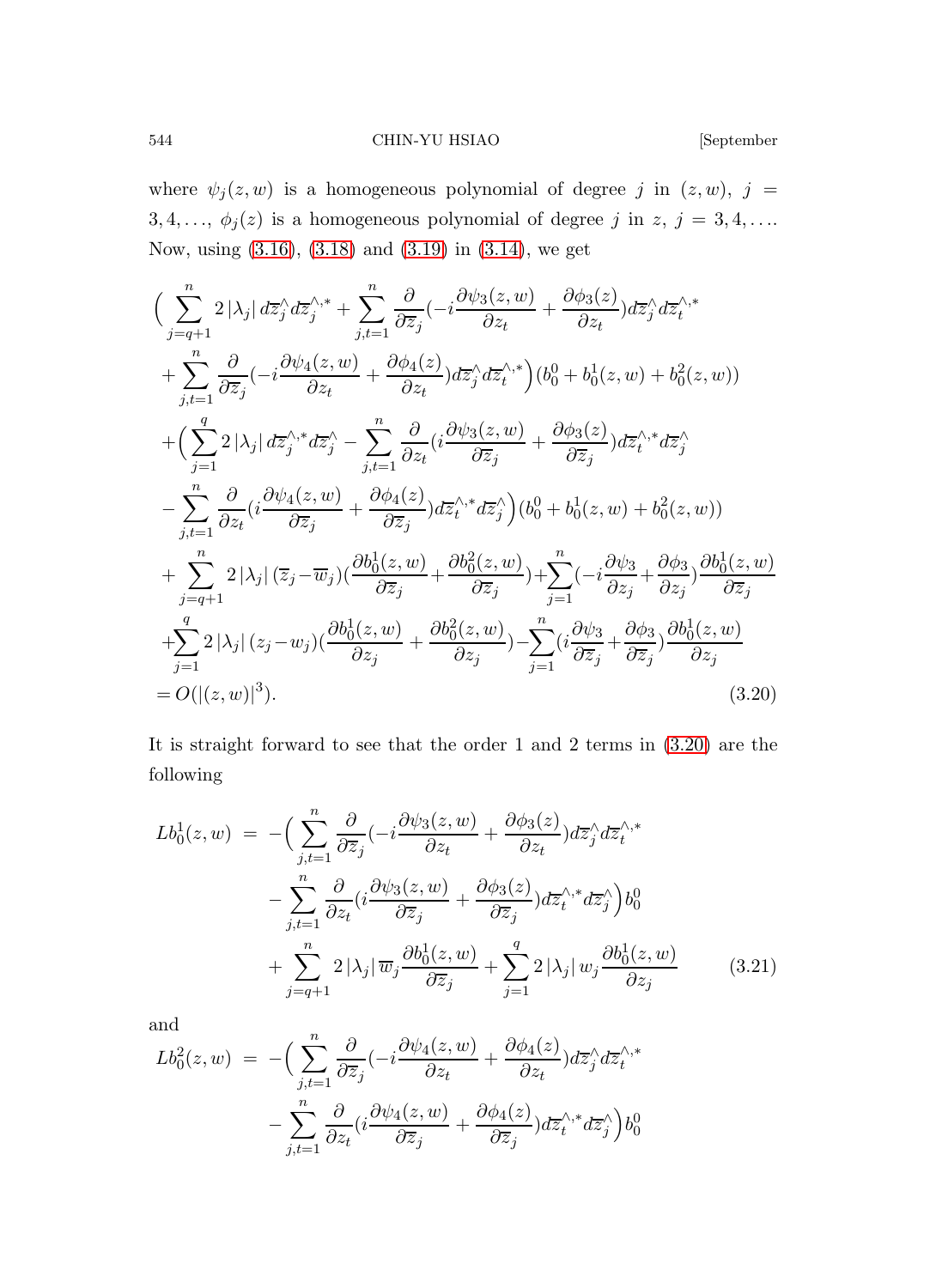$$
-\left(\sum_{j,t=1}^{n} \frac{\partial}{\partial \overline{z}_{j}}(-i\frac{\partial \psi_{3}(z,w)}{\partial z_{t}} + \frac{\partial \phi_{3}(z)}{\partial z_{t}})d\overline{z}_{j}^{\wedge}d\overline{z}_{t}^{\wedge,*}\right. \n- \sum_{j,t=1}^{n} \frac{\partial}{\partial z_{t}}(i\frac{\partial \psi_{3}(z,w)}{\partial \overline{z}_{j}} + \frac{\partial \phi_{3}(z)}{\partial \overline{z}_{j}})d\overline{z}_{t}^{\wedge,*}d\overline{z}_{j}^{\wedge})b_{0}^{1}(z,w) \n- \sum_{j=1}^{n} (-i\frac{\partial \psi_{3}(z,w)}{\partial z_{j}} + \frac{\partial \phi_{3}(z)}{\partial z_{j}}) \frac{\partial b_{0}^{1}(z,w)}{\partial \overline{z}_{j}} \n+ \sum_{j=1}^{n} (i\frac{\partial \psi_{3}(z,w)}{\partial \overline{z}_{j}} + \frac{\partial \phi_{3}(z)}{\partial \overline{z}_{j}}) \frac{\partial b_{0}^{1}(z,w)}{\partial z_{j}} \n+ \sum_{j=q+1}^{n} 2|\lambda_{j}| \overline{w}_{j} \frac{\partial b_{0}^{2}(z,w)}{\partial \overline{z}_{j}} + \sum_{j=1}^{q} 2|\lambda_{j}| w_{j} \frac{\partial b_{0}^{2}(z,w)}{\partial z_{j}}, \qquad (3.22)
$$

where

$$
L = \sum_{j=q+1}^{n} 2 |\lambda_j| d\overline{z}_j^{\wedge} d\overline{z}_j^{\wedge,*} + \sum_{j=1}^{q} 2 |\lambda_j| d\overline{z}_j^{\wedge,*} d\overline{z}_j^{\wedge} + \sum_{j=q+1}^{n} 2 |\lambda_j| \overline{z}_j \frac{\partial}{\partial \overline{z}_j} + \sum_{j=1}^{q} 2 |\lambda_j| z_j \frac{\partial}{\partial z_j}.
$$
\n(3.23)

We rewrite first term of the right side of [\(3.21\)](#page-23-1):

<span id="page-24-0"></span>
$$
-\left(\sum_{j,t=1}^{n} \frac{\partial}{\partial \overline{z}_{j}} (-i \frac{\partial \psi_{3}(z,w)}{\partial z_{t}} + \frac{\partial \phi_{3}(z)}{\partial z_{t}}) d\overline{z}_{j}^{\wedge} d\overline{z}_{t}^{\wedge,*}\right) -\sum_{j,t=1}^{n} \frac{\partial}{\partial z_{t}} (i \frac{\partial \psi_{3}(z,w)}{\partial \overline{z}_{j}} + \frac{\partial \phi_{3}(z)}{\partial \overline{z}_{j}}) d\overline{z}_{t}^{\wedge,*} d\overline{z}_{j}^{\wedge}) b_{0}^{0} = -\sum_{j=1}^{n} \frac{\partial}{\partial \overline{z}_{j}} (-i \frac{\partial \psi_{3}(z,w)}{\partial z_{j}} + \frac{\partial \phi_{3}(z)}{\partial z_{j}}) d\overline{z}_{j}^{\wedge} d\overline{z}_{j}^{\wedge,*} b_{0}^{0} + \sum_{j=1}^{n} \frac{\partial}{\partial z_{j}} (i \frac{\partial \psi_{3}(z,w)}{\partial \overline{z}_{j}} + \frac{\partial \phi_{3}(z)}{\partial \overline{z}_{j}}) d\overline{z}_{j}^{\wedge,*} d\overline{z}_{j}^{\wedge} b_{0}^{0} + \sum_{j,t=1, j \neq t}^{n} i \frac{\partial^{2} \psi_{3}(z,w)}{\partial \overline{z}_{j} \partial z_{t}} (d\overline{z}_{j}^{\wedge} d\overline{z}_{t}^{\wedge,*} + d\overline{z}_{t}^{\wedge,*} d\overline{z}_{j}^{\wedge}) b_{0}^{0} - \sum_{j,t=1, j \neq t}^{n} \frac{\partial^{2} \phi_{3}(z)}{\partial \overline{z}_{j} \partial z_{t}} (d\overline{z}_{j}^{\wedge} d\overline{z}_{t}^{\wedge,*} - d\overline{z}_{t}^{\wedge,*} d\overline{z}_{j}^{\wedge}) b_{0}^{0}.
$$
 (3.24)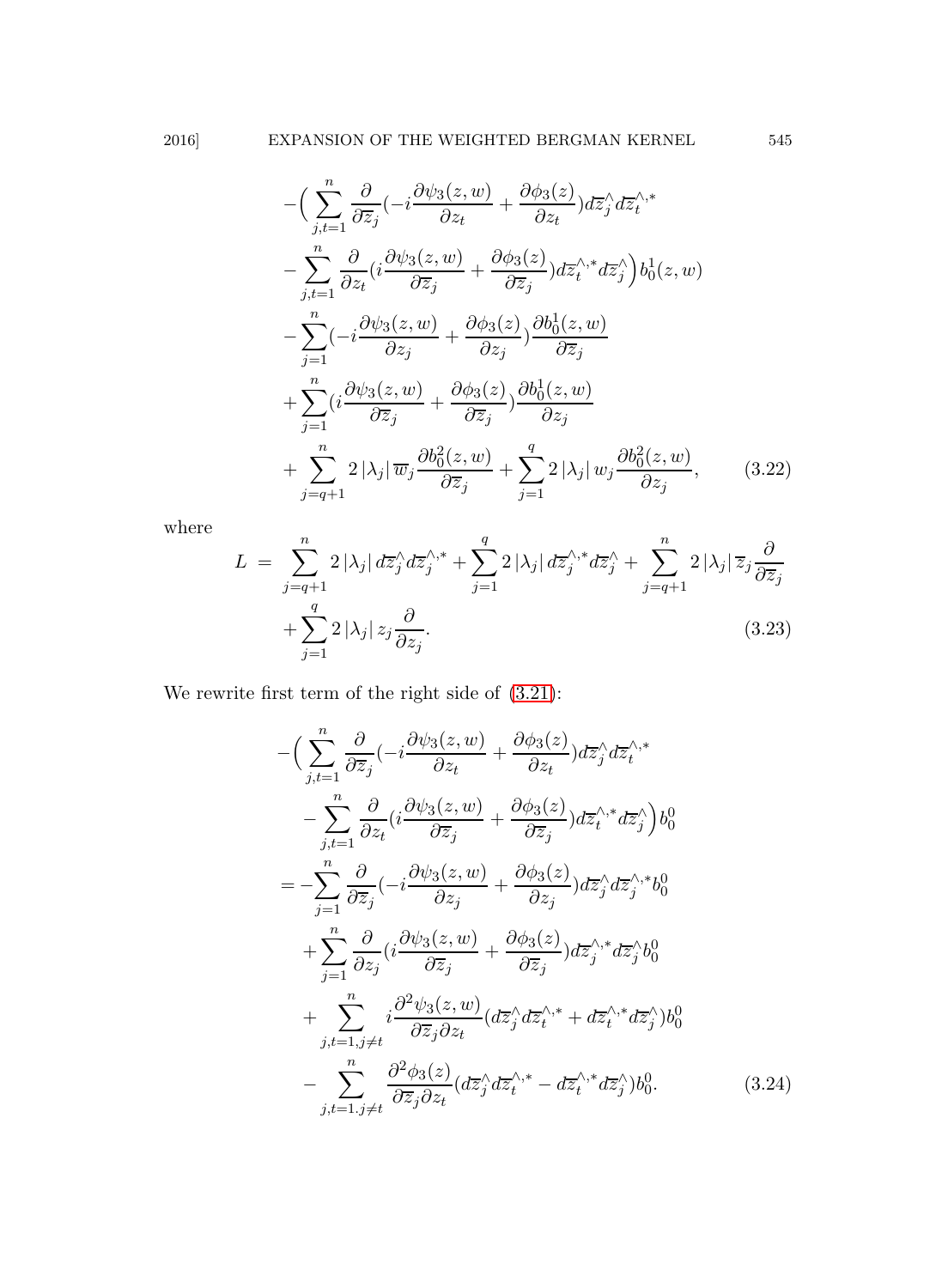546 CHIN-YU HSIAO [September

Note that  $d\overline{z}_j^{\wedge} d\overline{z}_t^{\wedge,*} + d\overline{z}_t^{\wedge,*}$  $\int_t^{\wedge,*} d\overline{z}_j^{\wedge} = \delta_{j,t}$ . From the form of  $b_0^0$  (see Theorem [1.2\)](#page-6-3), we can check that  $d\overline{z}_j^{\wedge} d\overline{z}_j^{\wedge,*}$  $j^{\wedge,*}b_0^0 = 0$  if  $q + 1 \leq j \leq n$ ,  $d\overline{z}_j^{\wedge}d\overline{z}_j^{\wedge,*}$  $b_0^{\wedge,*}b_0^0 = b_0^0$  if  $1 \leq j \leq q$ ,  $d\overline{z}_j^{\wedge,*}$  $j^{\wedge,*}d\overline{z}_j^{\wedge}b_0^0 = 0$  if  $1 \leq j \leq q$ ,  $d\overline{z}_j^{\wedge,*}$  $\int_{j}^{\wedge,*} d\overline{z}_{j}^{\wedge} b_{0}^{0} = b_{0}^{0}$  if  $q + 1 \leq j \leq n$  and when  $j \neq t$ ,  $d\overline{z}_t^{\wedge,*}$  $\sqrt[n]{\lambda^*} d\overline{z}_j^{\wedge} b_0^0 \neq 0$  if and only if  $q+1 \leq j \leq n$  and  $1 \leq t \leq q$ . From this observaton, [\(3.24\)](#page-24-0) becomes

<span id="page-25-0"></span>
$$
-\left(\sum_{j,t=1}^{n} \frac{\partial}{\partial \overline{z}_{j}}\left(-i\frac{\partial \psi_{3}(z,w)}{\partial z_{t}} + \frac{\partial \phi_{3}(z)}{\partial z_{t}}\right) d\overline{z}_{j}^{\wedge} d\overline{z}_{t}^{\wedge *}\right.\n- \sum_{j,t=1}^{n} \frac{\partial}{\partial z_{t}}\left(i\frac{\partial \psi_{3}(z,w)}{\partial \overline{z}_{j}} + \frac{\partial \phi_{3}(z)}{\partial \overline{z}_{j}}\right) d\overline{z}_{t}^{\wedge,*} d\overline{z}_{j}^{\wedge}\right)b_{0}^{0}\n= - \sum_{j=1}^{q} \frac{\partial}{\partial \overline{z}_{j}}\left(-i\frac{\partial \psi_{3}(z,w)}{\partial z_{j}} + \frac{\partial \phi_{3}(z)}{\partial z_{j}}\right)b_{0}^{0} + \sum_{j=q+1}^{n} \frac{\partial}{\partial z_{j}}\left(i\frac{\partial \psi_{3}(z,w)}{\partial \overline{z}_{j}} + \frac{\partial \phi_{3}(z)}{\partial \overline{z}_{j}}\right)b_{0}^{0}\n+ 2 \sum_{q+1 \leq j \leq n, 1 \leq t \leq q} \frac{\partial^{2} \phi_{3}(z)}{\partial \overline{z}_{j} \partial z_{t}} d\overline{z}_{t}^{\wedge,*} d\overline{z}_{j}^{\wedge} b_{0}^{0}.
$$
\n(3.25)

<span id="page-25-1"></span>From [\(2.19\)](#page-15-0), it is straight forward to see that

$$
\frac{\partial}{\partial \overline{z}_j}(-i\frac{\partial \psi_3(z,w)}{\partial z_j} + \frac{\partial \phi_3(z)}{\partial z_j}) = \sum_{q+1 \le s \le n} \frac{2|\lambda_s|}{|\lambda_j| + |\lambda_s|} \frac{\partial^3 \phi}{\partial \overline{z}_j \partial z_j \partial \overline{z}_s} (0)(\overline{z}_s - \overline{w}_s)
$$
\n(3.26)

where  $1 \leq j \leq q$  and

<span id="page-25-2"></span>
$$
\frac{\partial}{\partial z_j}(i\frac{\partial \psi_3(z,w)}{\partial \overline{z}_j} + \frac{\partial \phi_3(z)}{\partial \overline{z}_j}) = \sum_{1 \le s \le q} \frac{2|\lambda_s|}{|\lambda_j| + |\lambda_s|} \frac{\partial^3 \phi}{\partial \overline{z}_j \partial z_j \partial z_s}(0)(z_s - w_s), (3.27)
$$

where  $q + 1 \leq j \leq n$ . From [\(3.25\)](#page-25-0), [\(3.26\)](#page-25-1) and [\(3.27\)](#page-25-2), [\(3.21\)](#page-23-1) becomes

<span id="page-25-3"></span>
$$
Lb_0^1(z, w) = - \sum_{q+1 \le s \le n, 1 \le j \le q} \frac{2|\lambda_s|}{|\lambda_j| + |\lambda_s|} \frac{\partial^3 \phi}{\partial \overline{z}_j \partial z_j \partial \overline{z}_s} (0) (\overline{z}_s - \overline{w}_s) b_0^0
$$
  
+ 
$$
\sum_{1 \le s \le q, q+1 \le j \le n} \frac{2|\lambda_s|}{|\lambda_j| + |\lambda_s|} \frac{\partial^3 \phi}{\partial \overline{z}_j \partial z_j \partial z_s} (0) (z_s - w_s) b_0^0
$$
  
+2 
$$
\sum_{q+1 \le j \le n, 1 \le t \le q, 1 \le s \le n} \frac{\partial^3 \phi}{\partial \overline{z}_j \partial z_t \partial z_s} (0) z_s d\overline{z}_t^{\wedge, *} d\overline{z}_j^{\wedge} b_0^0
$$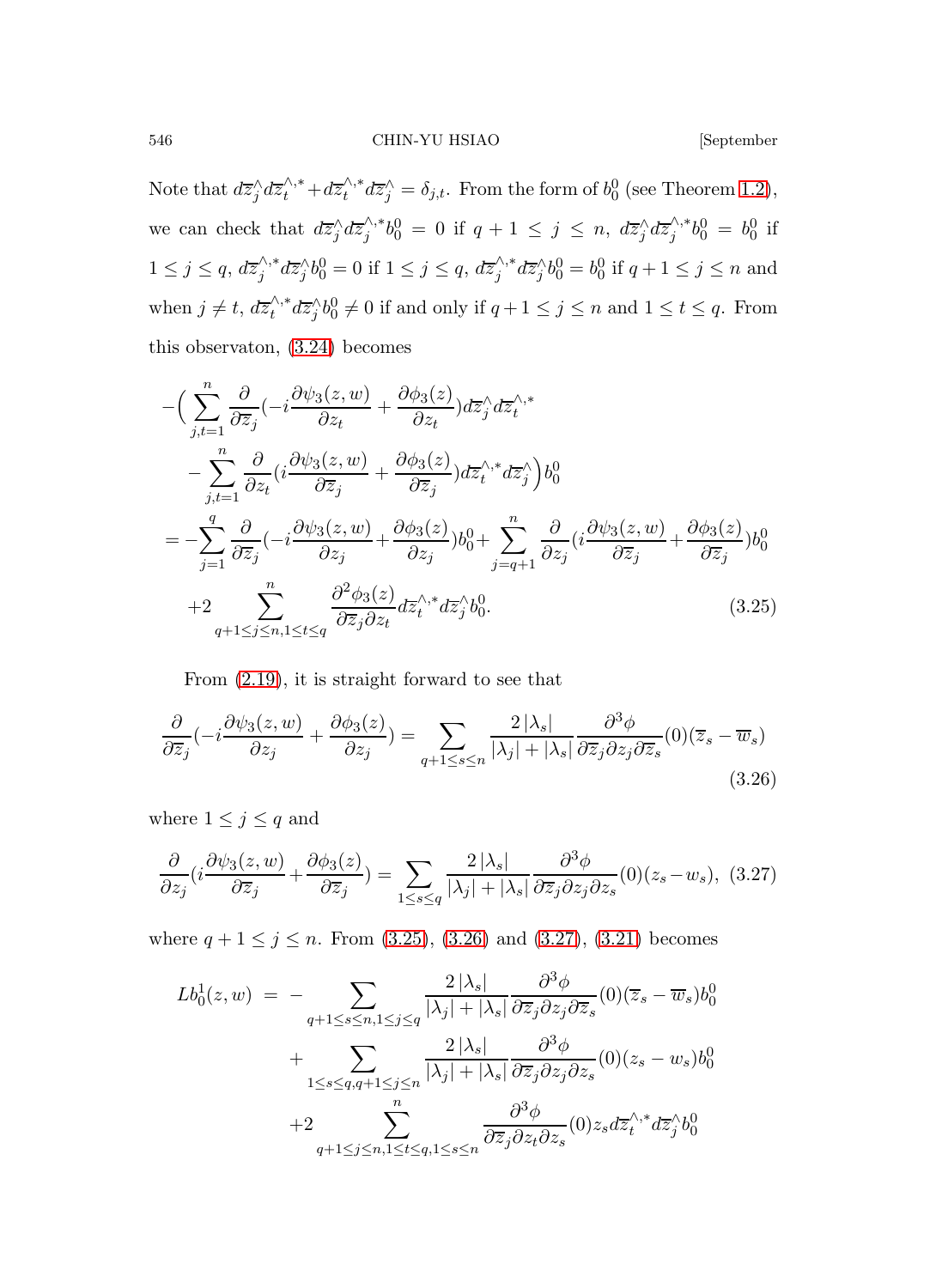+2 
$$
\sum_{q+1 \leq j \leq n, 1 \leq t \leq q, 1 \leq s \leq n} \frac{\partial^3 \phi}{\partial \overline{z}_j \partial z_t \partial \overline{z}_s} (0) \overline{z}_s d\overline{z}_t^{\wedge, *} d\overline{z}_j^{\wedge} b_0^0
$$
  
+
$$
\sum_{j=q+1}^n 2 |\lambda_j| \overline{w}_j \frac{\partial b_0^1(z, w)}{\partial \overline{z}_j} + \sum_{j=1}^q 2 |\lambda_j| w_j \frac{\partial b_0^1(z, w)}{\partial z_j}.
$$
 (3.28)

Now, we write  $(3.28)$  according to the degree of homogenity in w, we get

<span id="page-26-0"></span>
$$
Lb_0^1(z,0) = -\sum_{q+1 \le s \le n, 1 \le j \le q} \frac{2|\lambda_s|}{|\lambda_j| + |\lambda_s|} \frac{\partial^3 \phi}{\partial z_j \partial z_j \partial \overline{z}_s} (0) \overline{z}_s b_0^0
$$
  
+ 
$$
\sum_{1 \le s \le q, q+1 \le j \le n} \frac{2|\lambda_s|}{|\lambda_j| + |\lambda_s|} \frac{\partial^3 \phi}{\partial \overline{z}_j \partial z_j \partial z_s} (0) z_s b_0^0
$$
  
+ 
$$
2\sum_{q+1 \le j \le n, 1 \le t \le q, 1 \le s \le n} \frac{\partial^3 \phi}{\partial \overline{z}_j \partial z_t \partial z_s} (0) z_s d\overline{z}_t^{\wedge, *} d\overline{z}_j^{\wedge} b_0^0
$$
  
+ 
$$
2\sum_{q+1 \le j \le n, 1 \le t \le q, 1 \le s \le n} \frac{\partial^3 \phi}{\partial \overline{z}_j \partial z_t \partial \overline{z}_s} (0) \overline{z}_s d\overline{z}_t^{\wedge, *} d\overline{z}_j^{\wedge} b_0^0 \qquad (3.29)
$$

and

$$
Lb_0^1(0, w) = \sum_{q+1 \le s \le n, 1 \le j \le q} \frac{2|\lambda_s|}{|\lambda_j| + |\lambda_s|} \frac{\partial^3 \phi}{\partial \overline{z}_j \partial z_j \partial \overline{z}_s} (0) \overline{w}_s b_0^0
$$

$$
- \sum_{1 \le s \le q, q+1 \le j \le n} \frac{2|\lambda_s|}{|\lambda_j| + |\lambda_s|} \frac{\partial^3 \phi}{\partial \overline{z}_j \partial z_j \partial z_s} (0) w_s b_0^0
$$

$$
+ \sum_{j=q+1}^n 2|\lambda_j| \overline{w}_j \frac{\partial b_0^1(z, 0)}{\partial \overline{z}_j} + \sum_{j=1}^q 2|\lambda_j| w_j \frac{\partial b_0^1(z, 0)}{\partial z_j}.
$$
(3.30)

We pause and introduce some notations. For multi-index  $J$ , we write  $|J| = q, J \nearrow$ , if  $J = (j_1, \ldots, j_q), 1 \le j_1 < j_2 < \cdots < j_q \le n$ . Set  $d\overline{z}^J = d\overline{z}_{j_1} \wedge \cdots \wedge d\overline{z}_{j_q}, J = (j_1, \ldots, j_q).$  Then,  $d\overline{z}^J$ ,  $|J| = q, J \nearrow$ , is an orthonormal basis of  $\Lambda^{0,q}T_0^*(\mathbb{C}^n)$ , where 0 is the origin in  $\mathbb{C}^n$ . Let  $M_{d\overline{z}^J, d\overline{z}^K}$ ,  $|J| = |K| = q$ , J, K  $\nearrow$ , be the C-linear operator:

$$
M_{d\overline{z}^J, d\overline{z}^K}: \Lambda^{0,q}T_0^*(\mathbb{C}^n) \to \Lambda^{0,q}T_0^*(\mathbb{C}^n)
$$

$$
d\overline{z}^J \to d\overline{z}^K
$$

$$
d\overline{z}^I \to 0 \quad \text{if } I \neq J.
$$
 (3.31)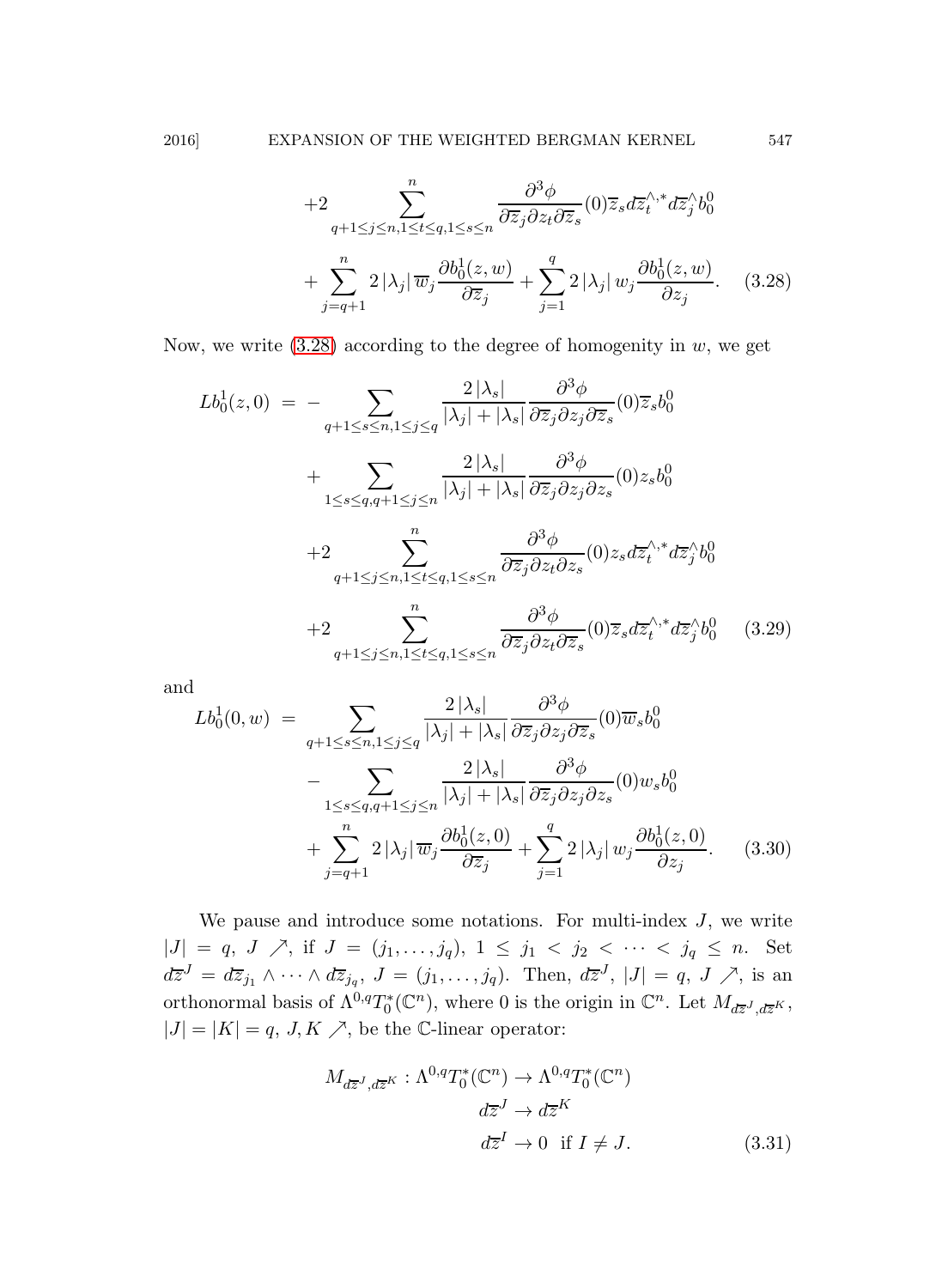It is clear that  $M_{d\overline{z}^J, d\overline{z}^K}$ ,  $|J| = |K| = q$ ,  $J, K \nearrow$ , is a basis of the vector space  $\mathscr{L}(\Lambda^{0,q}T_0^*(\mathbb{C}^n),\Lambda^{0,q}T_0^*(\mathbb{C}^n))$ . For  $m \in \mathbb{N} \cup \{0\}$ , put

$$
P^{m}(\mathscr{L}(\Lambda^{0,q}T_{0}^{*}(\mathbb{C}^{n}),\Lambda^{0,q}T_{0}^{*}(\mathbb{C}^{n})))
$$
  
=
$$
\left\{\sum_{|\alpha|+|\beta|+|\gamma|+|\delta|=m}A_{\alpha,\beta}\overline{z}^{\alpha}z^{\beta}\overline{w}^{\gamma}w^{\delta};\ A_{\alpha,\beta}\in\mathscr{L}(\Lambda^{0,q}T_{0}^{*}(\mathbb{C}^{n}),\Lambda^{0,q}T_{0}^{*}(\mathbb{C}^{n}))\right\}.
$$

For multi-index  $J, |J| = q$ , we define

$$
F(J) = 2 \sum_{j \in J, q+1 \le j \le n} |\lambda_j| + 2 \sum_{j \notin J, 1 \le j \le q} |\lambda_j|.
$$
 (3.32)

<span id="page-27-0"></span>Put  $I_0 = (1, \ldots, q)$ . Note that  $F(J) \neq 0$  if and only if  $J \neq I_0$ . We have the following

Lemma 3.3. We use the same notations as in the discussion before The-orem [2.1](#page-11-0) and before. If we consider L as the operator (We recall that L is qiven by  $(3.23)$ .)

$$
L: P^m(\mathcal{L}(\Lambda^{0,q}T_0^*(\mathbb{C}^n),\Lambda^{0,q}T_0^*(\mathbb{C}^n))) \to P^m(\mathcal{L}(\Lambda^{0,q}T_0^*(\mathbb{C}^n),\Lambda^{0,q}T_0^*(\mathbb{C}^n))).
$$

Then,

<span id="page-27-1"></span>
$$
\text{Ker } L \tag{3.33}
$$
\n
$$
= \left\{ \sum_{|\alpha|+|\beta|+|\gamma|+|\delta|=m, (\alpha'',\beta')=0, |J|=q, J} c_{J,I_0}^{\alpha,\beta,\gamma,\delta} M_{d\overline{z}J,d\overline{z}^{I_0}} \overline{z}^{\alpha} z^{\beta} \overline{w}^{\gamma} w^{\delta}; c_{J,I_0}^{\alpha,\beta,\gamma,\delta} \in \mathbb{C} \right\}.
$$

Moreover, for  $A \in P^m(\mathcal{L}(\Lambda^{0,q}T_0^*(\mathbb{C}^n), \Lambda^{0,q}T_0^*(\mathbb{C}^n)))$ , we write

$$
A=\sum_{|\alpha|+|\beta|+|\gamma|+|\delta|=m, |J|=|K|=q, J, K\nearrow}c_{J,K}^{\alpha,\beta,\gamma,\delta}M_{d\overline{z}^J, d\overline{z}^K}\overline{z}^{\alpha}z^{\beta}\overline{w}^{\gamma}w^{\delta},
$$

 $c_{J,K}^{\alpha,\beta,\gamma,\delta} \in \mathbb{C}.$  If  $c_{J,I_0}^{\alpha,\beta,\gamma,\delta}$  $J_{J,I_0}^{\alpha,\beta,\gamma,\delta} = 0$  when  $(\alpha'',\beta') = 0$ . Then, we have  $LB = A$ , where

$$
B = \sum_{|\alpha|+|\beta|+|\gamma|+|\delta|=m, |J|=|K|=q, J, K \nearrow, K \neq I_0 \text{ if } (\alpha'', \beta') = 0
$$
  

$$
\times \frac{1}{F(K) + 2 < |\lambda''|, \alpha'' > +2 < |\lambda'|, \beta' >} \overline{z}^{\alpha} z^{\beta} \overline{w}^{\gamma} w^{\delta} + u(z), \quad (3.34)
$$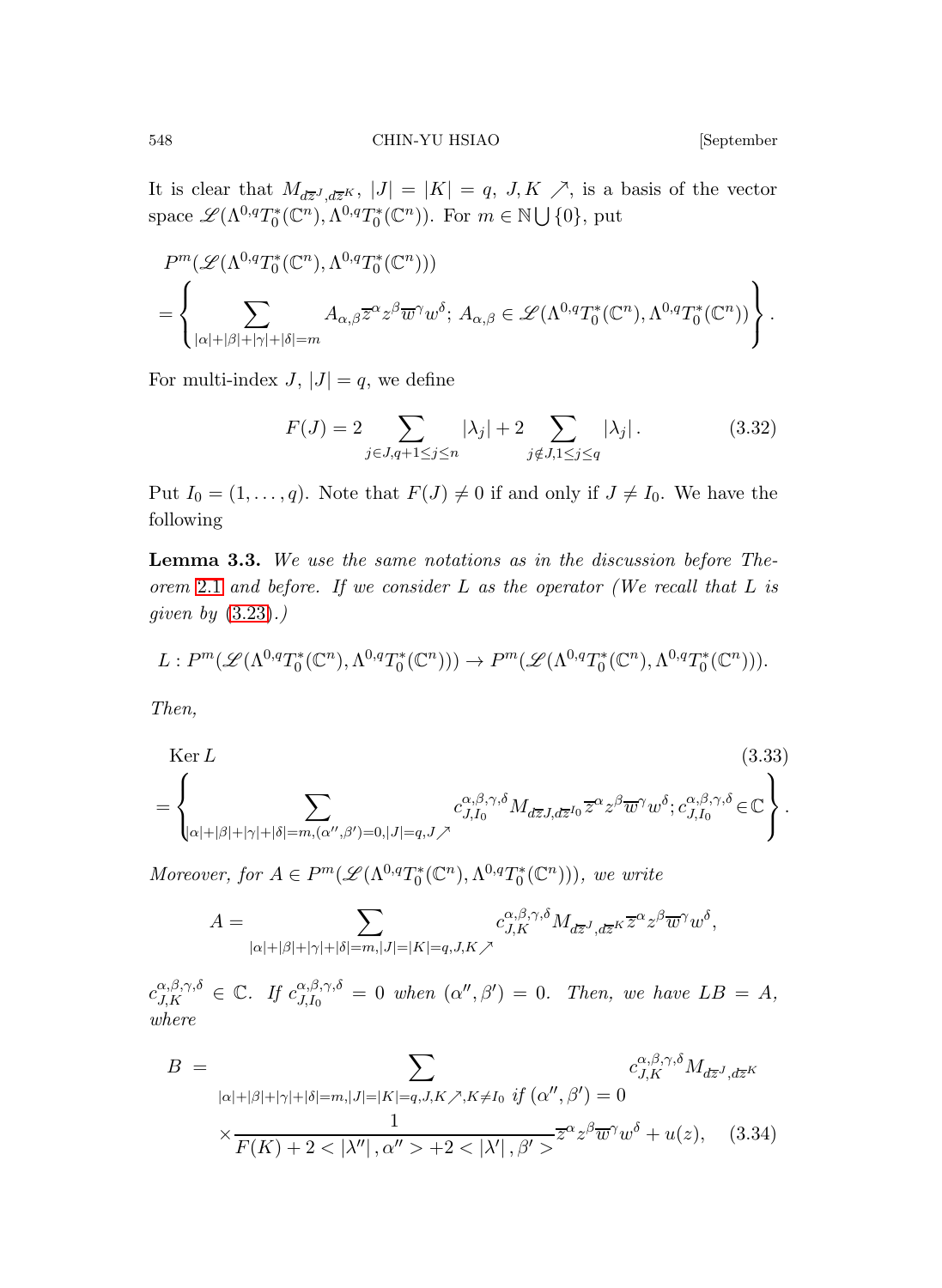where  $u \in \text{Ker } L$ .

**Proof.** We recall that

$$
L = \sum_{j=q+1}^{n} 2 |\lambda_j| d\overline{z}_j^{\wedge} d\overline{z}_j^{\wedge,*} + \sum_{j=1}^{q} 2 |\lambda_j| d\overline{z}_j^{\wedge,*} d\overline{z}_j^{\wedge} + \sum_{j=q+1}^{n} 2 |\lambda_j| \overline{z}_j \frac{\partial}{\partial \overline{z}_j} + \sum_{j=1}^{q} 2 |\lambda_j| z_j \frac{\partial}{\partial z_j}.
$$

For  $M_{d\overline{z}^J, d\overline{z}^K}$ ,  $|J| = |K| = q$ ,  $J, K \nearrow$ , we have

$$
(L(M_{d\overline{z}^J,d\overline{z}^K}\overline{z}^{\alpha}z^{\beta}\overline{w}^{\gamma}w^{\delta}))d\overline{z}^J
$$
  
\n=
$$
\Big(\sum_{j=q+1}^n 2|\lambda_j| d\overline{z}_j^{\wedge}d\overline{z}_j^{\wedge,*} + \sum_{j=1}^q 2|\lambda_j| d\overline{z}_j^{\wedge,*}d\overline{z}_j^{\wedge}
$$
  
\n
$$
+ \sum_{j=q+1}^n 2|\lambda_j|\overline{z}_j\frac{\partial}{\partial \overline{z}_j} + \sum_{j=1}^q 2|\lambda_j|z_j\frac{\partial}{\partial z_j}\Big)d\overline{z}^K\overline{z}^{\alpha}z^{\beta}
$$
  
\n=
$$
\Big(2 \sum_{j\in K,q+1\leq j\leq n} |\lambda_j| + 2 \sum_{j\notin K,1\leq j\leq q} |\lambda_j|
$$
  
\n+2( $|\lambda''|, \alpha'' > + < |\lambda'|, \beta' > )\Big)d\overline{z}^K\overline{z}^{\alpha}z^{\beta}\overline{w}^{\gamma}w^{\delta}$   
\n=
$$
\Big(F(K) + 2( $|\lambda''|, \alpha'' > + < |\lambda'|, \beta' > )\Big)d\overline{z}^K\overline{z}^{\alpha}z^{\beta}\overline{w}^{\gamma}w^{\delta}$
$$

and

$$
\left(L(M_{d\overline{z}^J,d\overline{z}^K}\overline{z}^{\alpha}z^{\beta}\overline{w}^{\gamma}w^{\delta})\right)d\overline{z}^I=0
$$

if  $I \neq J$ . Thus,

<span id="page-28-0"></span>
$$
L(M_{d\overline{z}^J, d\overline{z}^K})\overline{z}^{\alpha}z^{\beta}\overline{w}^{\gamma}w^{\delta}
$$
  
= 
$$
(F(K) + 2(<|\lambda''|, \alpha''> + <|\lambda'|, \beta'>)M_{d\overline{z}^J, d\overline{z}^K}\overline{z}^{\alpha}z^{\beta}\overline{w}^{\gamma}w^{\delta}.
$$
 (3.35)

From  $(3.35)$ , the lemma follows.

It is not difficult to see that  $b_0^0 = |\lambda_1| |\lambda_2| \cdots |\lambda_n| \pi^{-n} M_{d\overline{z}^{I_0}, d\overline{z}^{I_0}}$  and

$$
d\overline{z}_j^{\wedge} d\overline{z}_t^{\wedge,*} b_0^0 = |\lambda_1| |\lambda_2| \cdots |\lambda_n| \pi^{-n} M_{d\overline{z}^{I_0}, d\overline{z}_j^{\wedge} d\overline{z}_t^{\wedge,*} d\overline{z}^{I_0}}, \tag{3.36}
$$

where  $q+1\leq j\leq n,$   $1\leq t\leq q$ . Combining this with  $(3.29)$  and Lemma [3.3,](#page-27-0)

<span id="page-28-1"></span>
$$
\overline{a}
$$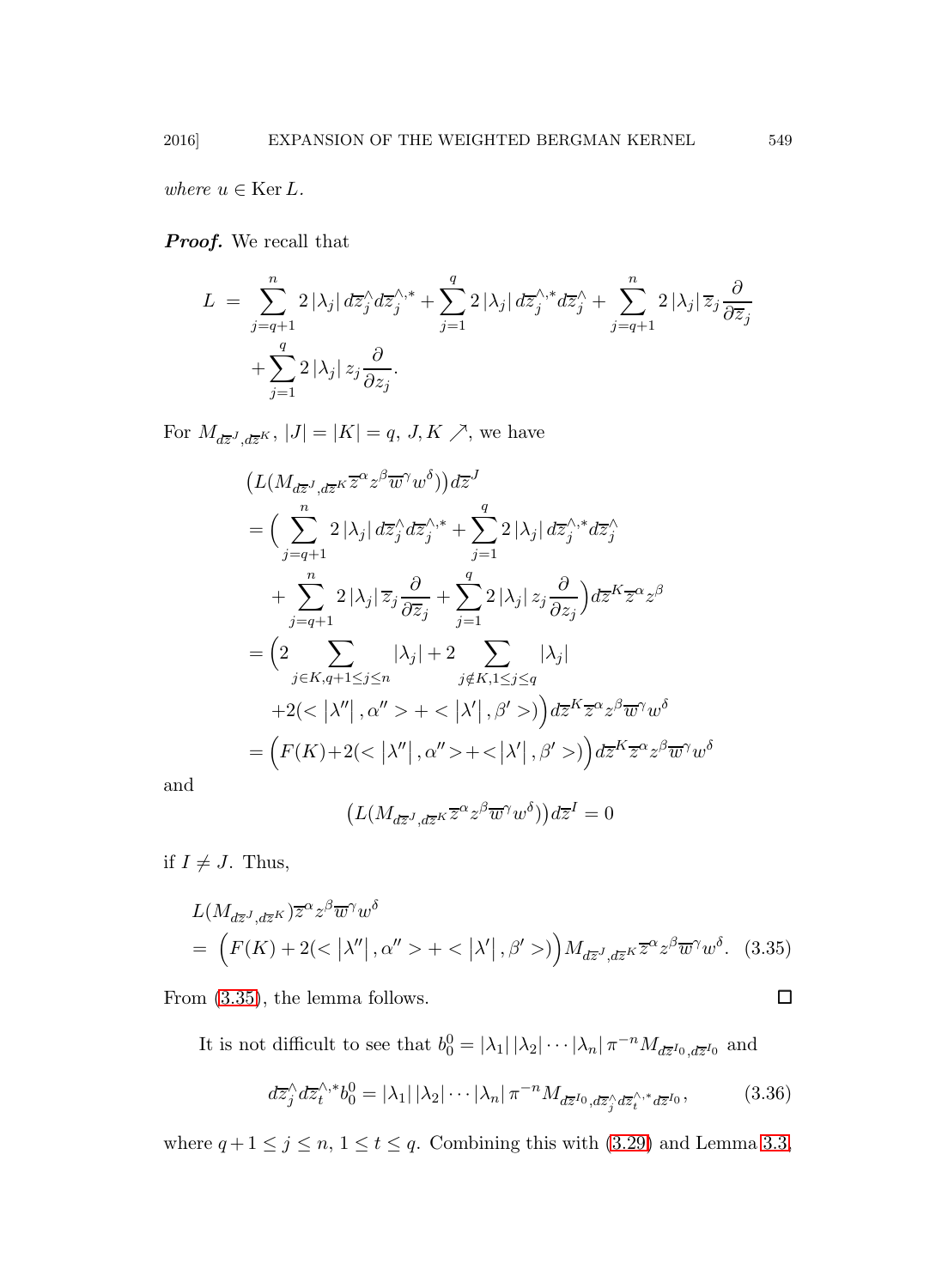<span id="page-29-1"></span>we get the following

Proposition 3.4. We have that

<span id="page-29-0"></span>
$$
b_0^1(z,0) = \sum_{q+1 \le j \le n, 1 \le t \le q, 1 \le s \le n} \frac{1}{|\lambda_j| + |\lambda_t| + |\lambda_s| \chi_1(s)} \frac{\partial^3 \phi}{\partial z_j \partial z_t \partial z_s}(0) z_s d\overline{z}_t^{\wedge,*} d\overline{z}_j^{\wedge} b_0^0
$$
  
+ 
$$
\sum_{q+1 \le j \le n, 1 \le t \le q, 1 \le s \le n} \frac{1}{|\lambda_j| + |\lambda_t| + |\lambda_s| \chi_2(s)} \frac{\partial^3 \phi}{\partial \overline{z}_j \partial z_t \partial \overline{z}_s}(0) \overline{z}_s d\overline{z}_t^{\wedge,*} d\overline{z}_j^{\wedge} b_0^0
$$
  
- 
$$
\sum_{q+1 \le s \le n, 1 \le j \le q} \frac{1}{|\lambda_j| + |\lambda_s|} \frac{\partial^3 \phi}{\partial \overline{z}_j \partial z_j \partial \overline{z}_s}(0) \overline{z}_s b_0^0
$$
  
+ 
$$
\sum_{1 \le s \le q, q+1 \le j \le n} \frac{1}{|\lambda_j| + |\lambda_s|} \frac{\partial^3 \phi}{\partial \overline{z}_j \partial z_j \partial z_s}(0) z_s b_0^0 + u(z), \qquad (3.37)
$$

where  $u(z) \in \text{Ker } L$ .

Now, we compute  $b_0^1(0, w)$ . From [\(3.37\)](#page-29-0), we can compute the last two terms of the right side of [\(3.30\)](#page-26-0):

$$
\sum_{s=q+1}^{n} 2 |\lambda_s| \overline{w}_s \frac{\partial b_0^1(z,0)}{\partial \overline{z}_s} + \sum_{s=1}^{q} 2 |\lambda_s| w_s \frac{\partial b_0^1(z,0)}{\partial z_s}
$$
\n
$$
= \sum_{q+1 \le j \le n, 1 \le t \le q, 1 \le s \le q} \frac{2 |\lambda_s|}{|\lambda_j| + |\lambda_t| + |\lambda_s|} \frac{\partial^3 \phi}{\partial \overline{z}_j \partial z_t \partial z_s} (0) w_s d\overline{z}_t^{\wedge,*} d\overline{z}_j^{\wedge} b_0^0
$$
\n
$$
+ \sum_{q+1 \le j \le n, 1 \le t \le q, q+1 \le s \le n} \frac{2 |\lambda_s|}{|\lambda_j| + |\lambda_t| + |\lambda_s|} \frac{\partial^3 \phi}{\partial \overline{z}_j \partial z_t \partial \overline{z}_s} (0) \overline{w}_s d\overline{z}_t^{\wedge,*} d\overline{z}_j^{\wedge} b_0^0
$$
\n
$$
- \sum_{q+1 \le s \le n, 1 \le j \le q} \frac{2 |\lambda_s|}{|\lambda_j| + |\lambda_s|} \frac{\partial^3 \phi}{\partial \overline{z}_j \partial z_j \partial \overline{z}_s} (0) \overline{w}_s b_0^0
$$
\n
$$
+ \sum_{1 \le s \le q, q+1 \le j \le n} \frac{2 |\lambda_s|}{|\lambda_j| + |\lambda_s|} \frac{\partial^3 \phi}{\partial \overline{z}_j \partial z_j \partial z_s} (0) w_s b_0^0. \tag{3.38}
$$

Combining this with [\(3.30\)](#page-26-0), we obtain

$$
Lb_0^1(0, w) = \sum_{q+1 \le j \le n, 1 \le t \le q, 1 \le s \le q} \frac{2|\lambda_s|}{|\lambda_j| + |\lambda_t| + |\lambda_s|} \frac{\partial^3 \phi}{\partial \overline{z}_j \partial z_t \partial z_s}(0) w_s d\overline{z}_t^{\wedge, *} d\overline{z}_j^{\wedge} b_0^0
$$
  
+
$$
\sum_{q+1 \le j \le n, 1 \le t \le q, q+1 \le s \le n} \frac{2|\lambda_s|}{|\lambda_j| + |\lambda_t| + |\lambda_s|} \frac{\partial^3 \phi}{\partial \overline{z}_j \partial z_t \partial \overline{z}_s}(0) \overline{w}_s d\overline{z}_t^{\wedge, *} d\overline{z}_j^{\wedge} b_0^0. \quad (3.39)
$$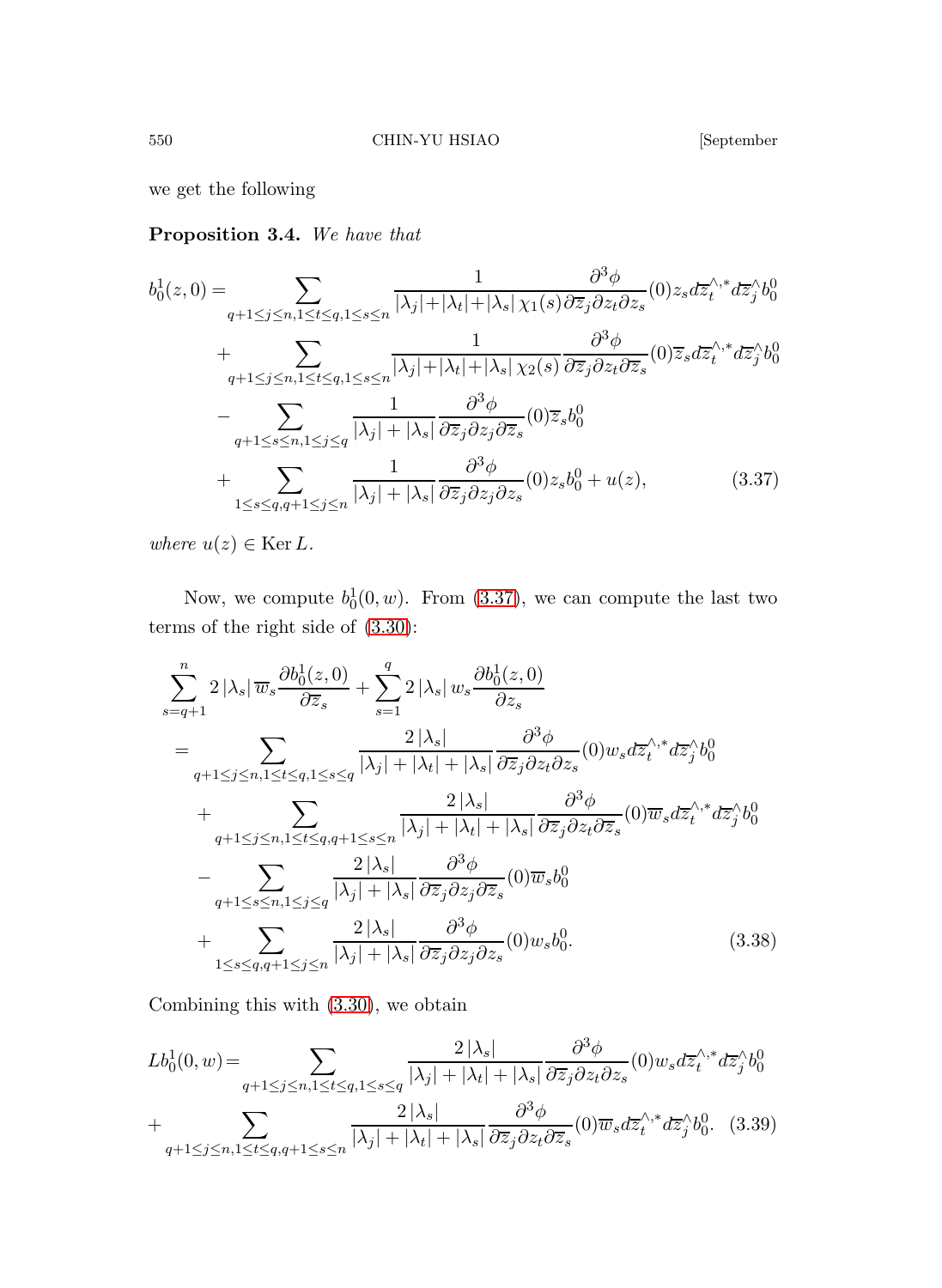From this, [\(3.36\)](#page-28-1) and Lemma [3.3,](#page-27-0) we get

Proposition 3.5. We have that

<span id="page-30-1"></span>
$$
b_0^1(0, w) = \sum_{q+1 \le j \le n, 1 \le t \le q, 1 \le s \le q} \frac{|\lambda_s|}{(|\lambda_j| + |\lambda_t|)(|\lambda_j| + |\lambda_t| + |\lambda_s|)}
$$

$$
\times \frac{\partial^3 \phi}{\partial \overline{z}_j \partial z_t \partial z_s} (0) w_s d\overline{z}_t^{\wedge, *} d\overline{z}_j^{\wedge} b_0^0
$$

$$
+ \sum_{q+1 \le j \le n, 1 \le t \le q, q+1 \le s \le n} \frac{|\lambda_s|}{(|\lambda_j| + |\lambda_t|)(|\lambda_j| + |\lambda_t| + |\lambda_s|)}
$$

$$
\times \frac{\partial^3 \phi}{\partial \overline{z}_j \partial z_t \partial \overline{z}_s} (0) \overline{w}_s d\overline{z}_t^{\wedge, *} d\overline{z}_j^{\wedge} b_0^0 + v(w), \qquad (3.40)
$$

where  $v(w) \in \text{Ker } L$ .

In view of Proposition [3.4,](#page-29-1) we know that to prove Theorem [3.2,](#page-22-2) we only need to compute  $u(z)$ , where  $u(z)$  is as in [\(3.37\)](#page-29-0). Now, we compute  $u(z)$ . Note that  $u(z) \in \text{Ker } L$ . From Lemma [3.3,](#page-27-0) we may write

<span id="page-30-2"></span>
$$
u(z) = \sum_{\substack{q+1 \le s \le n, |J|=q, J \nearrow, J \neq I_0}} c_{J,I_0}^s M_{d\overline{z}^J, d\overline{z}^{I_0}} z_s + \sum_{1 \le s \le q, |J|=q, J \nearrow, J \neq I_0} c_{J,I_0}^s M_{d\overline{z}^J, d\overline{z}^{I_0}} \overline{z}_s + \sum_{\substack{q+1 \le s \le n}} z_s c^s M_{d\overline{z}^{I_0}, d\overline{z}^{I_0}} + \sum_{\substack{1 \le s \le q}} \overline{z}_s c^s M_{d\overline{z}^{I_0}, d\overline{z}^{I_0}},
$$
(3.41)

where  $c_{J,I_0}^s, c^s \in \mathbb{C}$ , for all  $s=1,\ldots,n$ ,  $|J|=q$ ,  $J \nearrow$ ,  $J \neq I_0$ . Let  $u^*(z)$  be the adjoint of  $u(z)$  with respect to (|) in the space  $\mathscr{L}(\Lambda^{0,q}T^*(\mathbb{C}^n),\Lambda^{0,q}T^*(\mathbb{C}^n)).$ We can check that

<span id="page-30-0"></span>
$$
u^{*}(z) = \sum_{\substack{q+1 \le s \le n, |J|=q, J \nearrow, J \ne I_0}} \overline{c}_{J,I_0}^{s} M_{d\overline{z}^{I_0}, d\overline{z}^{J}} \overline{z}_{s} + \sum_{\substack{1 \le s \le q, |J|=q, J \nearrow, J \ne I_0}} \overline{c}_{J,I_0}^{s} M_{d\overline{z}^{I_0}, d\overline{z}^{J}} z_{s} + \sum_{\substack{1 \le s \le q}} \overline{c}^{s} z_{s} M_{d\overline{z}^{I_0}, d\overline{z}^{I_0}} + \sum_{\substack{q+1 \le s \le n}} \overline{c}^{s} \overline{z}_{s} M_{d\overline{z}^{I_0}, d\overline{z}^{I_0}}.
$$
 (3.42)

We notice that the Bergman projection  $\Pi_k^{(q)}$  is self-adjoint. From this obser-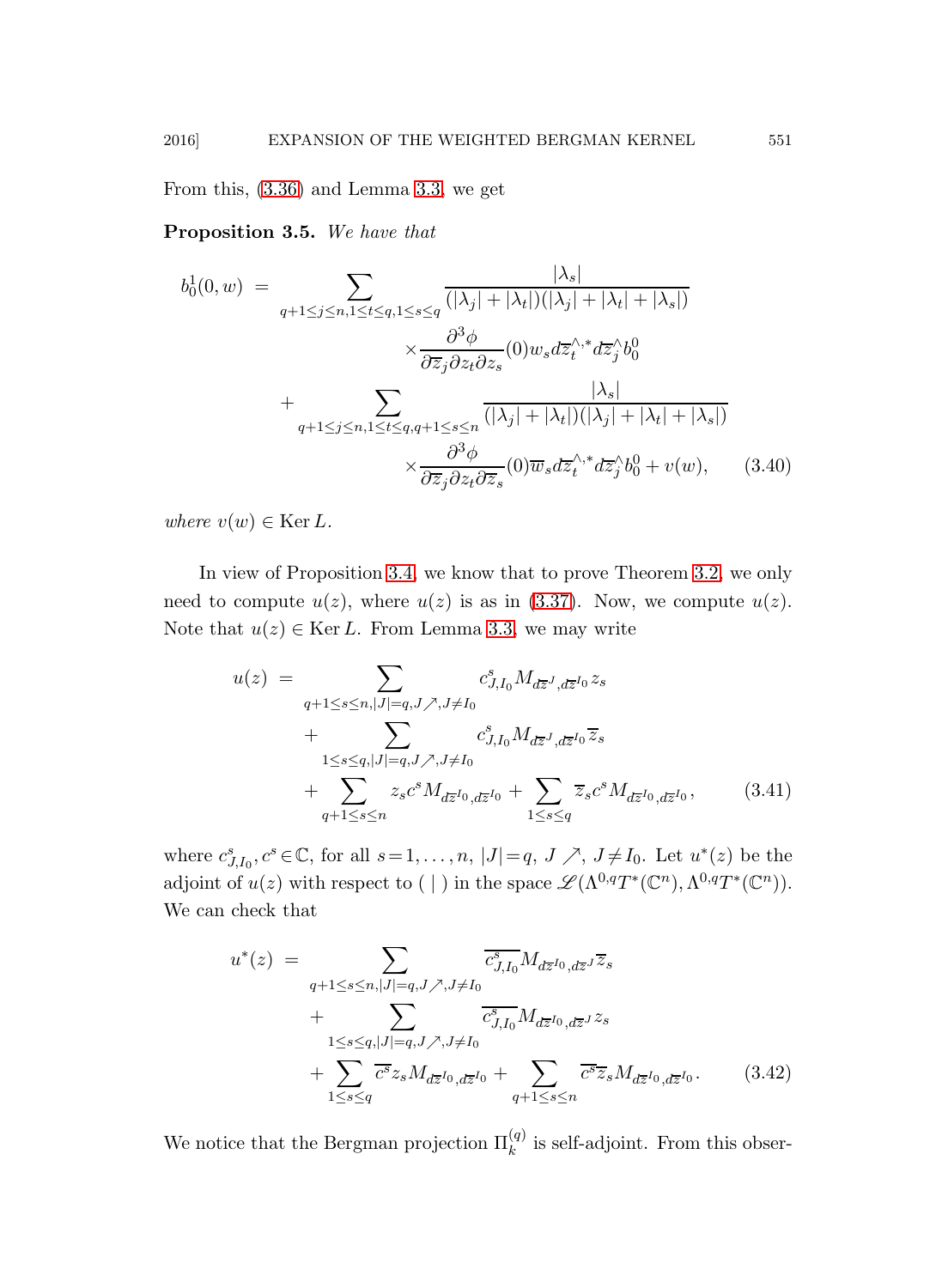vation, we deduce that

<span id="page-31-0"></span>
$$
(b_0^1(w,0))^* = b_0^1(0,w), \tag{3.43}
$$

where  $(b_0^1(w, 0))^*$  is the adjoint of  $b_0^1(w, 0)$  with respect to the inner product ( | ) in the space  $\mathscr{L}(\Lambda^{0,q}T^*(\mathbb{C}^n),\Lambda^{0,q}T^*(\mathbb{C}^n))$ . From [\(3.37\)](#page-29-0) and [\(3.42\)](#page-30-0) and recall that  $\text{Ker } L$  is given by  $(3.33)$ , we deduce that

<span id="page-31-1"></span>
$$
(b_0^1(w,0))^* = \sum_{\substack{q+1 \le s \le n, |J|=q, J \nearrow, J \neq I_0 \\ +} \sum_{1 \le s \le q, |J|=q, J \nearrow, J \neq I_0}} \overline{c_{J,I_0}^s} M_{d\overline{z}^{I_0}, d\overline{z}^{J}} \overline{w}_s
$$
  
+ 
$$
\sum_{1 \le s \le q, |J|=q, J \nearrow, J \neq I_0} \overline{c_{J,I_0}^s} M_{d\overline{z}^{I_0}, d\overline{z}^{J}} w_s + r(w),
$$
(3.44)

where  $r(w) \in \text{Ker } L$ . From [\(3.40\)](#page-30-1) and [\(3.36\)](#page-28-1), we have

<span id="page-31-2"></span>
$$
b_0^1(0, w) = |\lambda_1| \cdots |\lambda_n| \pi^{-n}
$$
  
\n
$$
\times \Biggl(\sum_{q+1 \leq j \leq n, 1 \leq t \leq q, 1 \leq s \leq q} \frac{|\lambda_s|}{(|\lambda_j| + |\lambda_t|)(|\lambda_j| + |\lambda_t| + |\lambda_s|)}
$$
  
\n
$$
\times \frac{\partial^3 \phi}{\partial \overline{z}_j \partial z_t \partial z_s}(0) w_s M_{d\overline{z}^{I_0}, d\overline{z}_t^{\wedge,*} d\overline{z}_j^{\wedge} d\overline{z}^{I_0}}
$$
  
\n
$$
+ \sum_{q+1 \leq j \leq n, 1 \leq t \leq q, q+1 \leq s \leq n} \frac{|\lambda_s|}{(|\lambda_j| + |\lambda_t|)(|\lambda_j| + |\lambda_t| + |\lambda_s|)}
$$
  
\n
$$
\times \frac{\partial^3 \phi}{\partial \overline{z}_j \partial z_t \partial \overline{z}_s}(0) \overline{w}_s M_{d\overline{z}^{I_0}, d\overline{z}_t^{\wedge,*} d\overline{z}_j^{\wedge} d\overline{z}^{I_0}}) + v(w), (3.45)
$$

where  $v(w) \in \text{Ker } L$ . From [\(3.43\)](#page-31-0), [\(3.44\)](#page-31-1) and [\(3.45\)](#page-31-2), we get

$$
c_{J,I_0}^s = |\lambda_1| \cdots |\lambda_n| \pi^{-n} \times \frac{|\lambda_s|}{(|\lambda_j| + |\lambda_t|)(|\lambda_j| + |\lambda_t| + |\lambda_s|)} \times \frac{\partial^3 \phi}{\partial z_j \partial \overline{z}_t \partial \overline{z}_s} (0)
$$
  
if  $J = d\overline{z}_t^{\wedge,*} d\overline{z}_j^{\wedge} d\overline{z}^{I_0}, q + 1 \le j \le n, 1 \le t \le q$ , and  $s = 1, ..., q$ , (3.46)  

$$
c_{J,I_0}^s = |\lambda_1| \cdots |\lambda_n| \pi^{-n} \times \frac{|\lambda_s|}{(|\lambda_j| + |\lambda_t|)(|\lambda_j| + |\lambda_t| + |\lambda_s|)} \times \frac{\partial^3 \phi}{\partial z_j \partial \overline{z}_t \partial z_s} (0)
$$
  
if  $I = d\overline{z}^{\wedge,*} d\overline{z}^{\wedge} d\overline{z}^{I_0}$   $a + 1 \le j \le n, 1 \le t \le q$ , and  $s = a + 1, ..., n$ , (3.47)

if 
$$
J = d\overline{z}'_t^{s*} d\overline{z}'_j d\overline{z}^{I_0}
$$
,  $q + 1 \le j \le n$ ,  $1 \le t \le q$ , and  $s = q + 1, ..., n$ , (3.47)  
 $c_{J,I_0}^s = 0$  otherwise. (3.48)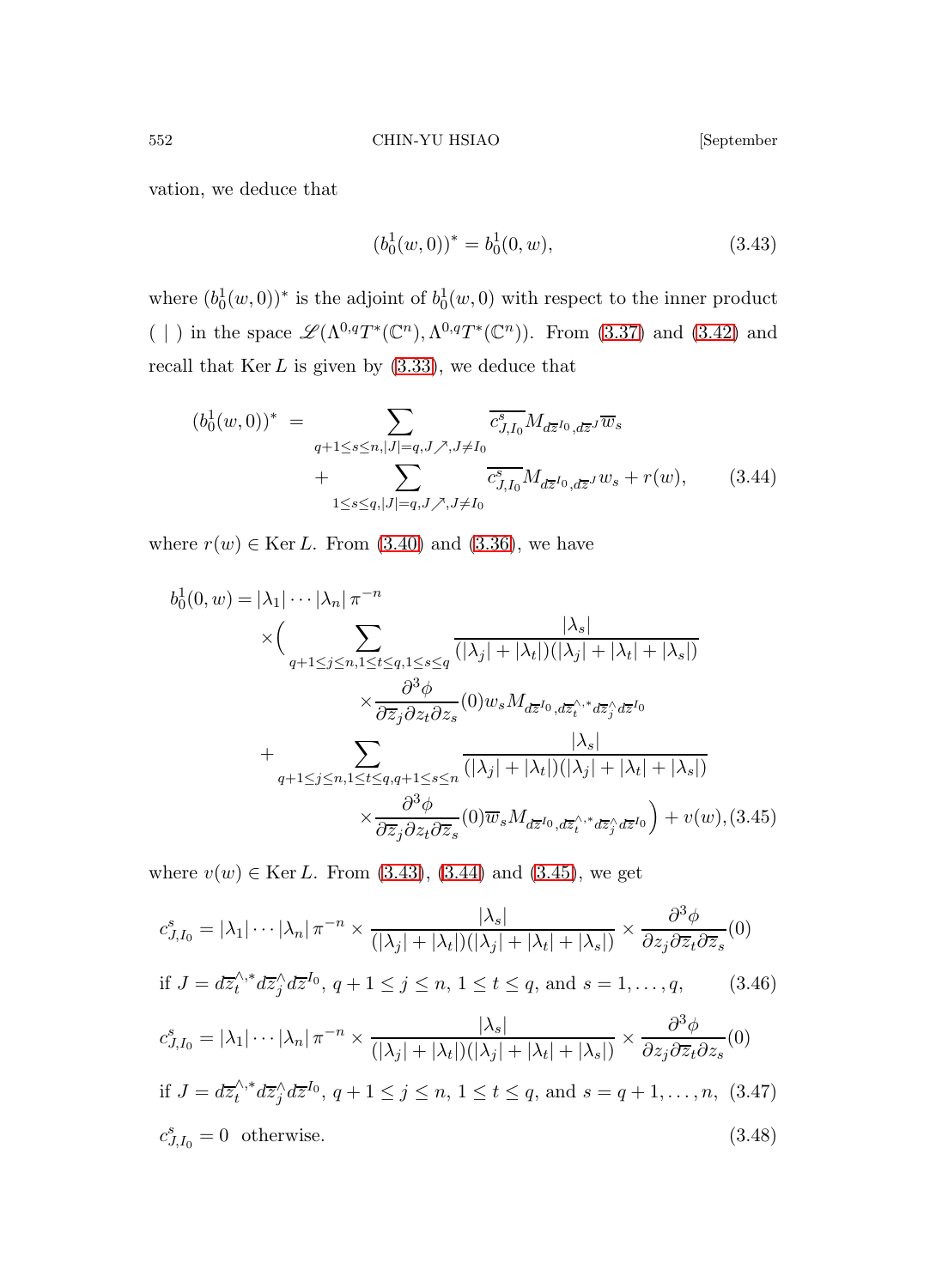Combining above with  $(3.41)$  and  $(3.36)$ , we obtain

<span id="page-32-0"></span>
$$
b_0^1(z,0) = \sum_{q+1 \le j \le n, 1 \le t \le q, 1 \le s \le n} \frac{1}{|\lambda_j| + |\lambda_t| + |\lambda_s| \chi_1(s)} \frac{\partial^3 \phi}{\partial z_j \partial z_t \partial z_s} (0) z_s d\overline{z}_t^{\wedge,*} d\overline{z}_j^{\wedge} b_0^0
$$
  
+ 
$$
\sum_{q+1 \le j \le n, 1 \le t \le q, 1 \le s \le n} \frac{1}{|\lambda_j| + |\lambda_t| + |\lambda_s| \chi_2(s)} \frac{\partial^3 \phi}{\partial \overline{z}_j \partial z_t \partial \overline{z}_s} (0) \overline{z}_s d\overline{z}_t^{\wedge,*} d\overline{z}_j^{\wedge} b_0^0
$$
  
- 
$$
\sum_{q+1 \le s \le n, 1 \le j \le q} \frac{1}{|\lambda_j| + |\lambda_s|} \frac{\partial^3 \phi}{\partial \overline{z}_j \partial z_j \partial \overline{z}_s} (0) \overline{z}_s b_0^0
$$
  
+ 
$$
\sum_{1 \le s \le q, q+1 \le j \le n} \frac{1}{|\lambda_j| + |\lambda_s|} \frac{\partial^3 \phi}{\partial \overline{z}_j \partial z_j \partial z_s} (0) z_s b_0^0
$$
  
+ 
$$
\sum_{q+1 \le j \le n, 1 \le t \le q, q+1 \le s \le n} \frac{|\lambda_s|}{(|\lambda_j| + |\lambda_t|)(|\lambda_j| + |\lambda_t| + |\lambda_s|)}
$$
  

$$
\times \frac{\partial^3 \phi}{\partial z_j \partial \overline{z}_t \partial z_s} (0) z_s b_0^0 d\overline{z}_j^{\wedge,*} d\overline{z}_t^{\wedge}
$$
  
+ 
$$
\sum_{q+1 \le j \le n, 1 \le t \le q, 1 \le s \le q} \frac{|\lambda_s|}{(|\lambda_j| + |\lambda_t|)(|\lambda_j| + |\lambda_t| + |\lambda_s|)}
$$
  

$$
\times \frac{\partial^3 \phi}{\partial z_j \partial \overline{z}_t \partial \overline{z}_s} (0) \overline{z}_s b_0^0 d\overline{z}_j^{\wedge,*} d\overline{z}_t^{\wedge}
$$
  
+ <math display="block</math>

Now, to complete the proof of Theorem [3.2,](#page-22-2) we only need to know  $c^s$ ,  $s =$  $1, \ldots, n$ . From  $(3.49)$ , we know that

<span id="page-32-1"></span>
$$
\operatorname{Tr} b_0^1(z,0) = -|\lambda_1| \cdots |\lambda_n| \pi^{-n} \Big( \sum_{q+1 \le s \le n, 1 \le j \le q} \frac{1}{|\lambda_j| + |\lambda_s|} \frac{\partial^3 \phi}{\partial \overline{z}_j \partial z_j \partial \overline{z}_s} (0) \overline{z}_s \Big) + |\lambda_1| \cdots |\lambda_n| \pi^{-n} \Big( \sum_{1 \le s \le q, q+1 \le j \le n} \frac{1}{|\lambda_j| + |\lambda_s|} \frac{\partial^3 \phi}{\partial \overline{z}_j \partial z_j \partial z_s} (0) z_s \Big) + \sum_{q+1 \le s \le n} z_s c^s + \sum_{1 \le s \le q} \overline{z}_s c^s.
$$
(3.50)

From Theorem [1.2,](#page-6-3) we know that  $\text{Tr } b_0(z, z) = \pi^{-n}(-1)^q \det \left( \frac{\partial^2 \phi}{\partial \overline{z_j} \partial z} \right)$  $\frac{\partial^2 \phi}{\partial \overline{z}_j \partial z_k}(z) \bigg)^n_i$  $_{j,k=1}$ .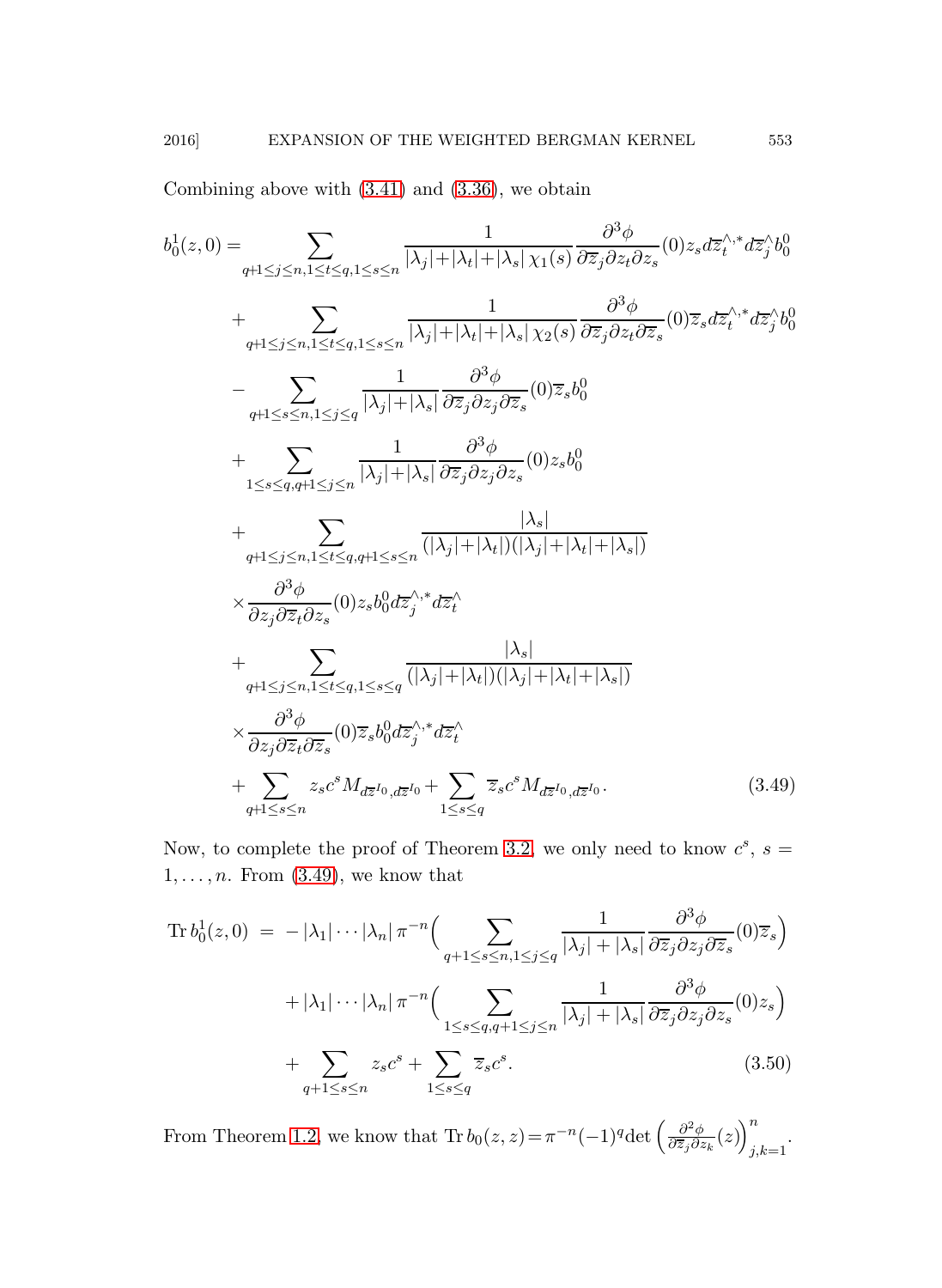<span id="page-33-0"></span>

From this, we can compute

<span id="page-33-1"></span>
$$
\frac{\partial}{\partial z_s} \text{Tr} \, b_0(z, z) \Big|_{z=0} = \pi^{-n} (-1)^q \frac{\partial}{\partial z_s} \text{det} \left( \frac{\partial^2 \phi}{\partial \overline{z}_j \partial z_k}(z) \right)_{j,k=1}^n \Big|_{z=0}
$$
\n
$$
= \pi^{-n} |\lambda_1| \cdots |\lambda_n| \Big( - \sum_{1 \le j \le q} \frac{1}{|\lambda_j|} \frac{\partial^3 \phi}{\partial \overline{z}_j \partial z_j \partial z_s}(0) + \sum_{q+1 \le j \le n} \frac{1}{|\lambda_j|} \frac{\partial^3 \phi}{\partial \overline{z}_j \partial z_j \partial z_s}(0) \Big). \tag{3.51}
$$

From [\(3.43\)](#page-31-0), we know that  $\text{Tr } b_0^1(z,0) = \text{Tr } b_0^1(0,z)$ . Note that  $b_0^1(z,z) =$  $b_0^1(z, 0) + b_0^1(0, z)$ . From this, we see that

$$
\frac{\partial}{\partial z_s} \text{Tr } b_0(z, z)|_{z=0} = \frac{\partial}{\partial z_s} \text{Tr } b_0^1(z, 0) + \frac{\partial}{\partial z_s} \text{Tr } b_0^1(0, z)
$$

$$
= \frac{\partial}{\partial z_s} \text{Tr } b_0^1(z, 0) + \frac{\partial}{\partial \overline{z}_s} \text{Tr } b_0^1(z, 0). \tag{3.52}
$$

Thus, if  $q + 1 \leq s \leq n$ , from [\(3.50\)](#page-32-1) and [\(3.52\)](#page-33-0), we can check that

<span id="page-33-2"></span>
$$
\frac{\partial}{\partial z_s} \text{Tr } b_0(z, z)|_{z=0}
$$
\n
$$
= -|\lambda_1| \cdots |\lambda_n| \pi^{-n} \Big( \sum_{1 \le j \le q} \frac{1}{|\lambda_j| + |\lambda_s|} \frac{\partial^3 \phi}{\partial \overline{z}_j \partial z_j \partial z_s}(0) \Big) + c^s. \tag{3.53}
$$

From  $(3.51)$  and  $(3.53)$ , we can compute

<span id="page-33-3"></span>
$$
c_{s} = \pi^{-n} |\lambda_{1}| \cdots |\lambda_{n}| \Big( - \sum_{1 \leq j \leq q} \frac{1}{|\lambda_{j}|} \frac{\partial^{3} \phi}{\partial \overline{z}_{j} \partial z_{j} \partial z_{s}} (0) + \sum_{q+1 \leq j \leq n} \frac{1}{|\lambda_{j}|} \frac{\partial^{3} \phi}{\partial \overline{z}_{j} \partial z_{j} \partial z_{s}} (0) \Big)
$$
  

$$
+ \pi^{-n} |\lambda_{1}| \cdots |\lambda_{n}| \Big( \sum_{1 \leq j \leq q} \frac{1}{|\lambda_{j}| + |\lambda_{s}|} \frac{\partial^{3} \phi}{\partial \overline{z}_{j} \partial z_{j} \partial z_{s}} (0) \Big)
$$
  

$$
= \pi^{-n} |\lambda_{1}| \cdots |\lambda_{n}| \Big( - \sum_{1 \leq j \leq q} \frac{|\lambda_{s}|}{|\lambda_{j}| (|\lambda_{j}| + |\lambda_{s}|)} \frac{\partial^{3} \phi}{\partial \overline{z}_{j} \partial z_{j} \partial z_{s}} (0)
$$
  

$$
+ \sum_{q+1 \leq j \leq n} \frac{1}{|\lambda_{j}|} \frac{\partial^{3} \phi}{\partial \overline{z}_{j} \partial z_{j} \partial z_{s}} (0) \Big), \tag{3.54}
$$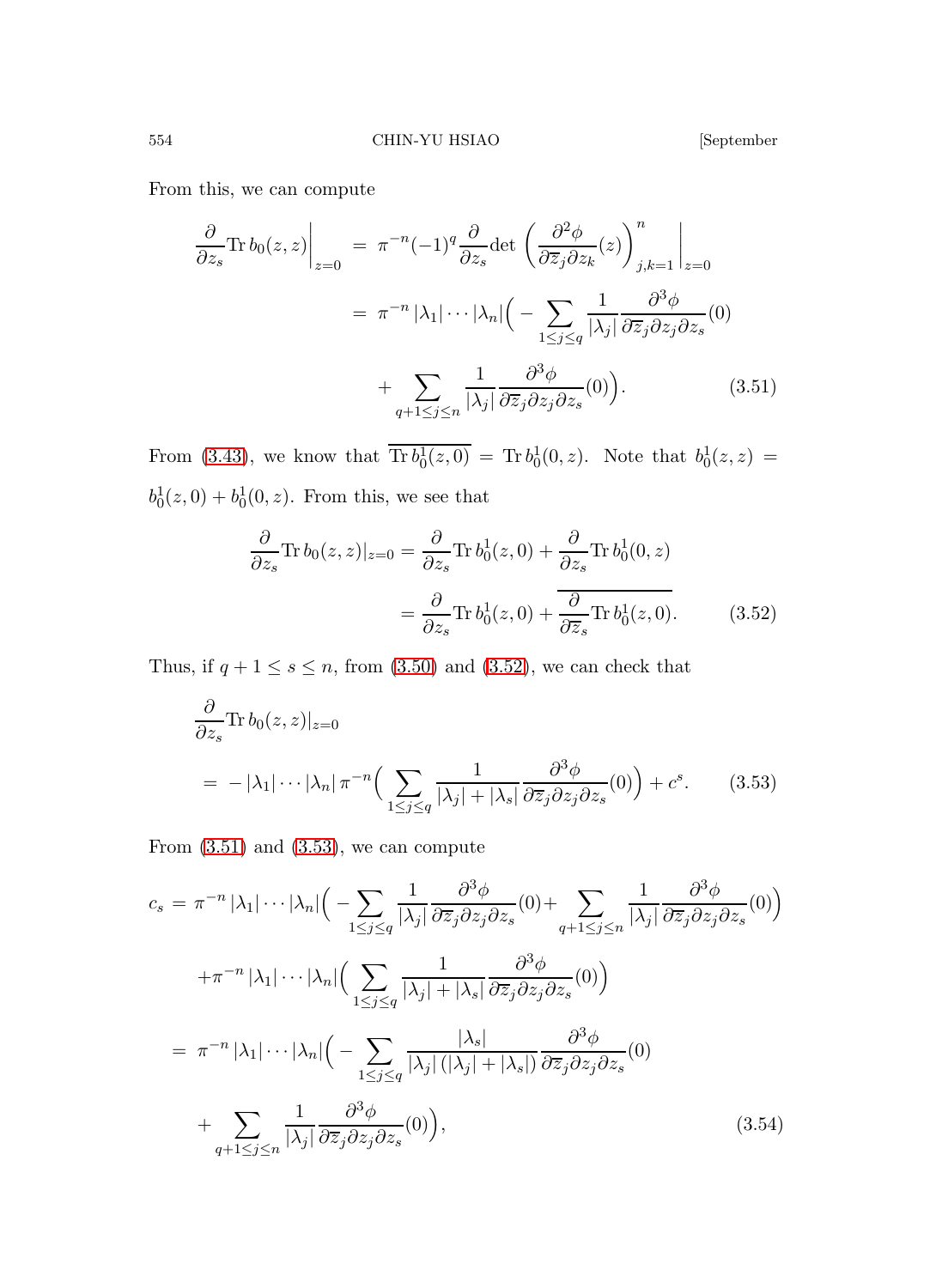$q + 1 \leq s \leq n$ . Similarly, we can repeat the procedure above and get

<span id="page-34-0"></span>
$$
c_s = \pi^{-n} |\lambda_1| \cdots |\lambda_n| \Big( - \sum_{1 \le j \le q} \frac{1}{|\lambda_j|} \frac{\partial^3 \phi}{\partial \overline{z}_j \partial z_j \partial \overline{z}_s} (0) + \sum_{q+1 \le j \le n} \frac{|\lambda_s|}{|\lambda_j| \left( |\lambda_j| + |\lambda_s| \right)} \frac{\partial^3 \phi}{\partial \overline{z}_j \partial z_j \partial \overline{z}_s} (0) \Big), \tag{3.55}
$$

if  $1 \le s \le q$ . Combining [\(3.55\)](#page-34-0), [\(3.54\)](#page-33-3) with [\(3.49\)](#page-32-0), Theorem [3.2](#page-22-2) follows.

3.3. The second order of the Taylor expansion of  $b_0(z, w)$  at  $z = w$ and the  $b_1$  term

<span id="page-34-2"></span>The second goal of this section is to prove the following

Theorem 3.6. Put

$$
\operatorname{Tr} b_0^1(z,0) = \pi^{-n} |\lambda_1| \cdots |\lambda_n| \left( \sum_{s=1}^n (a_s z_s + b_s \overline{z}_s) \right). \tag{3.56}
$$

Then for  $b_0^2(z, w)$  in [\(3.16\)](#page-21-0), we have

<span id="page-34-1"></span>
$$
b_0^2(z,0)
$$
\n
$$
= \sum_{q+1 \leq j \leq n, 1 \leq k \leq q, 1 \leq s \leq n} \frac{1}{|\lambda_s| (|\lambda_j| + |\lambda_k| + |\lambda_s| \chi_1(s))} \left| \frac{\partial^3 \phi}{\partial \overline{z}_j \partial z_k \partial z_s} (0) \right|^2 |z_s|^2 b_0^0
$$
\n
$$
+ \sum_{q+1 \leq j \leq n, 1 \leq k \leq q, 1 \leq s \leq n} \frac{1}{|\lambda_s| (|\lambda_j| + |\lambda_k| + |\lambda_s| \chi_2(s))} \left| \frac{\partial^3 \phi}{\partial \overline{z}_j \partial z_k \partial \overline{z}_s} (0) \right|^2 |z_s|^2 b_0^0
$$
\n
$$
+ \sum_{q+1 \leq j \leq n, 1 \leq k \leq q, q+1 \leq s \leq n} \frac{|\lambda_s|}{(|\lambda_j| + |\lambda_k|)(|\lambda_j| + |\lambda_k| + |\lambda_s|)^2} \left| \frac{\partial^3 \phi}{\partial \overline{z}_j \partial z_k \partial \overline{z}_s} (0) \right|^2
$$
\n
$$
\times |z_s|^2 d\overline{z}_k^{\wedge,*} d\overline{z}_j^{\wedge} b_0^0 d\overline{z}_j^{\wedge,*} d\overline{z}_k^{\wedge}
$$
\n
$$
+ \sum_{q+1 \leq j \leq n, 1 \leq k \leq q, 1 \leq s \leq q} \frac{|\lambda_s|}{(|\lambda_j| + |\lambda_k|)(|\lambda_j| + |\lambda_k| + |\lambda_s|)^2} \left| \frac{\partial^3 \phi}{\partial \overline{z}_j \partial z_k \partial z_s} (0) \right|^2
$$
\n
$$
\times |z_s|^2 d\overline{z}_k^{\wedge,*} d\overline{z}_j^{\wedge} b_0^0 d\overline{z}_j^{\wedge,*} d\overline{z}_k^{\wedge}
$$
\n
$$
- \sum_{q+1 \leq u \leq n, 1 \leq s \leq n} \frac{1}{|\lambda_u| + |\lambda_s| \chi_1(s)} b_s \frac{\partial^3 \phi}{\partial \overline{z}_u \partial z_u \partial z_s} (0) |z_u|^2 b_0^
$$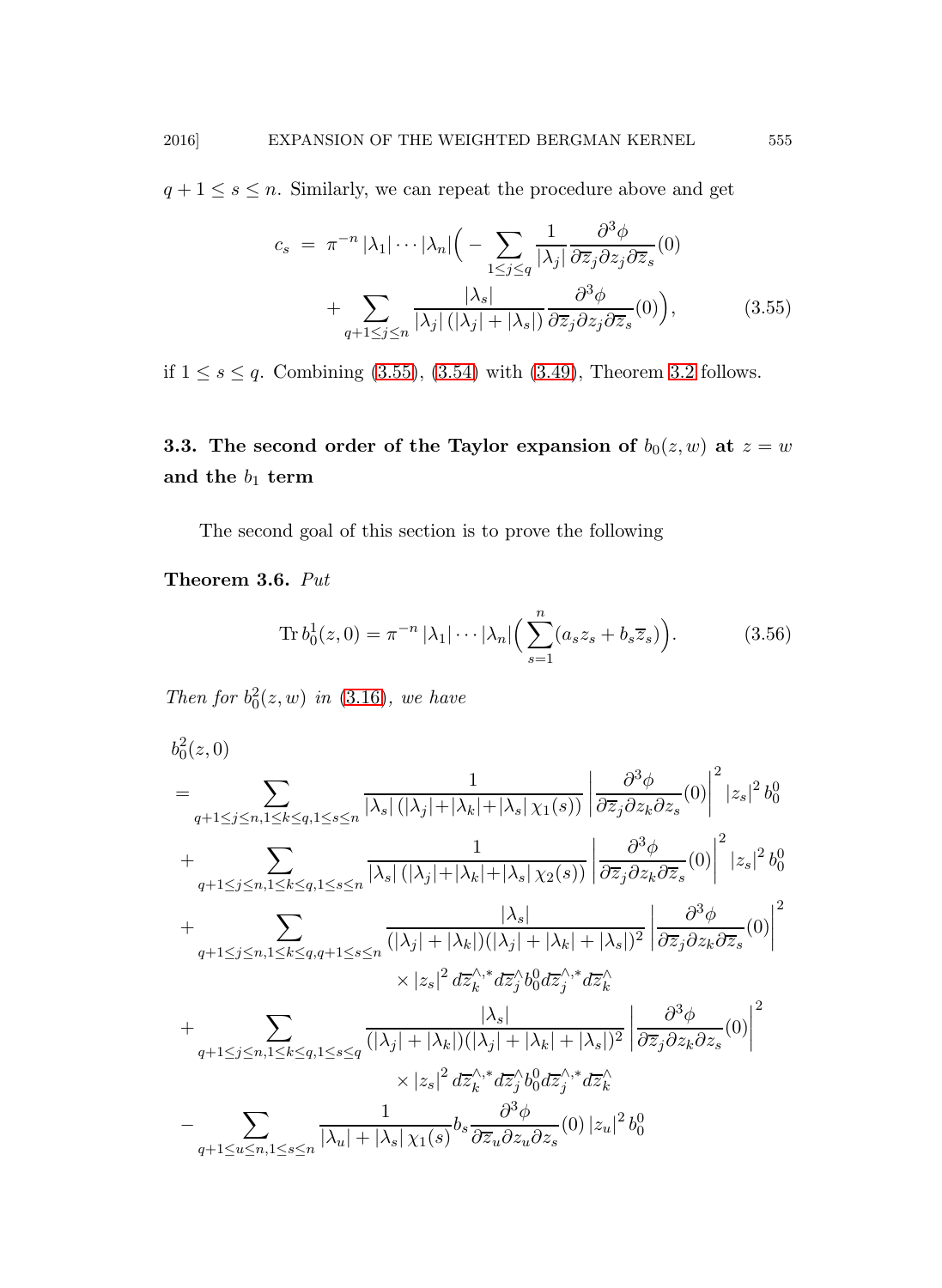+ 
$$
\sum_{1 \le u \le q, 1 \le s \le n} \frac{1}{|\lambda_u| + |\lambda_s| \chi_2(s)} a_s \frac{\partial^3 \phi}{\partial \overline{z}_u \partial z_u \partial \overline{z}_s} (0) |z_u|^2 b_0^0
$$
  
- 
$$
\sum_{1 \le j \le q, q+1 \le s \le n} \frac{1}{|\lambda_j| + |\lambda_s|} a_s \frac{\partial^3 \phi}{\partial \overline{z}_j \partial z_j \partial \overline{z}_s} (0) |z_s|^2 b_0^0
$$
  
+ 
$$
\sum_{q+1 \le j \le n, 1 \le s \le q} \frac{1}{|\lambda_j| + |\lambda_s|} b_s \frac{\partial^3 \phi}{\partial \overline{z}_j \partial z_j \partial z_s} (0) |z_s|^2 b_0^0
$$
  
- 
$$
\sum_{1 \le j \le q, 1 \le k \le n} \frac{\partial^4 (-i\psi(z, 0) + \phi)}{\partial \overline{z}_j \partial z_j \partial \overline{z}_k \partial z_k} (0) \frac{|z_k|^2}{2 |\lambda_k|} b_0^0
$$
  
+ 
$$
\sum_{q+1 \le j \le n, 1 \le k \le n} \frac{\partial^4 (i\psi(z, 0) + \phi)}{\partial \overline{z}_j \partial z_j \partial \overline{z}_k \partial z_k} (0) \frac{|z_k|^2}{2 |\lambda_k|} b_0^0 + r(z) + h(z)
$$
(3.57)

where Tr  $h = 0$  and  $\frac{\partial^2 r}{\partial \overline{z}_i \partial \overline{z}_j}$  $\frac{\partial^2 r}{\partial \overline{z}_j \partial z_j} = 0, j = 1, \ldots, n.$ 

Furthermore, we have

<span id="page-35-1"></span>
$$
b_1(0,0) = \sum_{q+1 \le j \le n, 1 \le k \le q, 1 \le s \le q} \frac{|\lambda_s|}{2(|\lambda_j| + |\lambda_k|)^2 (|\lambda_j| + |\lambda_k| + |\lambda_s|)^2}
$$
  
 
$$
\times \left| \frac{\partial^3 \phi}{\partial \overline{z}_j \partial z_k \partial z_s} (0) \right|^2 d\overline{z}_k^{\wedge,*} d\overline{z}_j^{\wedge} b_0^0 d\overline{z}_j^{\wedge,*} d\overline{z}_k^{\wedge}
$$
  
+ 
$$
\sum_{q+1 \le j \le n, 1 \le k \le q, q+1 \le s \le n} \frac{|\lambda_s|}{2(|\lambda_j| + |\lambda_k|)^2 (|\lambda_j| + |\lambda_k| + |\lambda_s|)^2}
$$
  
 
$$
\times \left| \frac{\partial^3 \phi}{\partial \overline{z}_j \partial z_k \partial \overline{z}_s} (0) \right|^2 d\overline{z}_k^{\wedge,*} d\overline{z}_j^{\wedge} b_0^0 d\overline{z}_j^{\wedge,*} d\overline{z}_k^{\wedge} + cb_0^0 + R,
$$
 (3.58)

where  $c \in \mathbb{C}$ ,  $\text{Tr } R = 0$ .

Take  $w = 0$  in [\(3.22\)](#page-23-1), we get

<span id="page-35-0"></span>
$$
Lb_0^2(z,0) = -\Big(\sum_{j,t=1}^n \frac{\partial}{\partial \overline{z}_j} \left(-i \frac{\partial \psi_4(z,0)}{\partial z_t} + \frac{\partial \phi_4(z)}{\partial z_t}\right) d\overline{z}_j^{\wedge} d\overline{z}_t^{\wedge,*}
$$

$$
-\sum_{j,t=1}^n \frac{\partial}{\partial z_t} \left(i \frac{\partial \psi_4(z,0)}{\partial \overline{z}_j} + \frac{\partial \phi_4(z)}{\partial \overline{z}_j}\right) d\overline{z}_t^{\wedge,*} d\overline{z}_j^{\wedge}\Big) b_0^0
$$

$$
-\Big(\sum_{j,t=1}^n \frac{\partial}{\partial \overline{z}_j} \left(-i \frac{\partial \psi_3(z,0)}{\partial z_t} + \frac{\partial \phi_3(z)}{\partial z_t}\right) d\overline{z}_j^{\wedge} d\overline{z}_t^{\wedge,*}
$$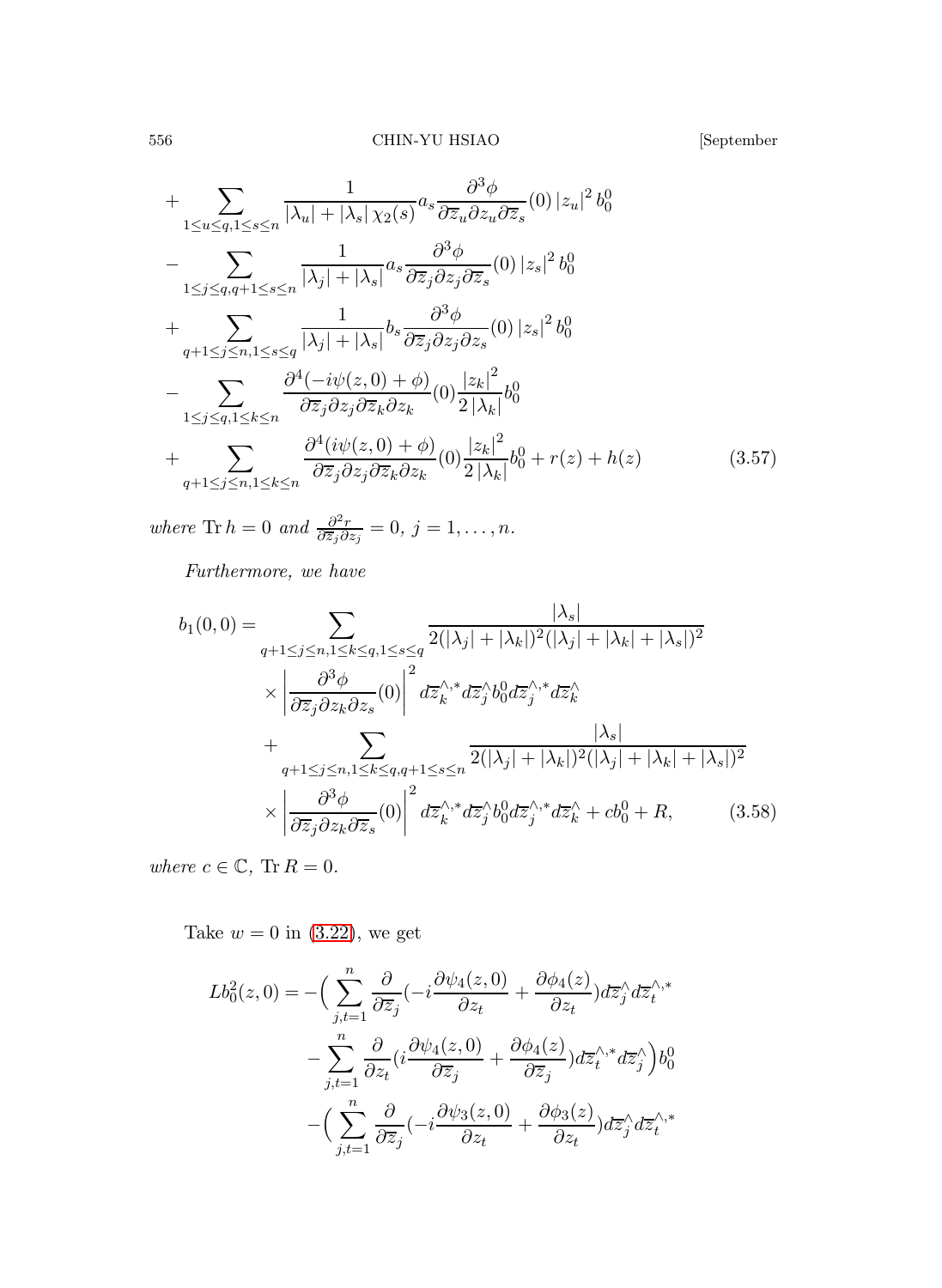$$
- \sum_{j,t=1}^{n} \frac{\partial}{\partial z_t} \left(i \frac{\partial \psi_3(z,0)}{\partial \overline{z}_j} + \frac{\partial \phi_3(z)}{\partial \overline{z}_j}\right) d\overline{z}_t^{\wedge,*} d\overline{z}_j^{\wedge} \right) b_0^1(z,0)
$$
  

$$
- \sum_{j=1}^{n} \left(-i \frac{\partial \psi_3(z,0)}{\partial z_j} + \frac{\partial \phi_3(z)}{\partial z_j}\right) \frac{\partial b_0^1(z,0)}{\partial \overline{z}_j}
$$
  

$$
+ \sum_{j=1}^{n} \left(i \frac{\partial \psi_3(z,0)}{\partial \overline{z}_j} + \frac{\partial \phi_3(z)}{\partial \overline{z}_j}\right) \frac{\partial b_0^1(z,0)}{\partial z_j}.
$$
 (3.59)

From Lemma [3.3,](#page-27-0) [\(3.59\)](#page-35-0) and some very complicated computation (see Section 3.3 in [\[10](#page-49-12)] for the details), we get [\(3.57\)](#page-34-1).

Now, to complete the proof of Theorem [3.6,](#page-34-2) we only need to prove [\(3.58\)](#page-35-1). From  $(3.15)$  and  $(2.2)$ , we see that

<span id="page-36-0"></span>
$$
\left(\sum_{j=1}^{q} 2|\lambda_j| d\overline{z}_j^{\wedge} d\overline{z}_j^{\wedge,*} + \sum_{j=q+1}^{n} 2|\lambda_j| d\overline{z}_j^{\wedge,*} d\overline{z}_j^{\wedge}\right) b_1(0,0) = \sum_{j=1}^{n} \frac{\partial^2 b_0}{\partial z_j \partial \overline{z}_j}(0,0).
$$
\n(3.60)

From [\(3.57\)](#page-34-1), we see that

$$
\sum_{j=1}^{n} \frac{\partial^2 b_0}{\partial z_j \partial \overline{z}_j}(0,0) = \sum_{\substack{q+1 \le j \le n, 1 \le k \le q, 1 \le s \le q}} \frac{|\lambda_s|}{(|\lambda_j| + |\lambda_k|)(|\lambda_j| + |\lambda_k| + |\lambda_s|)^2}
$$

$$
\times \left| \frac{\partial^3 \phi}{\partial \overline{z}_j \partial z_k \partial z_s}(0) \right|^2 d\overline{z}_k^{\wedge,*} d\overline{z}_j^{\wedge} b_0^0 d\overline{z}_j^{\wedge,*} d\overline{z}_k^{\wedge}
$$

$$
+ \sum_{\substack{q+1 \le j \le n, 1 \le k \le q, q+1 \le s \le n}} \frac{|\lambda_s|}{(|\lambda_j| + |\lambda_k|)(|\lambda_j| + |\lambda_k| + |\lambda_s|)^2}
$$

$$
\times \left| \frac{\partial^3 \phi}{\partial \overline{z}_j \partial z_k \partial \overline{z}_s}(0) \right|^2 d\overline{z}_k^{\wedge,*} d\overline{z}_j^{\wedge} b_0^0 d\overline{z}_j^{\wedge,*} d\overline{z}_k^{\wedge} + \alpha b_0^0 + f, (3.61)
$$

where  $\alpha \in \mathbb{C}$  and Tr  $f = 0$ . Since we can solve [\(3.60\)](#page-36-0), we conclude that  $\alpha = 0$ . Thus, [\(3.60\)](#page-36-0) becomes:

$$
\left(\sum_{j=1}^{q} 2|\lambda_j| d\overline{z}_j^{\wedge} d\overline{z}_j^{\wedge,*} + \sum_{j=q+1}^{n} 2|\lambda_j| d\overline{z}_j^{\wedge,*} d\overline{z}_j^{\wedge}\right) b_1(0,0)
$$
  
= 
$$
\sum_{q+1 \leq j \leq n, 1 \leq k \leq q, 1 \leq s \leq q} \frac{|\lambda_s|}{(|\lambda_j| + |\lambda_k|)(|\lambda_j| + |\lambda_k| + |\lambda_s|)^2}
$$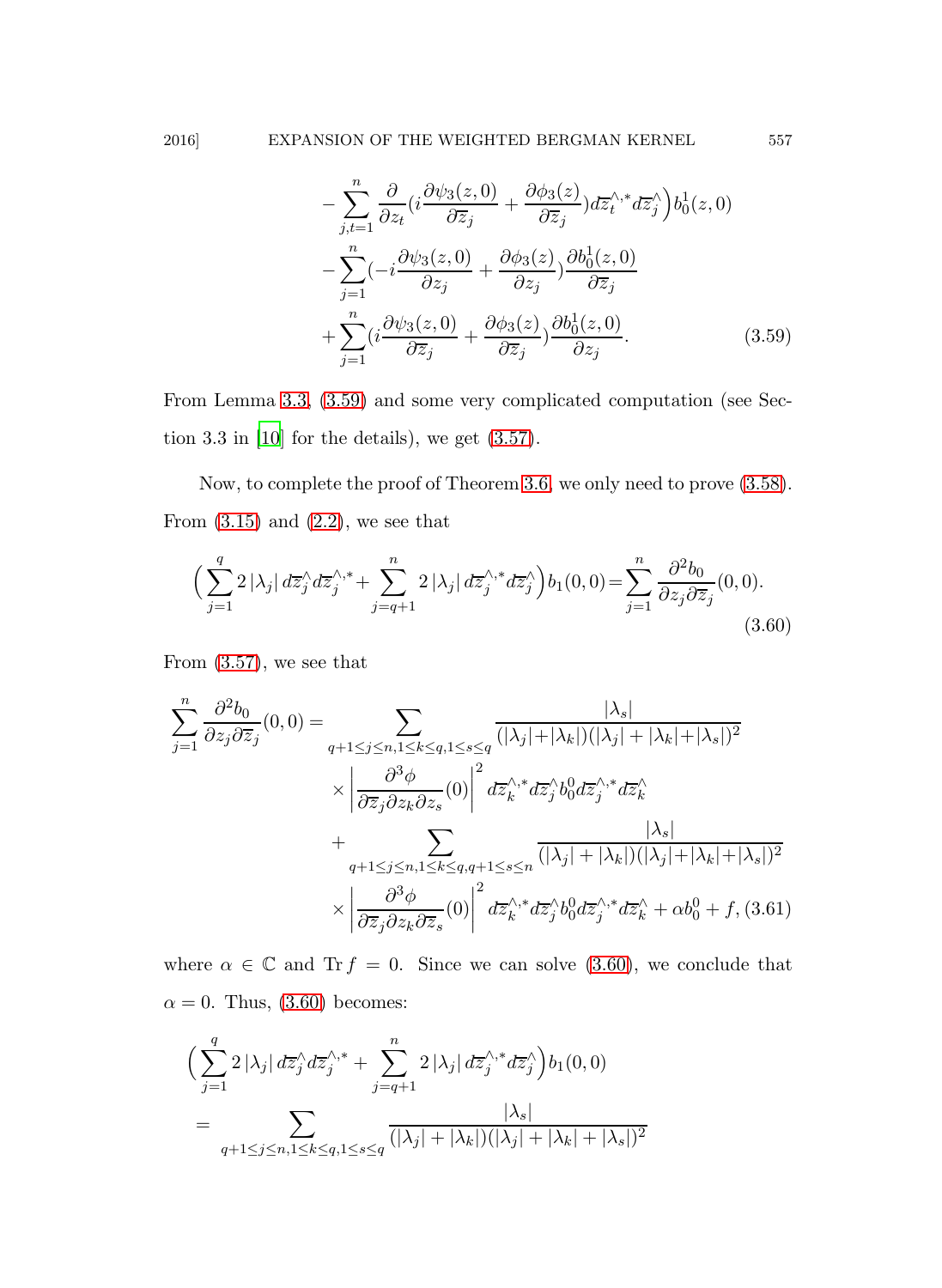$$
\times \left| \frac{\partial^3 \phi}{\partial \overline{z}_j \partial z_k \partial z_s} (0) \right|^2 d\overline{z}_k^{\wedge, *} d\overline{z}_j^{\wedge} b_0^0 d\overline{z}_j^{\wedge, *} d\overline{z}_k^{\wedge}
$$
  
+
$$
\sum_{q+1 \leq j \leq n, 1 \leq k \leq q, q+1 \leq s \leq n} \frac{|\lambda_s|}{(|\lambda_j| + |\lambda_k|)(|\lambda_j| + |\lambda_k| + |\lambda_s|)^2}
$$

$$
\times \left| \frac{\partial^3 \phi}{\partial \overline{z}_j \partial z_k \partial \overline{z}_s} (0) \right|^2 d\overline{z}_k^{\wedge, *} d\overline{z}_j^{\wedge} b_0^0 d\overline{z}_j^{\wedge, *} d\overline{z}_k^{\wedge} + f. \quad (3.62)
$$

Again, from Lemma [3.3,](#page-27-0) we get [\(3.58\)](#page-35-1). Theorem [3.6](#page-34-2) follows.

### 4. The trace of the  $b_1$  term

As before, in this section, we assume that  $\phi(z) = \sum_{j=1}^{n} \lambda_j |z_j|^2 + O(|z|^3)$ near 0 and that  $\lambda_j < 0$ ,  $j = 1, \ldots, q$ , and  $\lambda_j > 0$ ,  $j = q + 1, \ldots, n$ . We work in some neighborhood of  $(0, 0)$  and we shall use the same notaions as before. In view of [\(3.58\)](#page-35-1), we know that

<span id="page-37-2"></span>
$$
b_1(0,0) = \sum_{q+1 \le j \le n, 1 \le k \le q, 1 \le s \le q} \frac{|\lambda_s|}{2(|\lambda_j| + |\lambda_k|)^2 (|\lambda_j| + |\lambda_k| + |\lambda_s|)^2} \times \left| \frac{\partial^3 \phi}{\partial \overline{z}_j \partial z_k \partial z_s}(0) \right|^2 d\overline{z}_k^{\wedge,*} d\overline{z}_j^{\wedge} b_0^0 d\overline{z}_j^{\wedge,*} d\overline{z}_k^{\wedge} \times \left| \frac{\partial^3 \phi}{\partial z_j \partial z_k \partial z_s}(0) \right|^2 d\overline{z}_k^{\wedge,*} d\overline{z}_j^{\wedge} b_0^0 d\overline{z}_j^{\wedge,*} d\overline{z}_k^{\wedge} \times \left| \frac{\partial^3 \phi}{\partial \overline{z}_j \partial z_k \partial \overline{z}_s}(0) \right|^2 d\overline{z}_k^{\wedge,*} d\overline{z}_j^{\wedge} b_0^0 d\overline{z}_j^{\wedge,*} d\overline{z}_k^{\wedge} \times \left| \frac{\partial^0 \phi}{\partial \overline{z}_j \partial z_k \partial \overline{z}_s}(0) \right|^2 d\overline{z}_k^{\wedge,*} d\overline{z}_j^{\wedge} b_0^0 d\overline{z}_j^{\wedge,*} d\overline{z}_k^{\wedge} \tag{4.1}
$$

where  $c \in \mathbb{C}$ , Tr  $R = 0$ . The main goal of this section is to determine the constant c. We notice that the projection  $\hat{\Pi}_k^{(q)}$  $\kappa^{(q)}$  has the following property:

<span id="page-37-1"></span><span id="page-37-0"></span>
$$
\hat{\Pi}_k^{(q)} \circ \hat{\Pi}_k^{(q)} = \hat{\Pi}_k^{(q)}.\tag{4.2}
$$

We recall that  $\hat{\Pi}_k^{(q)}$  $\binom{q}{k}$  is given by [\(3.7\)](#page-19-5). From [\(3.9\)](#page-20-0), we have

$$
\hat{\Pi}_{k}^{(q)} \circ \hat{\Pi}_{k}^{(q)}(u, w) = \int e^{ik\psi(z, u)} b(u, z, k) e^{ik\psi(z, w)} b(z, w, k) dm(z) + F(u, w, k),
$$
\n(4.3)

where  $F(u, w, k)$  is negligible. Take  $u = w = 0$  in [\(4.3\)](#page-37-0) and from [\(4.2\)](#page-37-1) and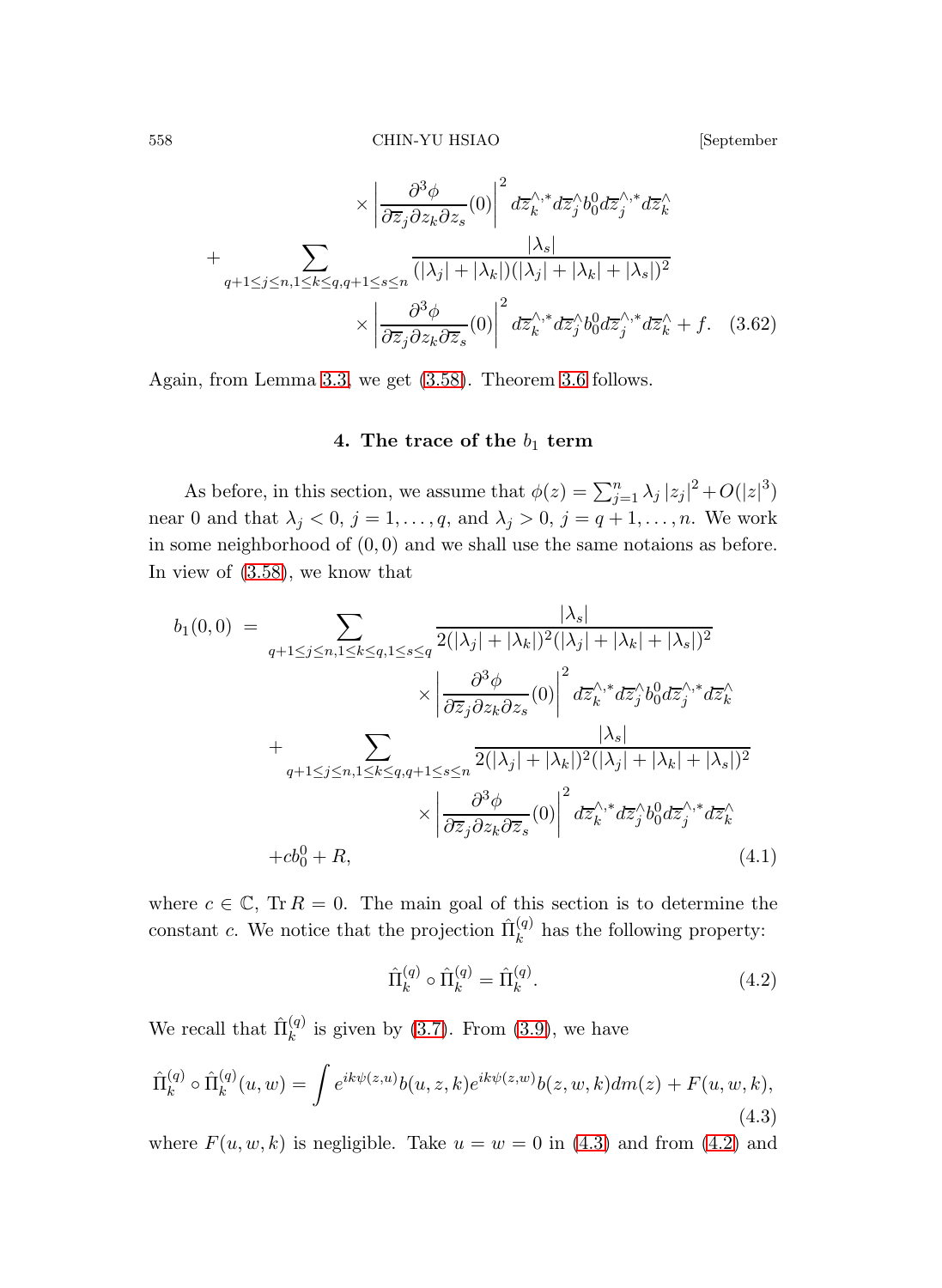<span id="page-38-1"></span>
$$
(3.9),\,\mathrm{we\,\,get}
$$

$$
\int e^{ik(\psi(0,z)+\psi(z,0))} b(0,z,k)b(z,0,k)dm(z) \sim k^n b_0(0,0) + k^{n-1}b_1(0,0) + \cdots
$$
\n(4.4)

We use  $z_j = x_{2j-1} + ix_{2j}, j = 1, ..., n$ . We write  $\partial_{x_j}$  to denote the operator  $\frac{\partial}{\partial x_j}$ ,  $j = 1, ..., 2n$ . For multi-indix  $\alpha = (\alpha_1, ..., \alpha_{2n})$ ,  $\alpha_j \in \mathbb{N} \cup \{0\}$ ,  $j = 1, \ldots, 2n$ . We write  $|\alpha| = N$  if  $\sum_{j=1}^{2n} \alpha_j = N$  and we write  $\partial_x^{\alpha}$  to denote the operator  $\partial_{x_1}^{\alpha_1} \cdots \partial_{x_{2n}}^{\alpha_{2n}}$ . We recall the stationary phase formula of Hörmander (see Theorem 7.7.5 in Hörmander  $[6]$ )

**Theorem 4.1.** Let  $K \subset \mathbb{C}^n$  be a compact set, X an open neighborhood of K and N a positive integer. If  $u \in C_0^{\infty}(K)$ ,  $f \in C^{\infty}(X)$  and  $\text{Im } f \geq 0$  in  $X, \text{Im } f(x_0) = 0, \ f'(x_0) = 0, \ \det f''(x_0) \neq 0, \ f' \neq 0 \ \text{in } K \setminus \{x_0\} \ \text{then}$ 

<span id="page-38-0"></span>
$$
\left| \int u(z)e^{ikf(z)}dm - 2^n e^{ikf(x_0)} \det \left( \frac{kf''(x_0)}{2\pi i} \right)^{-\frac{1}{2}} \sum_{j < N} k^{-j} L_j u \right|
$$
\n
$$
\leq C k^{-N} \sum_{|\alpha| \leq 2N} \sup |\partial_x^{\alpha} u|, \quad k > 0,
$$
\n
$$
(4.5)
$$

where C is bounded when f stays in a bounded set in  $C^{\infty}(X)$  and  $\frac{|x-x_0|}{|f'(x)|}$  has a uniform bounded and

$$
L_j u = \sum_{\nu - \mu = j} \sum_{2\nu \ge 3\mu} i^{-j} 2^{-\nu} < f''(x_0)^{-1} D, D >^{\nu} \frac{(g_{x_0}^{\mu} u)(x_0)}{\nu! \mu!}.\tag{4.6}
$$

Here

$$
g_{x_0}(x) = f(x) - f(x_0) - \frac{1}{2} < f''(x_0)(x - x_0), x - x_0 > \tag{4.7}
$$

and 
$$
D = \begin{pmatrix} -i\partial_{x_1} \\ \vdots \\ -i\partial_{x_{2n}} \end{pmatrix}
$$
.

Now, we apply  $(4.5)$  to the left side of  $(4.4)$ . From  $(2.2)$ , we know that

$$
\psi(z,0) + \psi(0,z) = 2i \operatorname{Im} \psi(z,0) = 2i \sum_{j=1}^{n} |\lambda_j| |z_j|^2 + O(|z|^3). \tag{4.8}
$$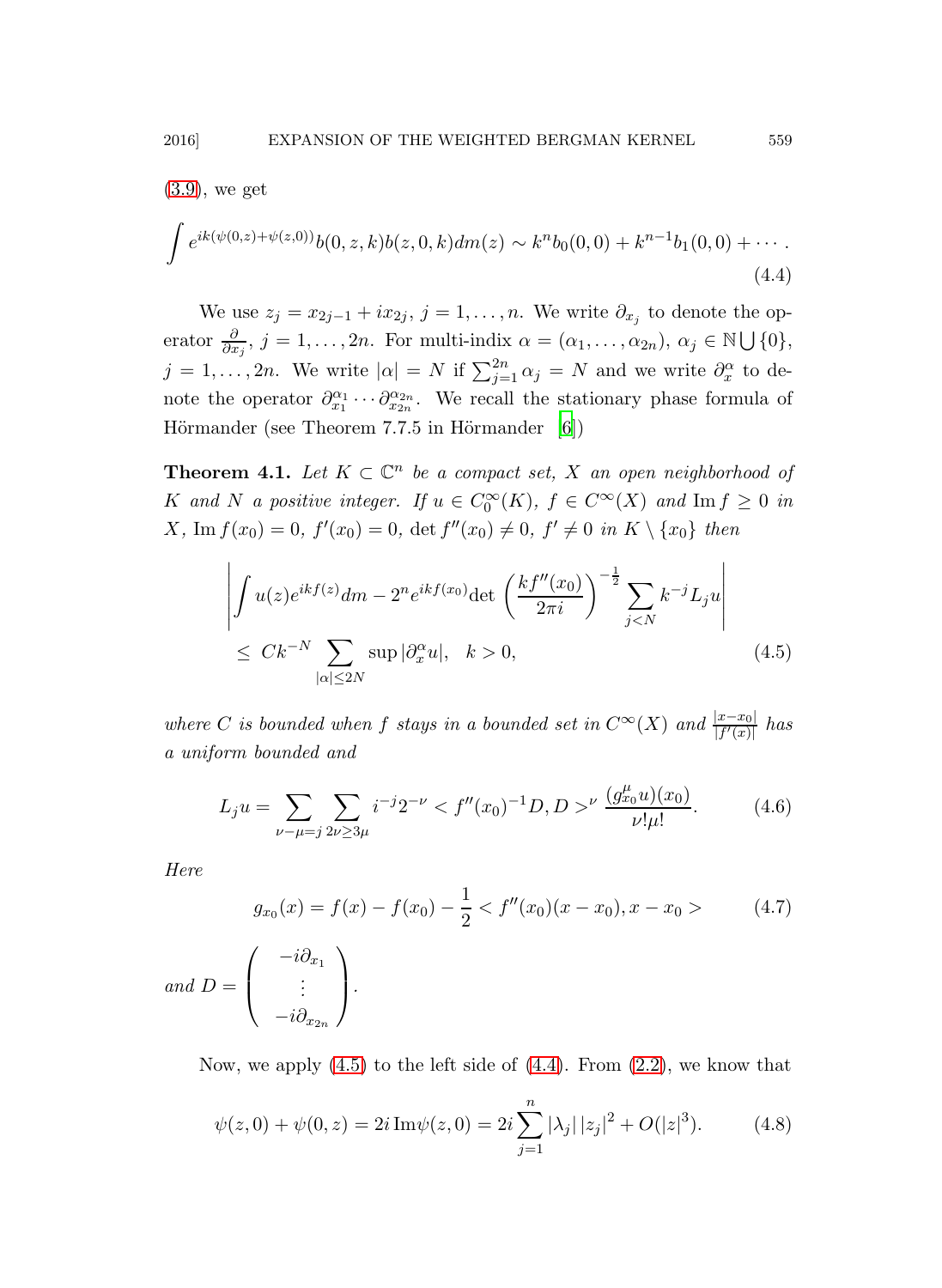Since Im  $(\psi(0, z) + \psi(z, 0)) > 0$  when  $z \neq 0$ , we may assume that  $b(0, z, k)$ has compact supports in some small neighborhood  $K$  of  $0 \in \mathbb{C}^n$ . From [\(4.5\)](#page-38-0), we have

<span id="page-39-0"></span>
$$
\int e^{ik(\psi(0,z)+\psi(z,0))} b(0,z,k)b(z,0,k)dm(z)
$$
  
=  $|\lambda_1|^{-1} \cdots |\lambda_n|^{-1} \pi^n k^{-n} (b(0,0,k)^2 + k^{-1} L_1(b(0,z,k)b(z,0,k))|_{z=0}$   
+ $O(k^{2n-2})$ ). (4.9)

<span id="page-39-1"></span>We can check that

$$
b(0,0,k)^2 = k^{2n}b_0(0,0)^2 + k^{2n-1}(b_0(0,0)b_1(0,0) + b_1(0,0)b_0(0,0)) + O(k^{2n-2}).
$$
\n(4.10)

The computation of the term  $L_1(b(0, z, k)b(z, 0, k))|_{z=0}$  is straight forward. We omit the process. We state our result

Proposition 4.2. Under the notations above, we have

<span id="page-39-2"></span>
$$
k^{-2n}L_{1}(b(0, z, k)b(z, 0, k))\Big|_{z=0} + O(k^{-1})
$$
\n
$$
= \frac{1}{2} \sum_{j=1}^{n} \frac{1}{|\lambda_{j}|} \Big(\frac{\partial^{2}b_{0}}{\partial z_{j}\partial\overline{z}_{j}}(z, 0)\Big|_{z=0} b_{0}(0, 0) + \frac{\partial^{2}b_{0}}{\partial z_{j}\partial\overline{z}_{j}}(0, z)\Big|_{z=0} b_{0}(0, 0)
$$
\n
$$
+ (\frac{\partial b_{0}}{\partial \overline{z}_{j}})(0, z)\Big|_{z=0} + \frac{\partial b_{0}}{\partial z_{j}}(z, 0)\Big|_{z=0} + \frac{\partial b_{0}}{\partial z_{j}}(0, z)\Big|_{z=0} + \frac{\partial b_{0}}{\partial z_{j}}(z, 0)\Big|_{z=0}\Big)
$$
\n
$$
- \frac{1}{4} \sum_{j,t=1}^{n} \frac{1}{|\lambda_{j}| |\lambda_{t}|} \frac{\partial^{4}\text{Im}\,\psi(z, 0)}{\partial \overline{z}_{j}\partial z_{j}\partial \overline{z}_{t}\partial z_{t}}\Big|_{z=0} b_{0}(0, 0)^{2}
$$
\n
$$
- \frac{1}{2} \sum_{j,s=1}^{n} \frac{1}{|\lambda_{j}| |\lambda_{s}|} \frac{\partial^{3}\text{Im}\,\psi(z, 0)}{\partial \overline{z}_{j}\partial z_{j}\partial \overline{z}_{s}}\Big|_{z=0} + \frac{\partial b_{0}}{\partial z_{s}}(0, z)\Big|_{z=0} + \frac{\partial b_{0}}{\partial z_{s}}(z, 0)\Big|_{z=0} b_{0}(0, 0)
$$
\n
$$
- \frac{1}{2} \sum_{j,s=1}^{n} \frac{1}{|\lambda_{j}| |\lambda_{s}|} \frac{\partial^{3}\text{Im}\,\psi(z, 0)}{\partial \overline{z}_{j}\partial z_{j}\partial z_{s}}\Big|_{z=0} + \frac{\partial b_{0}}{\partial \overline{z}_{s}}(0, z)\Big|_{z=0} + \frac{\partial b_{0}}{\partial \overline{z}_{s}}(z, 0)\Big|_{z=0} b_{0}(0, 0)
$$
\n
$$
+ \frac{1}{4} \sum_{j,t,s=1}^{n
$$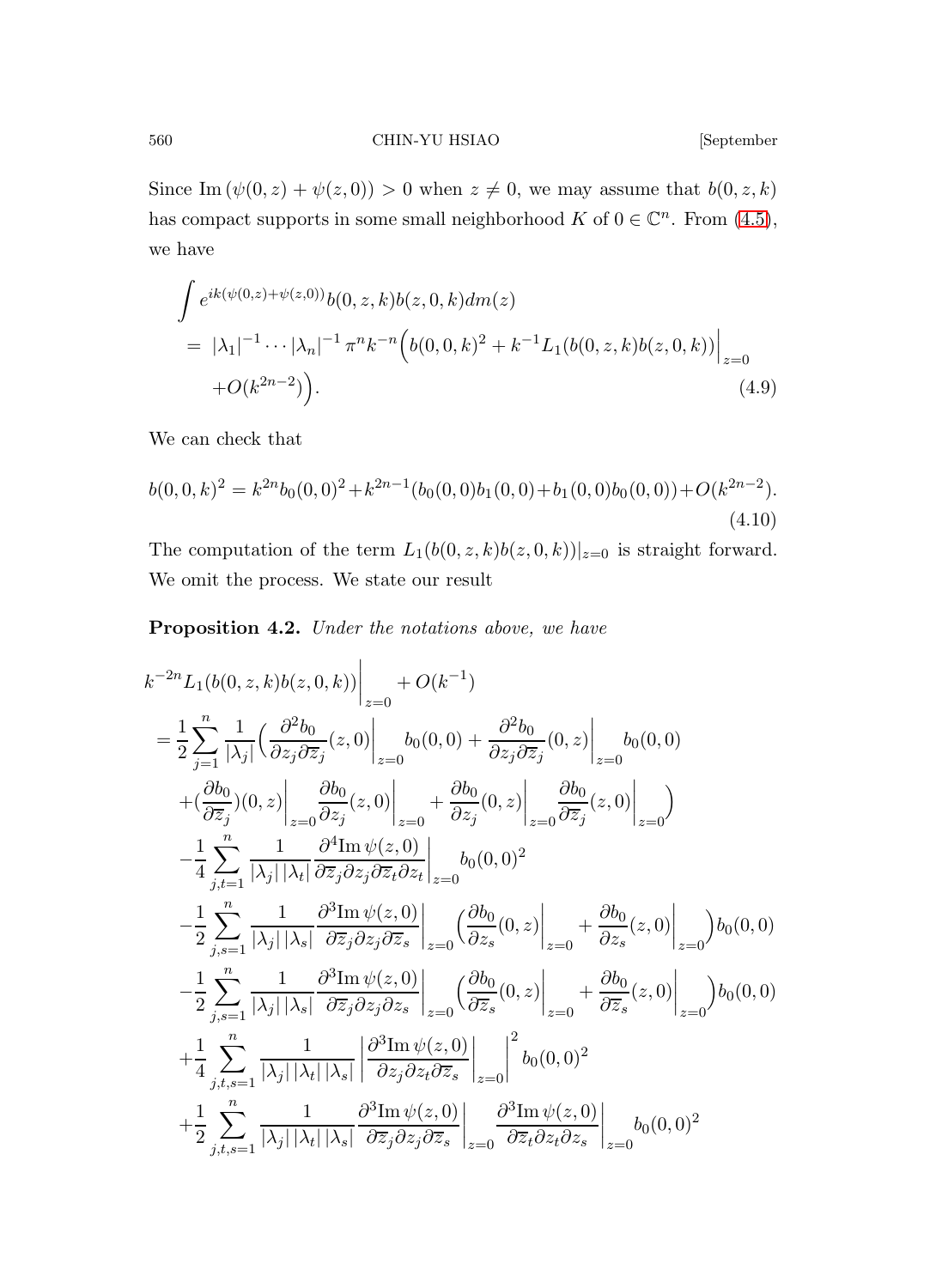$$
+\frac{1}{12}\sum_{j,k,s=1}^{n}\frac{1}{|\lambda_j||\lambda_t||\lambda_s|}\left|\frac{\partial^3 \mathrm{Im}\,\psi(z,0)}{\partial z_j \partial z_t \partial z_s}\right|_{z=0}\right|^2 b_0(0,0)^2.
$$
 (4.11)

<span id="page-40-0"></span>From  $(4.4)$ ,  $(4.9)$ ,  $(4.10)$  and  $(4.11)$ , we get the following

Theorem 4.3. We have

$$
b_1(0,0) = |\lambda_1|^{-1} \cdots |\lambda_n|^{-1} \pi^n \Big(b_1(0,0)b_0(0,0) + b_0(0,0)b_1(0,0) + C_0\Big), \tag{4.12}
$$

where  $C_0$  denote the right side of  $(4.11)$ .

For  $A, B \in \mathscr{L}(\Lambda^{0,q}T_0^*(\mathbb{C}^n), \Lambda^{0,q}T_0^*(\mathbb{C}^n))$ , we write  $A \perp B$  if  $(Au \mid Bu) = 0$ for all  $u \in \Lambda^{0,q}T_0^*(\mathbb{C}^n)$ . For  $F \in \mathscr{L}(\Lambda^{0,q}T_0^*(\mathbb{C}^n), \Lambda^{0,q}T_0^*(\mathbb{C}^n))$ , we werit  $\hat{F}$  to denote the component of A in the direction  $d\overline{z}_1^{\wedge} d\overline{z}_1^{\wedge,*}$  $i_1^{\wedge,*}\cdots d\overline{z}_q^{\wedge}d\overline{z}_q^{\wedge,*}$ . More precisely, if

$$
F = \alpha d\overline{z}_1^{\wedge} d\overline{z}_1^{\wedge,*} \cdots d\overline{z}_q^{\wedge} d\overline{z}_q^{\wedge,*} + G, \ \ \alpha \in \mathbb{C}, \ \ G \perp d\overline{z}_1^{\wedge} d\overline{z}_1^{\wedge,*} \cdots d\overline{z}_q^{\wedge} d\overline{z}_q^{\wedge,*}, \ (4.13)
$$

then  $\hat{F} = \alpha d\overline{z}_1^{\wedge} d\overline{z}_1^{\wedge,*}$  $i_1^{\wedge,*}\cdots d\overline{z}_q^{\wedge}d\overline{z}_q^{\wedge,*}$ . Now, we are ready to compute the constant c. We recall that c is given by  $(4.1)$ . From  $(4.1)$ , we know that

<span id="page-40-2"></span><span id="page-40-1"></span>
$$
\hat{b}_1(0,0) = cb_0(0,0). \tag{4.14}
$$

Note that  $b_0(0,0) = b_0^0$ . From [\(4.1\)](#page-37-2), [\(4.12\)](#page-40-0) and [\(4.14\)](#page-40-1), we get

$$
-cb_0(0,0) = |\lambda_1|^{-1} \cdots |\lambda_n|^{-1} \pi^n \hat{C}_0.
$$
 (4.15)

From  $(4.15)$  and  $(4.11)$ , we can determine c. The computation is very straightforward. We omit the detail and we refer the reader to Section 4 in [\[10](#page-49-12)] for the details. We state our result

**Theorem 4.4.** For c in  $(4.1)$ , we have

<span id="page-40-3"></span>
$$
c = \frac{1}{4} \Big( - \sum_{1 \le j, t \le q} \frac{1}{|\lambda_j| |\lambda_t|} \frac{\partial^4 \phi}{\partial \overline{z}_j \partial z_j \partial \overline{z}_t \partial z_t} (0) + \sum_{q+1 \le j, t \le n} \frac{1}{|\lambda_j| |\lambda_t|} \frac{\partial^4 \phi}{\partial \overline{z}_j \partial z_j \partial \overline{z}_t \partial z_t} (0)
$$

$$
-2 \sum_{q+1 \le j \le n, 1 \le t \le q} \frac{|\lambda_j| - |\lambda_t|}{|\lambda_j| |\lambda_t| (|\lambda_j| + |\lambda_t|)} \frac{\partial^4 \phi}{\partial \overline{z}_j \partial z_j \partial \overline{z}_t \partial z_t} (0) \Big)
$$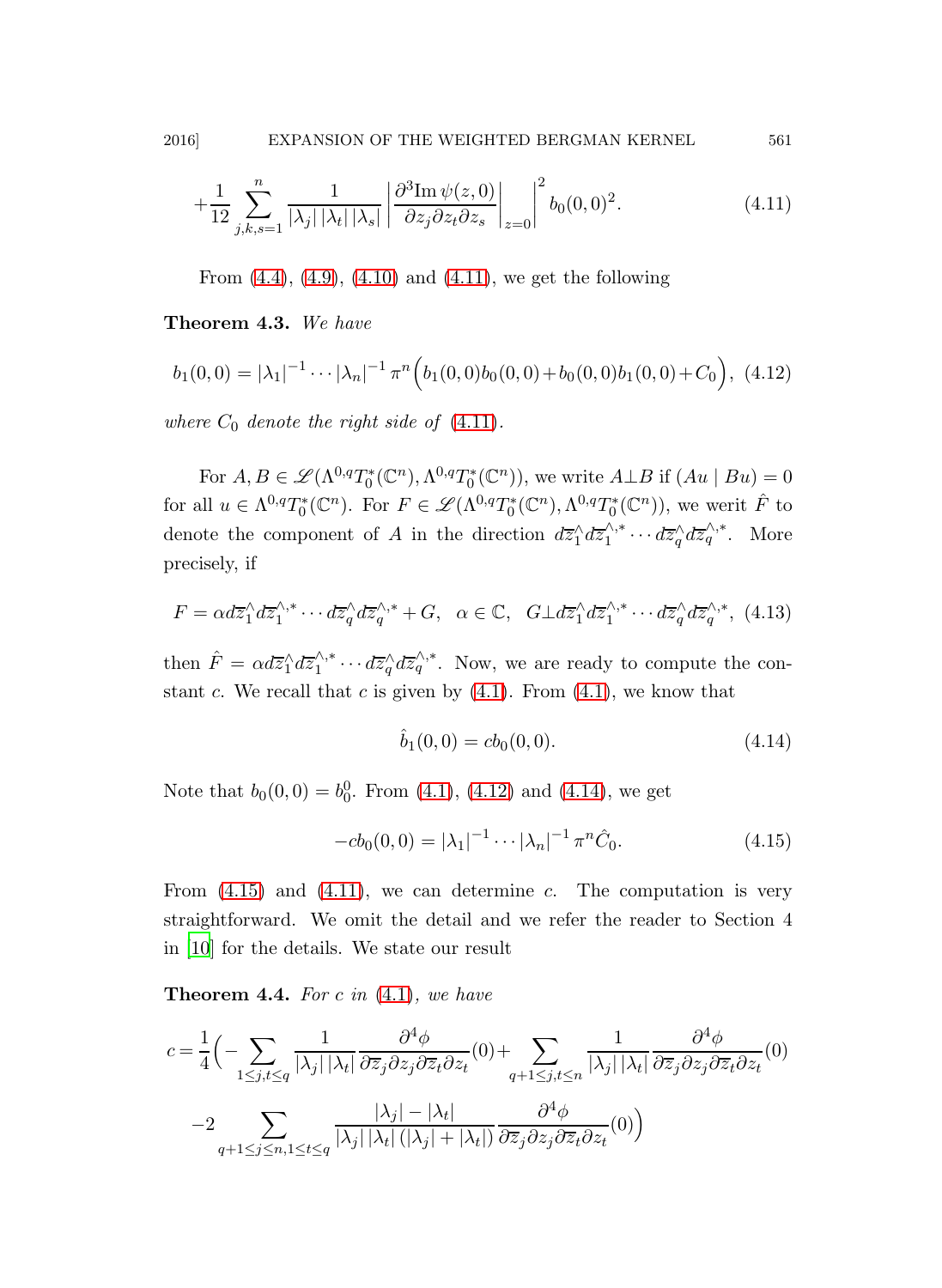$$
-\frac{1}{2} \sum_{q+1 \leq j \leq n, 1 \leq t,s \leq q} \frac{|\lambda_j| - |\lambda_t|}{|\lambda_j| |\lambda_t| (|\lambda_j| + |\lambda_t|)(|\lambda_s| + |\lambda_j|)} \left|\frac{\partial^3 \phi}{\partial \overline{z}_s \partial z_j \partial z_t}(0)\right|^2 + \frac{1}{2} \sum_{q+1 \leq j,s \leq n, 1 \leq t \leq q} \frac{|\lambda_j| - |\lambda_t|}{|\lambda_j| |\lambda_t| (|\lambda_j| + |\lambda_t|)(|\lambda_s| + |\lambda_t|)} \left|\frac{\partial^3 \phi}{\partial \overline{z}_s \partial z_j \partial z_t}(0)\right|^2 + \frac{1}{4} \sum_{q+1 \leq j,t \leq n, 1 \leq s \leq q} \left(\frac{|\lambda_t|^2 |\lambda_j|^2}{|\lambda_s| |\lambda_j| |\lambda_t| (|\lambda_t| + |\lambda_j| + |\lambda_s|)^2} \left(\frac{1}{|\lambda_j| + |\lambda_s|} + \frac{1}{|\lambda_t| + |\lambda_s|}\right)^2 + \frac{1}{(|\lambda_t| + |\lambda_j| + |\lambda_s|) |\lambda_j| |\lambda_t|} \left|\frac{\partial^3 \phi}{\partial \overline{z}_s \partial z_j \partial z_t}(0)\right|^2 + \frac{1}{4} \sum_{q+1 \leq s \leq n, 1 \leq j,t \leq q} \frac{|\lambda_t|^2 |\lambda_j|^2}{|\lambda_s| |\lambda_t| (|\lambda_t| + |\lambda_j| + |\lambda_s|)^2} \left(\frac{1}{|\lambda_j| + |\lambda_s|} + \frac{1}{|\lambda_t| + |\lambda_s|}\right)^2 + \frac{1}{(|\lambda_t| + |\lambda_j| + |\lambda_s|) |\lambda_j| |\lambda_t|} \left|\frac{\partial^3 \phi}{\partial \overline{z}_s \partial z_j \partial z_t}(0)\right|^2 - \frac{1}{4} \sum_{q+1 \leq j,t,s \leq q} \frac{1}{|\lambda_j| |\lambda_t| |\lambda_s|} \left|\frac{\partial^3 \phi}{\partial \overline{z}_s \partial z_j \partial z_t}(0)\right|^2 - \frac{1}{4} \sum_{q+1 \leq j,t,s \leq q} \frac{1}{|\lambda_j| |\lambda_t| |\lambda_s|} \left|\frac{\partial^3 \phi}{\partial \overline{z}_s \partial z_j \partial z_t}(0)\right|^2 - \frac{1}{2} \sum
$$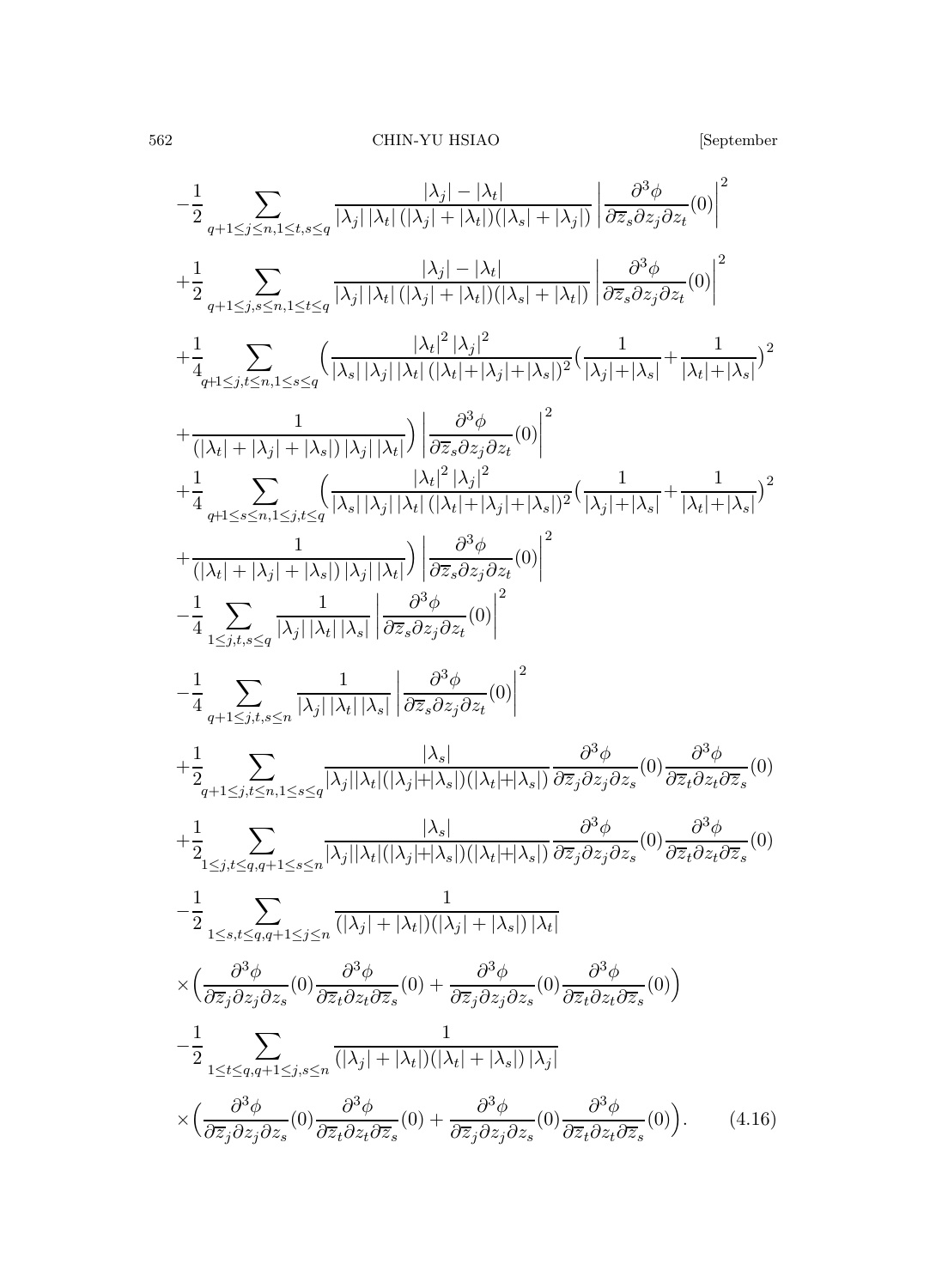### 5. The end of the proof of Theorem 1.3

In this section, we will use the same notations as in section 1. Let

$$
F: \Lambda^{1,0}T(\mathbb{C}^n) \to \Lambda^{1,0}T(\mathbb{C}^n) \otimes \Lambda^{p_1,q_1}T^*(\mathbb{C}^n)
$$

and

<span id="page-42-0"></span>
$$
T: \Lambda^{1,0}T(\mathbb{C}^n) \to \Lambda^{1,0}T(\mathbb{C}^n) \otimes \Lambda^{p_2,q_2}T^*(\mathbb{C}^n)
$$

be linear operaors, where  $p_1, q_1, p_2, q_2 \in \mathbb{Z}$ ,  $p_1, q_1, p_2, q_2 \geq 0$ . We write  $F =$  $(F_{j,k})_{j,k=1}^n$ ,  $F_{j,k} \in \Lambda^{p_1,q_1}T^*(\mathbb{C}^n)$ ,  $1 \leq j,k \leq n$ , and  $T = (T_{j,k})_{j,k=1}^n$ ,  $T_{j,k} \in$  $\Lambda^{p_2,q_2}T^*({\mathbb C}^n), j,k = 1,\ldots,n$ , as in [\(1.17\)](#page-7-0).  $TF: \Lambda^{1,0}T({\mathbb C}^n) \to \Lambda^{1,0}T({\mathbb C}^n) \otimes$  $\Lambda^{p_1+p_2,q_1+q_2}T^*(\mathbb{C}^n)$  is the linear operator defined by  $TF\frac{\partial}{\partial z_k} = \sum_{s,j=1}^n \frac{\partial}{\partial z_k}$  $\bar{\partial z_j}\;$   $\otimes$  $(T_{j,s} \wedge F_{s,k}), k = 1, \ldots, n$ . We have  $TF = (a_{j,k})_{j,k=1}^n$ . We can compute

$$
a_{j,k} = \sum_{s=1}^{n} T_{j,s} \wedge F_{s,k} \in \Lambda^{p_1+p_2,q_1+q_2} T^*(\mathbb{C}^n), \ \ j,k = 1,\ldots,n. \tag{5.1}
$$

For  $p \in \mathbb{C}^n$ , we may assume that  $p = 0$  and  $\phi(z) = \sum_{j=1}^n \lambda_j |z_j|^2 + O(|z|^3)$ near 0 and as before we suppose that  $\lambda_j \langle 0, j = 1, \ldots, q$ , and  $\lambda_j > 0$ ,  $j = q+1, \ldots, n$ . Let  $M_{\phi}: C^{\infty}(\mathbb{C}^n; \Lambda^{1,0}T(\mathbb{C}^n)) \to C^{\infty}(\mathbb{C}^n; \Lambda^{1,0}T(\mathbb{C}^n))$  be as in [\(1.20\)](#page-8-1). We recall that  $M_{\phi} = \left(\frac{\partial^2 \phi}{\partial \overline{z}_i \partial z}\right)$  $\partial \overline{z}_j \partial z_k$  $\setminus^n$  $_{j,k=1}$ . We have

$$
U_j = \frac{\partial}{\partial z_j} \text{ at } 0, \quad j = 1, \dots, n,
$$
 (5.2)

where  $U_j$ ,  $j = 1, \ldots, n$ , are given by [\(1.22\)](#page-8-0). Moreover, we have

$$
(\frac{\partial}{\partial z_j} \mid \frac{\partial}{\partial z_k})_{|\phi|} = (\frac{\partial}{\partial \overline{z}_j} \mid \frac{\partial}{\partial \overline{z}_k})_{|\phi|} = \delta_{j,k} |\lambda_j| \text{ at } 0, \quad j, k = 1, \dots, n,
$$
 (5.3)

$$
(dz_j \mid dz_k)_{|\phi|} = (d\overline{z}_j \mid d\overline{z}_k)_{|\phi|} = \delta_{j,k} \frac{1}{|\lambda_j|} \text{ at } 0, \quad j,k = 1,\ldots,n. \tag{5.4}
$$

Here  $\delta_{j,k} = 1$  if  $j = k$ ,  $\delta_{j,k} = 0$  if  $j \neq k$ . For the definition of the Hermitian metrix  $( \mid )_{|\phi|}$ , see the discussion after  $(1.22)$ .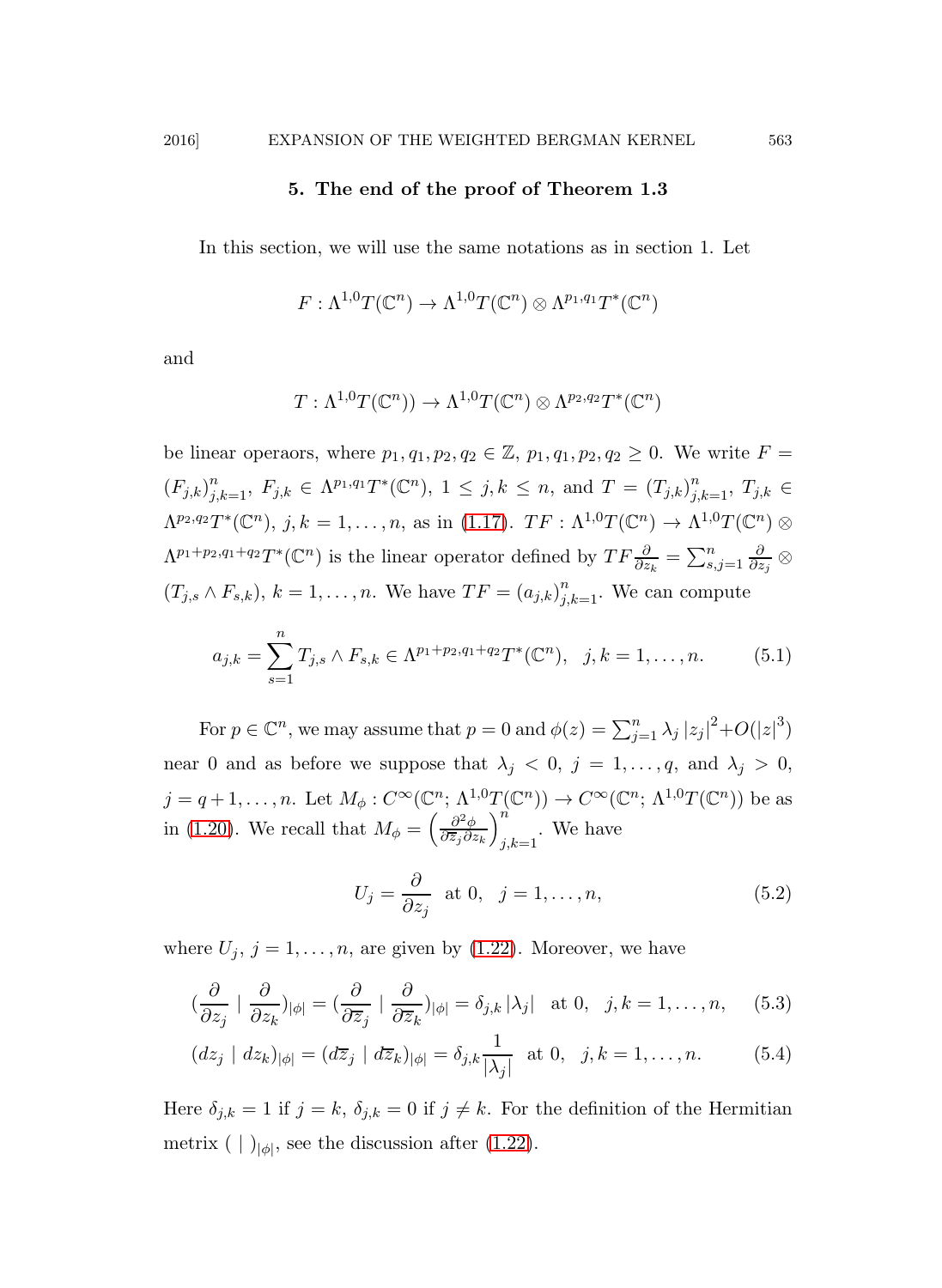564 CHIN-YU HSIAO [September

<span id="page-43-0"></span>

Put  $M_{\phi}^{-1}(z) = (b_{j,k}(z))_{j,k=1}^n$ . We claim that  $b_{j,k}(z) = \frac{\delta_{j,k}}{\lambda_j}$  – 1  $\lambda_j\lambda_k$  $\sum_{n=1}^n \left( \frac{\partial^3 \phi}{\partial n^2} \right)$  $s=1$   $s=1$   $s=1$   $s=1$   $s=1$   $s=1$   $s=1$   $s=1$   $s=1$   $s=1$   $s=1$   $s=1$   $s=1$   $s=1$   $s=1$   $s=1$   $s=1$   $s=1$   $s=1$   $s=1$   $s=1$   $s=1$   $s=1$   $s=1$   $s=1$   $s=1$   $s=1$   $s=1$   $s=1$   $s=1$   $s=1$   $s=1$   $s=1$   $s=1$   $s=1$   $s=1$   $s=1$  $\frac{\partial^3 \phi}{\partial \overline{z}_j \partial z_k \partial z_s}(0) z_s + \frac{\partial^3 \phi}{\partial \overline{z}_j \partial z_k}$  $\frac{\partial^3 \phi}{\partial \overline{z}_j \partial z_k \partial \overline{z}_s} (0) \overline{z}_s$  +  $O(|z|^2)$ ,  $j, k = 1, \ldots, n$ , near  $0 \in \mathbb{C}^n$ . In fact, if we put  $\widetilde{B} = \left(\widetilde{b}_{j,k}\right)_{j,k=1}^n$ ,  $\widetilde{b}_{j,k} =$  $\delta_{j,k} = 1 \nabla^n \left( \frac{\partial^3 \phi}{\partial x^2} (0) z + \frac{\partial^3 \phi}{\partial y^2} (0) \overline{z} \right)$  $\frac{\lambda_{j,k}}{\lambda_j}-\frac{1}{\lambda_j}$  $\frac{1}{n} \frac{1}{\lambda_j \lambda_k} \sum_{s=1}^n \left( \frac{\partial^3 \phi}{\partial \overline{z}_j \partial z_k \partial z_s} (0) z_s + \frac{\partial^3 \phi}{\partial \overline{z}_j \partial z_k \partial \overline{z}_s} (0) \overline{z}_s \right)$ . Then  $M_\phi \overset{\sim}{B} = C, C =$  $(c_{j,k})$  $\sum_{j,k=1}^n,$  $c_{j,k} = \sum^{n}$  $t=1$  $\partial^2\phi$  $\frac{\partial^2 \psi}{\partial \overline{z}_j \partial z_t}(z) b_{t,k}(z)$  $=\sum_{n=0}^{\infty}\frac{\partial^2\phi}{\partial x^n}$  $t=1$  $\frac{\partial^2 \phi}{\partial \overline{z}_j \partial z_t}(z) \Big( \frac{\delta_{t,k}}{\lambda_t}$  $\overline{\lambda_t}$  – 1  $\lambda_t\lambda_k$  $\sum_{n=0}^n \left( \frac{\partial^3 \phi}{\partial x^n} \right)$  $s=1$  $\frac{\partial^3 \phi}{\partial \overline{z}_t \partial z_k \partial z_s}(0)z_s + \frac{\partial^3 \phi}{\partial \overline{z}_t \partial z_k}$  $\frac{\partial^{\alpha}\phi}{\partial\overline{z}_t\partial z_k\partial\overline{z}_s}(0)\overline{z}_s\big)\Big)$  $=\sum_{k=1}^{n}\left(\lambda_{t}\delta_{j,t}+\sum_{k=1}^{n}\left(\frac{\partial^{3}\phi_{k}}{\partial\overline{\phi}_{k}\partial\overline{\phi}_{k}}\right)\right)$  $t=1$  $s=1$  $\frac{\partial^3 \phi}{\partial \overline{z}_j \partial z_t \partial z_s}(0) z_s + \frac{\partial^3 \phi}{\partial \overline{z}_j \partial z_{t'}}$  $\frac{\partial^{\mathcal{O}}\phi}{\partial\overline{z}_j\partial z_t\partial\overline{z}_s}(0)\overline{z}_s\big)\Big)$ ×  $\int \delta_{t,k}$  $\overline{\lambda_t}$  – 1  $\lambda_t\lambda_k$  $\sum_{n=1}^{\infty}$  $s=1$  $\left( \frac{\partial^3 \phi}{\partial x^2} \right)$  $\frac{\partial^3 \phi}{\partial \overline{z}_t \partial z_k \partial z_s}(0) z_s + \frac{\partial^3 \phi}{\partial \overline{z}_t \partial z_k}$  $\frac{\partial^{\alpha}\phi}{\partial\overline{z}_t\partial z_k\partial\overline{z}_s}(0)\overline{z}_s)\Big) + O(|z|^2)$  $= \delta_{j,k} + O(|z|^2)$  $(5.6)$ 

Thus,  $\widetilde{B} = M_{\phi}^{-1}(z) + O(|z|^2)$ . [\(5.5\)](#page-43-0) follows.

Let 
$$
Q : \Lambda^{1,0}T(\mathbb{C}^n) \to \Lambda^{1,0}T^*(\mathbb{C}^n) \otimes \Lambda^{1,0}T(\mathbb{C}^n)
$$
 be as in (1.26). We write  
\n
$$
Q = (Q_{j,k})_{j,k=1}^n, Q_{j,k}(z) = \sum_{s=1}^n \frac{\partial^3 \phi}{\partial \overline{z}_j \partial z_k \partial z_s}(0) q_{j,k,s} dz_s \text{ at } 0, \text{ where}
$$
\n
$$
q_{j,k,s} = \frac{|\lambda_k| \delta_j(k) + |\lambda_s| \delta_j(s)}{|\lambda_j| + |\lambda_k| \delta_j(k) + |\lambda_s| \delta_j(s)} - \delta_j(k)\delta_j(s)
$$

<span id="page-43-2"></span>
$$
\times \frac{|\lambda_k|^2 |\lambda_s|^2}{(|\lambda_j| + |\lambda_k| + |\lambda_s|)^2} \left(\frac{1}{|\lambda_j| + |\lambda_k|} + \frac{1}{|\lambda_j| + |\lambda_s|}\right)^2. \tag{5.7}
$$

We recall that the definition of  $\delta_k(j)$  is given by [\(1.25\)](#page-9-2). Put  $\overline{\partial}M_{\phi}^{-1} =$  $(d_{j,k})_{j,k=1}^n$ . From [\(5.5\)](#page-43-0), we see that

<span id="page-43-1"></span>
$$
d_{j,k} = -\sum_{s=1}^{n} \frac{1}{\lambda_j \lambda_k} \frac{\partial^3 \phi}{\partial \overline{z}_j \partial z_k \partial \overline{z}_s} (0) d\overline{z}_s
$$
(5.8)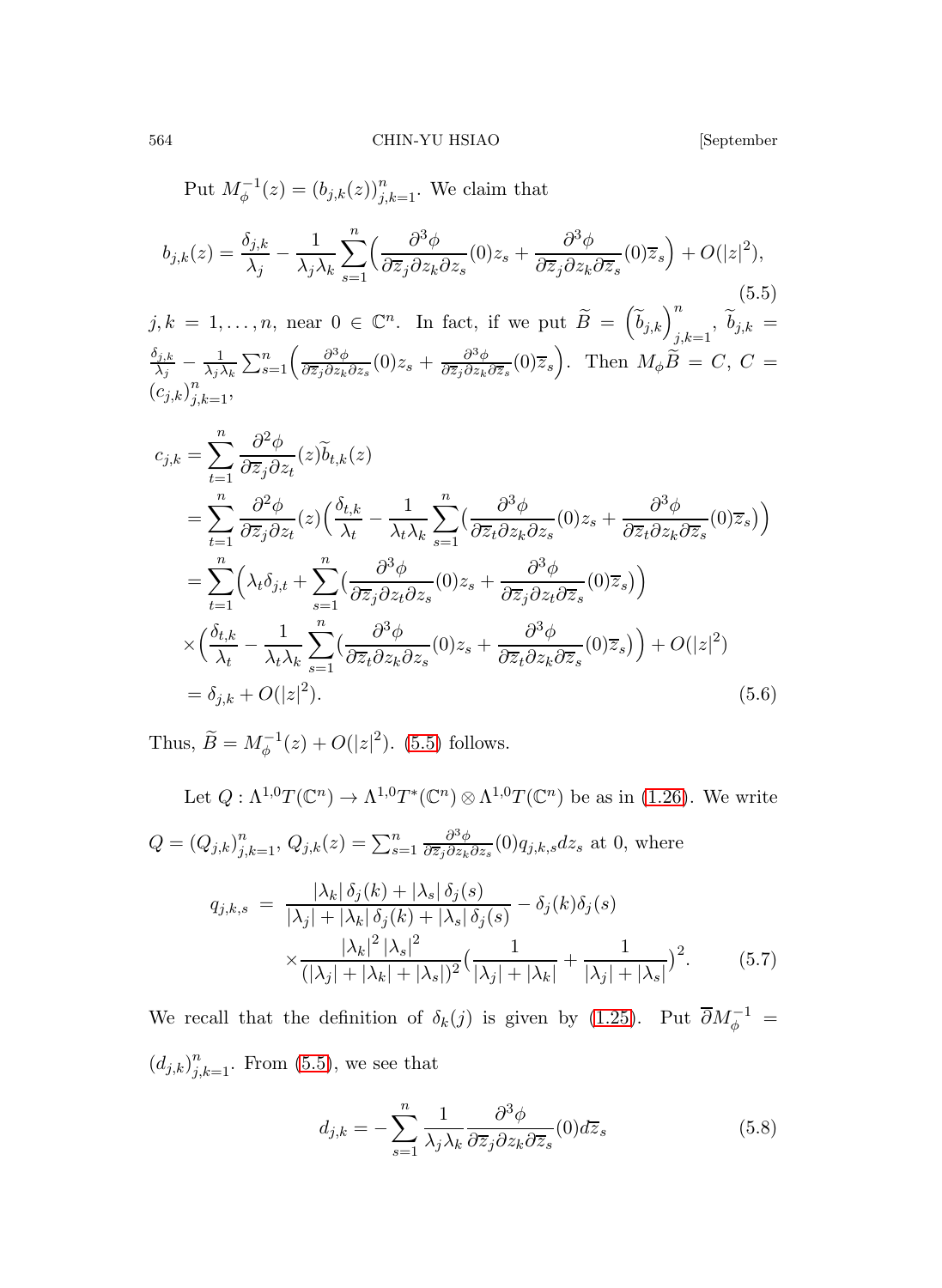at 0. Put  $\overline{\partial}M_{\phi}^{-1}Q = (f_{j,k})_{j,k=1}^n$ . From [\(5.1\)](#page-42-0), [\(5.8\)](#page-43-1), we see that

<span id="page-44-0"></span>
$$
f_{k,j} = -\sum_{1 \leq t,s,u \leq n} \frac{1}{\lambda_k \lambda_t} q_{t,j,u} \frac{\partial^3 \phi}{\partial \overline{z}_k \partial z_t \partial \overline{z}_s} (0) \frac{\partial^3 \phi}{\partial \overline{z}_t \partial z_j \partial z_u} (0) d\overline{z}_s \wedge dz_u \qquad (5.9)
$$

<span id="page-44-1"></span>at 0. As in section 1, put  $e_j = \frac{1}{\sqrt{2}}$  $\frac{1}{|\lambda_j|}U_j, j=1,\ldots,n.$  From [\(5.9\)](#page-44-0), it is not difficult to see that

$$
\langle \left(\overline{\partial} M_{\phi}^{-1} Q e_j \mid e_k \right)_{|\phi|}, \overline{e}_j \wedge e_k \rangle (0) = - \sum_{1 \leq t \leq n} \frac{1}{\lambda_k \lambda_t |\lambda_j|} q_{t,j,k} \left| \frac{\partial^3 \phi}{\partial \overline{z}_k \partial z_t \partial \overline{z}_j} (0) \right|^2, \tag{5.10}
$$

 $j, k = 1, \ldots, n$ . From [\(5.10\)](#page-44-1) and [\(5.7\)](#page-43-2), it is straight forward to see that

Proposition 5.1. We have that

<span id="page-44-2"></span>
$$
\langle \overline{\partial} M_{\phi}^{-1} Q e_j \mid e_k |_{|\phi|}, \overline{e}_j \wedge e_k \rangle (0)
$$
\n
$$
= \sum_{1 \le t \le q} \frac{1}{|\lambda_t| |\lambda_j| |\lambda_k|} \left| \frac{\partial^3 \phi}{\partial \overline{z}_k \partial z_t \partial \overline{z}_j} (0) \right|^2
$$
\n
$$
\times \left( \frac{|\lambda_j| + |\lambda_k|}{|\lambda_j| + |\lambda_k| + |\lambda_t|} - \frac{|\lambda_j|^2 |\lambda_k|^2}{(|\lambda_j| + |\lambda_k| + |\lambda_t|)^2} \left( \frac{1}{|\lambda_j| + |\lambda_t|} + \frac{1}{|\lambda_k| + |\lambda_t|} \right)^2 \right), \quad (5.11)
$$
\nwhere  $q + 1 \le j, k \le n$ ,

$$
\langle \left( \overline{\partial} M_{\phi}^{-1} Q e_j \mid e_k \right)_{|\phi|}, \overline{e}_j \wedge e_k \rangle (0)
$$
\n
$$
= \sum_{q+1 \le t \le n} \frac{1}{|\lambda_t| |\lambda_j| |\lambda_k|} \left| \frac{\partial^3 \phi}{\partial z_k \partial z_t \partial \overline{z}_j} (0) \right|^2
$$
\n
$$
\times \left( \frac{|\lambda_j| + |\lambda_k|}{|\lambda_j| + |\lambda_k| + |\lambda_t|} - \frac{|\lambda_j|^2 |\lambda_k|^2}{(|\lambda_j| + |\lambda_k| + |\lambda_t|)^2} \left( \frac{1}{|\lambda_j| + |\lambda_t|} + \frac{1}{|\lambda_k| + |\lambda_t|} \right)^2 \right), \quad (5.12)
$$

where  $1 \leq j, k \leq q$ ,

$$
\langle \left( \overline{\partial} M_{\phi}^{-1} Q e_j \mid e_k \right)_{|\phi|}, \overline{e}_j \wedge e_k \rangle (0)
$$
\n
$$
= - \sum_{1 \le t \le q} \frac{1}{|\lambda_t| |\lambda_j| |\lambda_k|} \frac{|\lambda_j|}{|\lambda_t| + |\lambda_j|} \left| \frac{\partial^3 \phi}{\partial z_k \partial z_t \partial \overline{z}_j} (0) \right|^2
$$
\n
$$
+ \sum_{q+1 \le t \le n} \frac{1}{|\lambda_t| |\lambda_j| |\lambda_k|} \frac{|\lambda_k|}{|\lambda_t| + |\lambda_k|} \left| \frac{\partial^3 \phi}{\partial \overline{z}_k \partial z_t \partial \overline{z}_j} (0) \right|^2, \qquad (5.13)
$$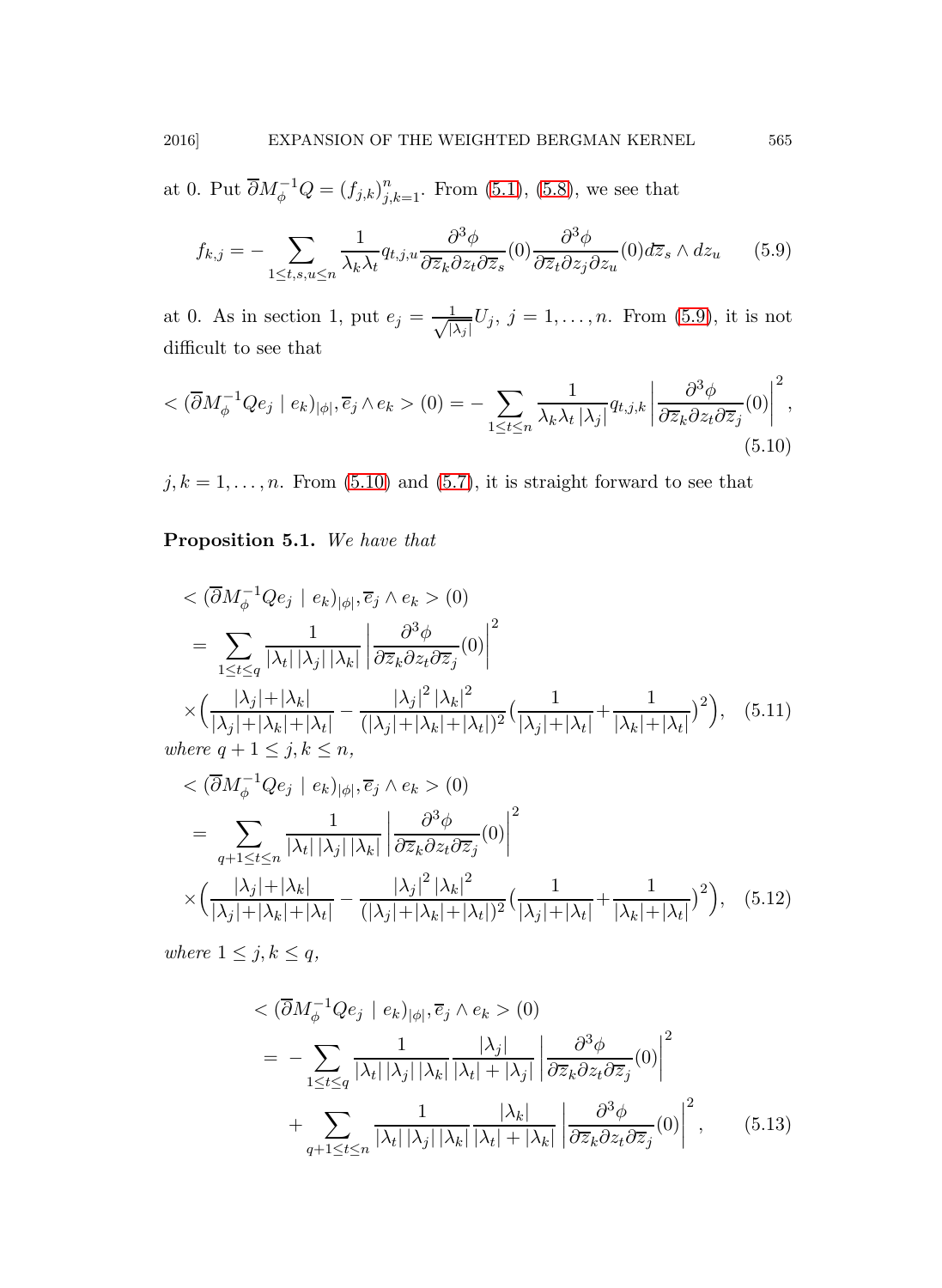where  $q + 1 \leq j \leq n, 1 \leq k \leq q$ , and

<span id="page-45-1"></span>
$$
\langle \left( \overline{\partial} M_{\phi}^{-1} Q e_j \mid e_k \right)_{|\phi|}, \overline{e}_j \wedge e_k \rangle (0)
$$
\n
$$
= \sum_{1 \le t \le q} \frac{1}{|\lambda_t| |\lambda_j| |\lambda_k|} \frac{|\lambda_k|}{|\lambda_t| + |\lambda_k|} \left| \frac{\partial^3 \phi}{\partial \overline{z}_k \partial z_t \partial \overline{z}_j} (0) \right|^2
$$
\n
$$
- \sum_{q+1 \le t \le n} \frac{1}{|\lambda_t| |\lambda_j| |\lambda_k|} \frac{|\lambda_j|}{|\lambda_t| + |\lambda_j|} \left| \frac{\partial^3 \phi}{\partial \overline{z}_k \partial z_t \partial \overline{z}_j} (0) \right|^2, \qquad (5.14)
$$

where  $1 \leq j \leq q$ ,  $q + 1 \leq k \leq n$ .

Let  $\Theta_{\phi}: C^{\infty}(\mathbb{C}^n; \Lambda^{1,0}T(\mathbb{C}^n)) \to C^{\infty}(\mathbb{C}^n; \Lambda^{1,1}T^{*}(\mathbb{C}^n) \otimes \Lambda^{1,0}T(\mathbb{C}^n))$  be as in [\(1.24\)](#page-9-3). We recall that  $\Theta_{\phi} = (\overline{\partial} \theta_{j,k})_{j,k=1}^n = (\Theta_{j,k})_{j,k=1}^n$ , where  $\theta =$  $h^{-1}\partial h = (\theta_{j,k})_{j,k=1}^n, h = \left(\frac{\partial^2 \phi}{\partial \overline{z}_j \partial z}\right)$  $\partial \overline{z}_j \partial z_k$  $\setminus^n$  $j,k=1$ . It is not difficult to see that

<span id="page-45-0"></span>
$$
\Theta_{j,k} = \frac{1}{\lambda_j} \overline{\partial} \partial \left( \frac{\partial^2 \phi}{\partial \overline{z}_j \partial z_k} \right) - \sum_{t=1}^n \frac{1}{\lambda_t \lambda_j} \overline{\partial} \left( \frac{\partial^2 \phi}{\partial \overline{z}_j \partial z_t} \right) \wedge \partial \left( \frac{\partial^2 \phi}{\partial \overline{z}_t \partial z_k} \right),\tag{5.15}
$$

 $j, k = 1, \ldots, n$ . From [\(5.15\)](#page-45-0), it is straight forward to see that

Proposition 5.2. We have that

<span id="page-45-2"></span>
$$
\langle (\Theta_{\phi} e_j \mid e_k)_{|\phi|}, \overline{e}_j \wedge e_k \rangle (0)
$$
\n
$$
= \frac{1}{|\lambda_j| |\lambda_k|} \frac{\partial^4 \phi}{\partial \overline{z}_j \partial z_j \partial \overline{z}_k \partial z_k} (0) + \sum_{t=1}^q \frac{1}{|\lambda_t| |\lambda_j| |\lambda_k|} \left| \frac{\partial^3 \phi}{\partial \overline{z}_j \partial z_t \partial \overline{z}_k} (0) \right|^2
$$
\n
$$
- \sum_{t=q+1}^n \frac{1}{|\lambda_t| |\lambda_j| |\lambda_k|} \left| \frac{\partial^3 \phi}{\partial \overline{z}_j \partial z_t \partial \overline{z}_k} (0) \right|^2, \tag{5.16}
$$

where  $q + 1 \leq j, k \leq n$ ,

<span id="page-45-3"></span>
$$
\langle (\Theta_{\phi} e_j \mid e_k)_{|\phi|}, \overline{e}_j \wedge e_k \rangle (0)
$$
\n
$$
= -\frac{1}{|\lambda_j| |\lambda_k|} \frac{\partial^4 \phi}{\partial \overline{z}_j \partial z_j \partial \overline{z}_k \partial z_k} (0) - \sum_{t=1}^q \frac{1}{|\lambda_t| |\lambda_j| |\lambda_k|} \left| \frac{\partial^3 \phi}{\partial \overline{z}_j \partial z_t \partial \overline{z}_k} (0) \right|^2
$$
\n
$$
+ \sum_{t=q+1}^n \frac{1}{|\lambda_t| |\lambda_j| |\lambda_k|} \left| \frac{\partial^3 \phi}{\partial \overline{z}_j \partial z_t \partial \overline{z}_k} (0) \right|^2, \tag{5.17}
$$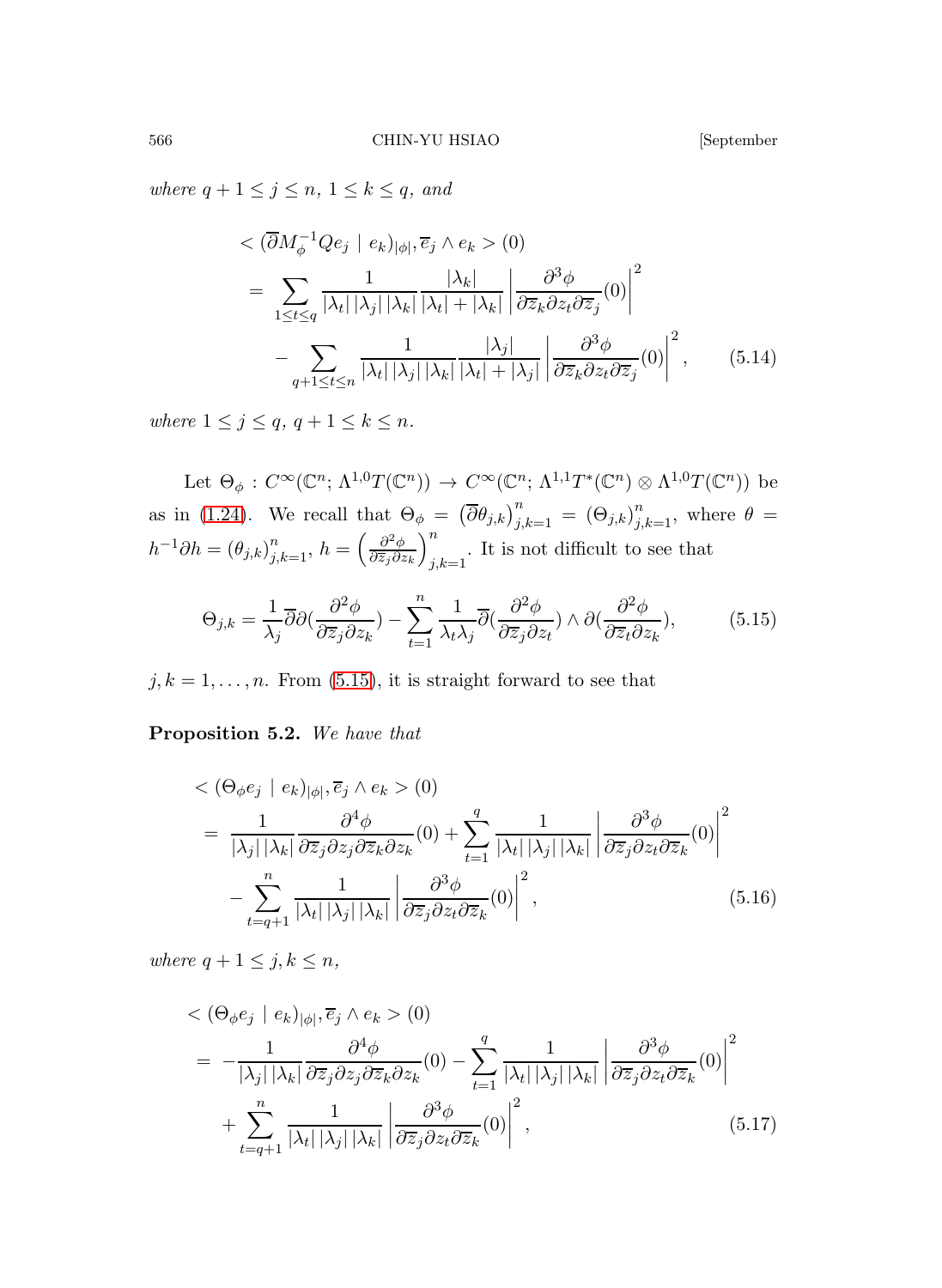where  $1 \leq j, k \leq q$ ,

$$
\langle (\Theta_{\phi} e_j \mid e_k)_{|\phi|}, \overline{e}_j \wedge e_k \rangle (0)
$$
\n
$$
= -\frac{1}{|\lambda_j| |\lambda_k|} \frac{\partial^4 \phi}{\partial \overline{z}_j \partial z_j \partial \overline{z}_k \partial z_k} (0) - \sum_{t=1}^q \frac{1}{|\lambda_t| |\lambda_j| |\lambda_k|} \left| \frac{\partial^3 \phi}{\partial \overline{z}_j \partial z_t \partial \overline{z}_k} (0) \right|^2
$$
\n
$$
+ \sum_{t=q+1}^n \frac{1}{|\lambda_t| |\lambda_j| |\lambda_k|} \left| \frac{\partial^3 \phi}{\partial \overline{z}_j \partial z_t \partial \overline{z}_k} (0) \right|^2, \tag{5.18}
$$

where  $q + 1 \leq j \leq n, 1 \leq k \leq q$ , and

$$
\langle (\Theta_{\phi} e_j \mid e_k)_{|\phi|}, \overline{e}_j \wedge e_k \rangle (0)
$$
\n
$$
= \frac{1}{|\lambda_j| |\lambda_k|} \frac{\partial^4 \phi}{\partial \overline{z}_j \partial z_j \partial \overline{z}_k \partial z_k} (0) + \sum_{t=1}^q \frac{1}{|\lambda_t| |\lambda_j| |\lambda_k|} \left| \frac{\partial^3 \phi}{\partial \overline{z}_j \partial z_t \partial \overline{z}_k} (0) \right|^2
$$
\n
$$
- \sum_{t=q+1}^n \frac{1}{|\lambda_t| |\lambda_j| |\lambda_k|} \left| \frac{\partial^3 \phi}{\partial \overline{z}_j \partial z_t \partial \overline{z}_k} (0) \right|^2, \tag{5.19}
$$

where  $1 \leq j \leq q$ ,  $q + 1 \leq k \leq n$ .

As in section 1, define

$$
R = \Theta_{\phi} - (\overline{\partial}M_{\phi}^{-1})Q : \Lambda^{1,0}T(\mathbb{C}^n) \to \Lambda^{1,1}T^*(\mathbb{C}^n) \otimes \Lambda^{1,0}T(\mathbb{C}^n).
$$

From  $(5.11)$ – $(5.14)$  and  $(5.16)$ – $(5.17)$ , it is not difficult to see that

<span id="page-46-0"></span>
$$
\frac{1}{4} \sum_{j,k=1}^{n} (1 + \delta_j(k) \frac{|\lambda_j| - |\lambda_k|}{|\lambda_j| + |\lambda_k|} < (Re_j \mid e_k)_{|\phi|}, \overline{e}_j \wedge e_k > (0)
$$
\n
$$
= \frac{1}{4} \Big( - \sum_{1 \le j,k \le q} \frac{1}{|\lambda_j| |\lambda_k|} \frac{\partial^4 \phi}{\partial \overline{z}_j \partial z_j \partial \overline{z}_k \partial z_k} (0) + \sum_{q+1 \le j,k \le n} \frac{1}{|\lambda_j| |\lambda_k|} \frac{\partial^4 \phi}{\partial \overline{z}_j \partial z_j \partial \overline{z}_k \partial z_k} (0)
$$
\n
$$
-2 \sum_{q+1 \le j \le n, 1 \le k \le q} \frac{|\lambda_j| - |\lambda_k|}{|\lambda_j| |\lambda_k| (|\lambda_j| + |\lambda_k|)} \frac{\partial^4 \phi}{\partial \overline{z}_j \partial z_j \partial \overline{z}_k \partial z_k} (0) \Big)
$$
\n
$$
- \frac{1}{2} \sum_{q+1 \le j \le n, 1 \le k, s \le q} \frac{|\lambda_j| - |\lambda_k|}{|\lambda_j| |\lambda_k| (|\lambda_j| + |\lambda_k|) (|\lambda_s| + |\lambda_j|)} \Big| \frac{\partial^3 \phi}{\partial \overline{z}_s \partial z_j \partial z_k} (0) \Big|^2
$$
\n
$$
+ \frac{1}{2} \sum_{q+1 \le j,s \le n, 1 \le k \le q} \frac{|\lambda_j| - |\lambda_k|}{|\lambda_j| |\lambda_k| (|\lambda_j| + |\lambda_k|) (|\lambda_s| + |\lambda_k|)} \Big| \frac{\partial^3 \phi}{\partial \overline{z}_s \partial z_j \partial z_k} (0) \Big|^2
$$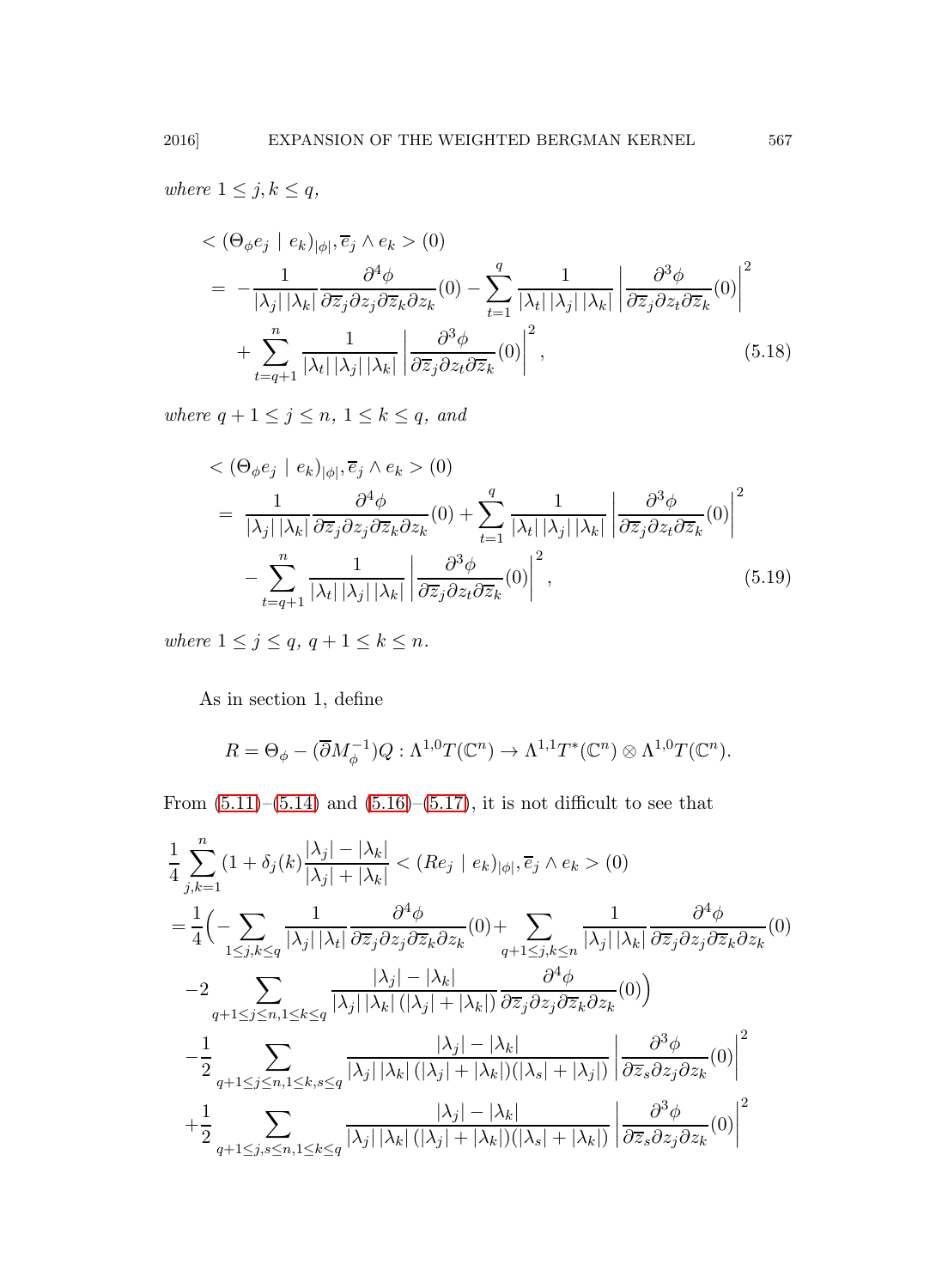$$
+\frac{1}{4} \sum_{q+1 \leq j,k \leq n, 1 \leq s \leq q} \left( \frac{|\lambda_k|^2 |\lambda_j|^2}{|\lambda_s| |\lambda_j| |\lambda_k| (|\lambda_k| + |\lambda_j| + |\lambda_s|)^2} \left( \frac{1}{|\lambda_j| + |\lambda_s|} \right) \right) \frac{1}{|\lambda_k| + |\lambda_s|} + \frac{1}{|\lambda_k| + |\lambda_s|} \left( \frac{1}{|\lambda_k| + |\lambda_j| + |\lambda_s|} \right) |\lambda_j| |\lambda_k| \right) \left| \frac{\partial^3 \phi}{\partial \overline{z}_s \partial z_j \partial z_k} (0) \right|^2
$$

$$
+\frac{1}{4} \sum_{q+1 \leq s \leq n, 1 \leq j,k \leq q} \left( \frac{|\lambda_k|^2 |\lambda_j|^2}{|\lambda_s| |\lambda_j| |\lambda_k| (|\lambda_k| + |\lambda_j| + |\lambda_s|)^2} \left( \frac{1}{|\lambda_j| + |\lambda_s|} + \frac{1}{|\lambda_k| + |\lambda_s|} \right)^2
$$

$$
+\frac{1}{(|\lambda_k| + |\lambda_j| + |\lambda_s|) |\lambda_j| |\lambda_k|} \right) \left| \frac{\partial^3 \phi}{\partial \overline{z}_s \partial z_j \partial z_k} (0) \right|^2
$$

$$
-\frac{1}{4} \sum_{1 \leq j,k,s \leq q} \frac{1}{|\lambda_j| |\lambda_k| |\lambda_s|} \left| \frac{\partial^3 \phi}{\partial \overline{z}_s \partial z_j \partial z_k} (0) \right|^2
$$

$$
-\frac{1}{4} \sum_{q+1 \leq j,k,s \leq n} \frac{1}{|\lambda_j| |\lambda_k| |\lambda_s|} \left| \frac{\partial^3 \phi}{\partial \overline{z}_s \partial z_j \partial z_k} (0) \right|^2.
$$
(5.20)

From [\(5.7\)](#page-43-2), we can check that

$$
(Qe_j \mid e_j) = \sum_{s=1}^n \delta_j(s) \frac{|\lambda_s|}{|\lambda_j| (|\lambda_j| + |\lambda_s|)} \frac{\partial^3 \phi}{\partial \overline{z}_j \partial z_j \partial z_s} (0) dz_s
$$

at 0. From this, it is straight forward to see that

<span id="page-47-0"></span>
$$
-\sum_{j,k=1}^{n} \delta_{j}(k) \frac{|\lambda_{j}|}{|\lambda_{j}| + |\lambda_{k}|} \text{Re}\left((Qe_{j} \mid e_{j}) \mid \partial M_{\phi} e_{k} \mid e_{k})_{|\phi|}(0\right)
$$
  
\n
$$
= -\frac{1}{2} \sum_{1 \leq s,k \leq q,q+1 \leq j \leq n} \frac{1}{(|\lambda_{j}| + |\lambda_{k}|)(|\lambda_{j}| + |\lambda_{s}|) |\lambda_{k}|}
$$
  
\n
$$
\times \left(\frac{\partial^{3}\phi}{\partial \overline{z}_{j}\partial z_{j}\partial z_{s}}(0) \frac{\partial^{3}\phi}{\partial \overline{z}_{k}\partial z_{k}\partial \overline{z}_{s}}(0) + \frac{\partial^{3}\phi}{\partial \overline{z}_{j}\partial z_{j}\partial z_{s}}(0) \frac{\partial^{3}\phi}{\partial \overline{z}_{k}\partial z_{k}\partial \overline{z}_{s}}(0)\right)
$$
  
\n
$$
-\frac{1}{2} \sum_{1 \leq k \leq q,q+1 \leq j,s \leq n} \frac{1}{(|\lambda_{j}| + |\lambda_{k}|)(|\lambda_{k}| + |\lambda_{s}|) |\lambda_{j}|}
$$
  
\n
$$
\times \left(\frac{\partial^{3}\phi}{\partial \overline{z}_{j}\partial z_{j}\partial z_{s}}(0) \frac{\partial^{3}\phi}{\partial \overline{z}_{k}\partial z_{k}\partial \overline{z}_{s}}(0) + \frac{\partial^{3}\phi}{\partial \overline{z}_{j}\partial z_{j}\partial z_{s}}(0) \frac{\partial^{3}\phi}{\partial \overline{z}_{k}\partial z_{k}\partial \overline{z}_{s}}(0)\right) (5.21)
$$
  
\nand  
\n
$$
\frac{1}{2} \Big| \sum_{j=1}^{n} (Qe_{j} \mid e_{j}) \Big|
$$
  
\n
$$
|\phi|
$$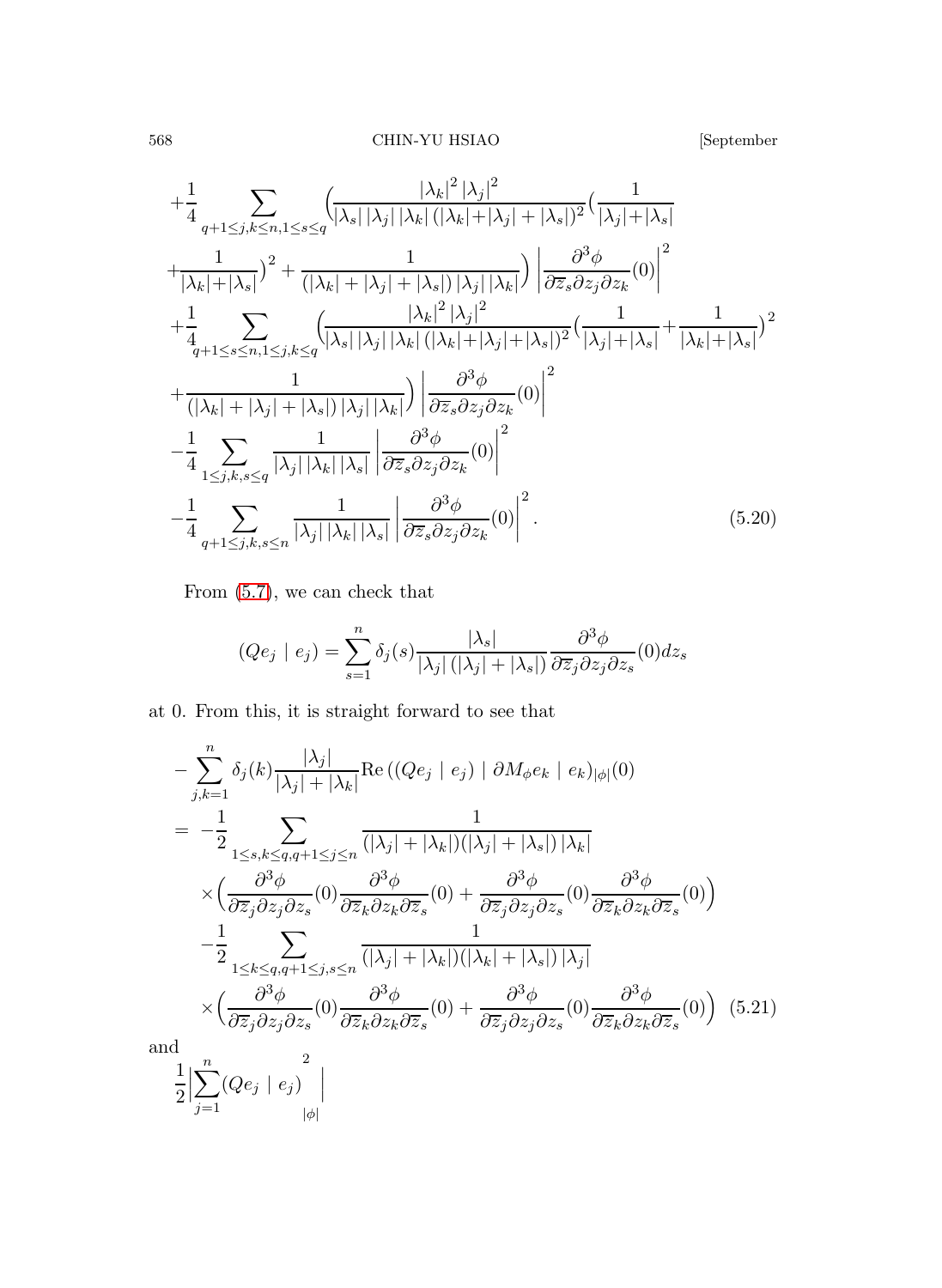$$
= \frac{1}{2} \sum_{q+1 \leq j,k \leq n,1 \leq s \leq q} \frac{|\lambda_s|}{|\lambda_j| |\lambda_k| (|\lambda_j| + |\lambda_s|)(|\lambda_k| + |\lambda_s|)} \frac{\partial^3 \phi}{\partial \overline{z}_j \partial z_j \partial z_s} (0)
$$

$$
\times \frac{\partial^3 \phi}{\partial \overline{z}_k \partial z_k \partial \overline{z}_s} (0)
$$

$$
+ \frac{1}{2} \sum_{1 \leq j,k \leq q, q+1 \leq s \leq n} \frac{|\lambda_s|}{|\lambda_j| |\lambda_k| (|\lambda_j| + |\lambda_s|)(|\lambda_k| + |\lambda_s|)} \frac{\partial^3 \phi}{\partial \overline{z}_j \partial z_j \partial z_s} (0)
$$

$$
\times \frac{\partial^3 \phi}{\partial \overline{z}_k \partial z_k \partial \overline{z}_s} (0).
$$
(5.22)

Combining [\(5.22\)](#page-47-0), [\(5.21\)](#page-47-0) and [\(5.20\)](#page-46-0) with [\(4.16\)](#page-40-3), Theorem [1.3](#page-9-4) follows.

### Acknowledgments

A large part of this paper has been carried out when the author was a postdoc fellow at Chalmers University of Technology during December 2008- December 2010 supported by the Swedish research council. I am grateful to Bo Berndtsson and Robert Berman for several useful conversations and to the Department of Mathematics, Chalmers University of Technology and the University of Göteborg for offering excellent working conditions. I would like to thank Jih-Hsin Cheng and Chun-Chung Hsieh at the Institute of Mathematics of Academia Sinica, Taiwan, for several interesting discussions on the material of this paper. Furthermore, the author is grateful to George Marinescu for comments and useful suggestions on an early draft of the manuscript.

### References

- <span id="page-48-1"></span>1. Berman, R. and Sjöstrand, J., Asymptotics for Bergman-Hodge kernels for high powers of complex line bundles, Ann. de la Fac. des Sciences de Toulouse, XIV(2007), 719- 771.
- <span id="page-48-0"></span>2. Catlin, D., The Bergman kernel and a theorem of Tian, Analysis and geometry in several complex variables, (Katata, 1997). Trends in Math., Birkhauser, Boston, MA, 1999, 1-23.
- <span id="page-48-2"></span>3. Donaldson, S. K., Scalar curvature and projective embeddings. I, J. Differential Geom., 59 (2001), 479-522.
- <span id="page-48-3"></span>4. Fine, J., Calabi flow and projective embeddings, J. Differential Geom., 84 (2010), 489-523.